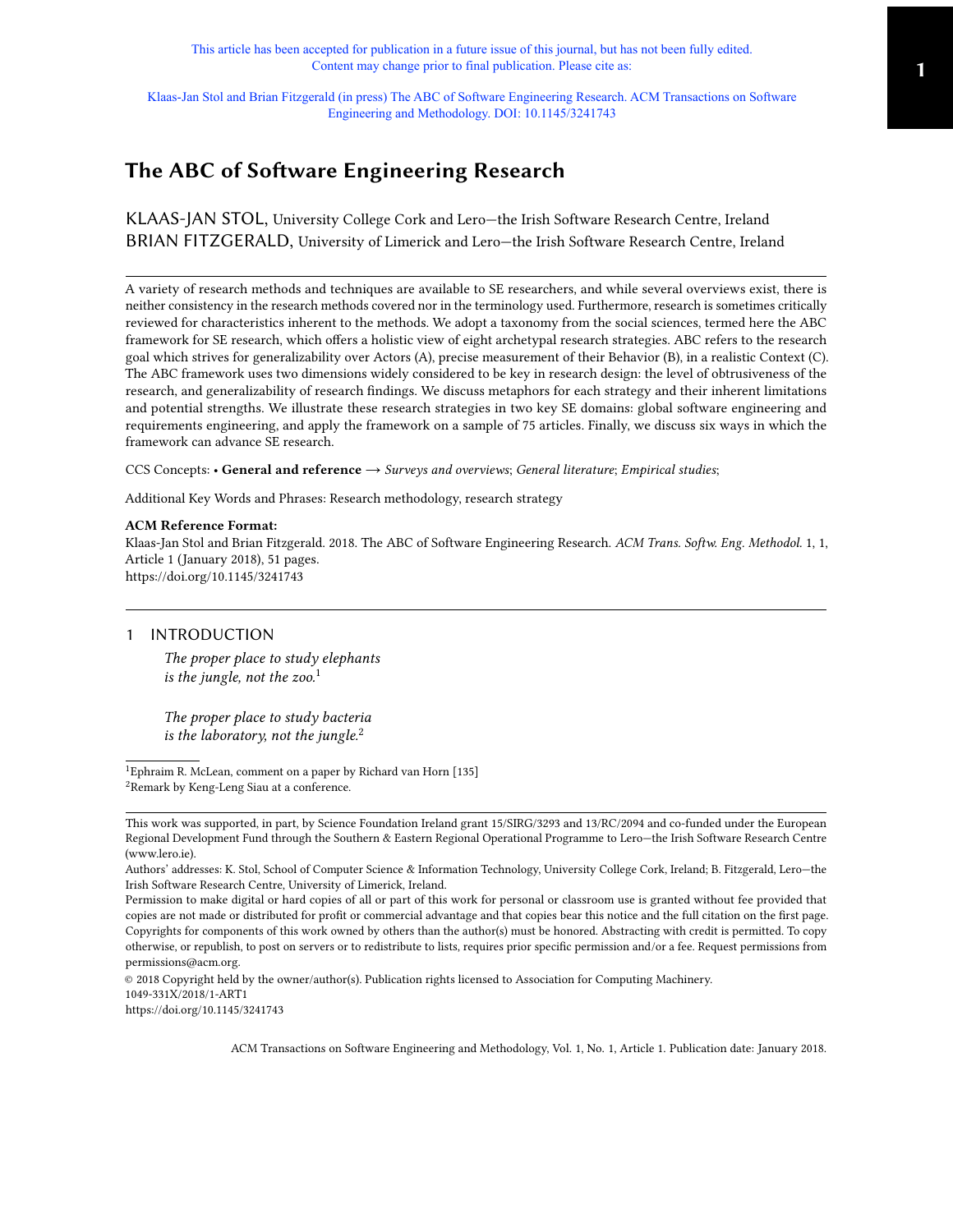#### 1:2 • K. Stol and B. Fitzgerald

The choice of research strategy is not 'good' or 'bad' a priori, but is very much dependent on the setting and goal of the research. A biologist may be interested in studying the behavior of elephants in groups, for example, in which case a visit to the jungle is warranted, with a considerable lack of control of variables (and the elephant's behavior) as an inherent consequence. On the other hand, a researcher may be interested in studying parts of an elephant, such as the structure of its skin, in which the continuous and immediate access that a zoo offers is more appropriate. Besides ease of access, the zoo environment offers a potentially higher degree of control of measurement of the variables that a researcher might be interested in. However, this comes at the inherent cost of a less realistic context.

Research methodology has received considerable attention in the software engineering research community in recent years [\[48,](#page-44-0) [84,](#page-45-0) [155,](#page-47-1) [190\]](#page-48-0). In a review published in 2002, Glass et al. concluded that SE research was "narrow regarding research approach and method" [\[63\]](#page-44-1), but this has since changed dramatically. Software engineering researchers have adopted numerous research methods, approaches, and techniques from other fields, partly driven by calls for more evidence-based practice and empirical research. Traditionally, empirical research in software engineering has been characterized by a strong emphasis on quantitative and experimental research [\[12,](#page-43-0) [102,](#page-46-0) [155,](#page-47-1) [206\]](#page-49-0). However, more recently, a broader range of approaches have been applied, including qualitative approaches such as grounded theory studies [\[202\]](#page-49-1), ethnographies [\[179\]](#page-48-1), and Delphi studies [\[105\]](#page-46-1).

A key issue in discussing research methods in software engineering is disagreement and confusion about terminology. Two decades ago, Harrison et al. called for "a classification scheme of research methodologies" [\[68\]](#page-44-2) to improve the state of empirical research in software engineering. Thus far, a common taxonomy has been lacking, despite numerous overviews of research methods in software engineering. Table [1](#page-1-0) presents a small selection of sources from the SE literature presenting overviews of research methods.[3](#page-1-1) These overviews provide a good

<span id="page-1-1"></span> $3$ Many more sources exist. We selected these because they are well known within the SE literature judging by their citation counts.

| Glass et al. [63]                                                                                                                                                                                                                                                                                                                                                                                                               | Zannier et al. [230]                                                                                                                                                   | Sjøberg et al. [190]                                                | Höfer & Tichy [75]                                                                                                                | Easterbrook et al. [48]                                                   |
|---------------------------------------------------------------------------------------------------------------------------------------------------------------------------------------------------------------------------------------------------------------------------------------------------------------------------------------------------------------------------------------------------------------------------------|------------------------------------------------------------------------------------------------------------------------------------------------------------------------|---------------------------------------------------------------------|-----------------------------------------------------------------------------------------------------------------------------------|---------------------------------------------------------------------------|
| Action research<br>Conceptual analysis<br>Concept implementation<br>Case study<br>Data analysis<br>Discourse analysis<br>Ethnography<br>Field experiment<br>Field study<br>Grounded theory<br>Hermeneutics<br>Instrument development<br>Laboratory experiment<br>(human / software)<br>Literature review<br>Meta-analysis<br>Mathematical proof<br>Protocol analysis<br>Phenomenology<br>Simulation<br>Descriptive/expl. survey | Controlled experiment<br>Quasi experiment<br>Case Study<br>Exploratory case study<br>Experience report<br>Meta-analysis<br>Example application<br>Survey<br>Discussion | Controlled experiment<br>Surveys<br>Case studies<br>Action research | Case study<br>Correlational study<br>Ethnography<br>Ex post facto study<br>Experiment<br>Meta analysis<br>Phenomenology<br>Survey | Experimentation<br>Case study<br>Survey<br>Ethnography<br>Action research |

<span id="page-1-0"></span>Table 1. A "mixed bag": alternative research methods in software engineering according to a selection of sources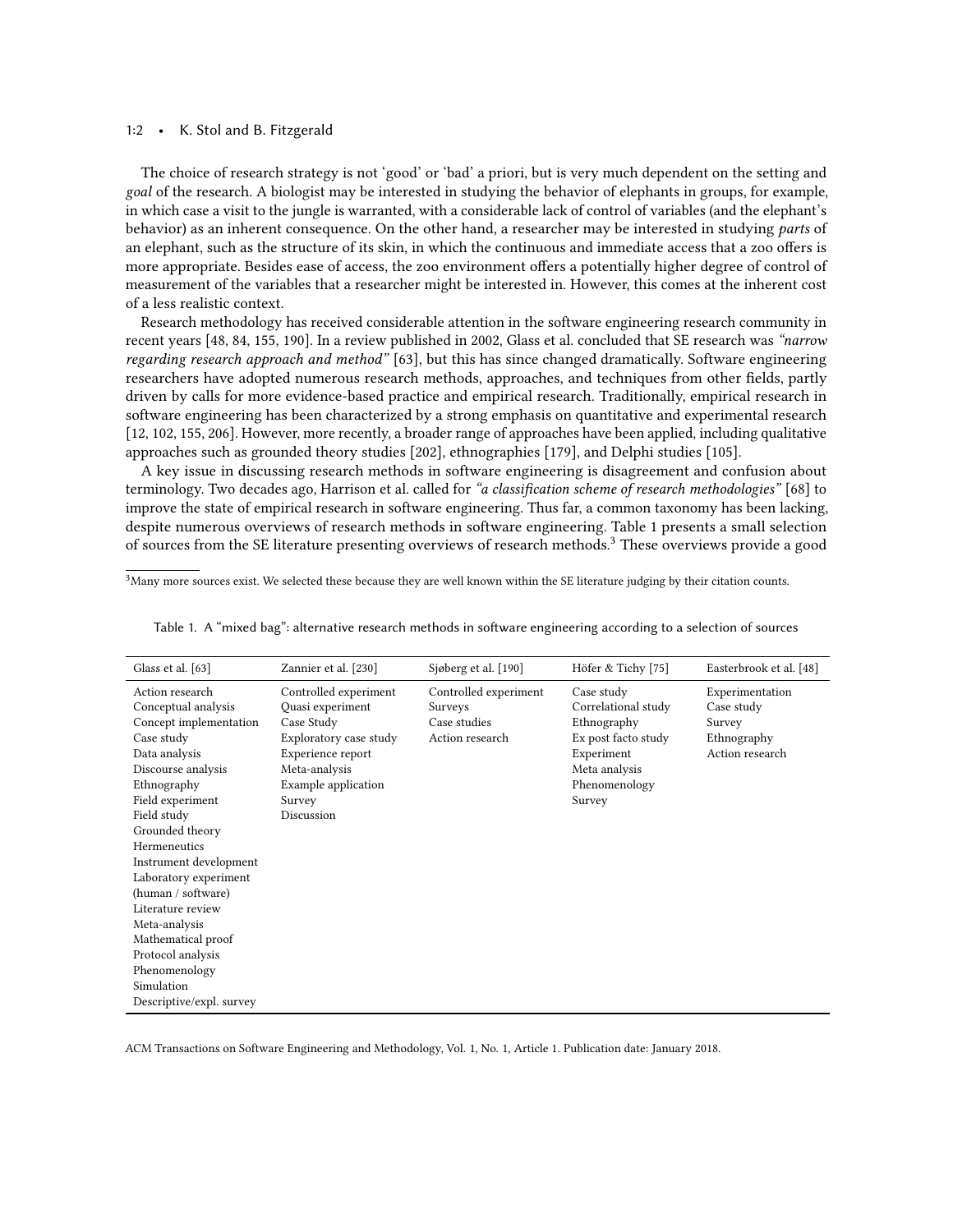introduction, but tend to list a "mixed bag" [\[132\]](#page-47-2) of methods. Typically, such sources enumerate a set of methods, without a holistic view that affords a systematic comparison. Furthermore, when considering the research process as a series of steps, the 'scope' or 'granularity' of various methods and techniques varies widely, ranging from data analysis techniques (e.g. discourse analysis and social network analysis), to a complete research process that addresses data collection, sampling, and analysis (e.g. grounded theory [\[60\]](#page-44-3)). Terminology can also be ambiguous: terms such as "case study" and "experiment" are sometimes misinterpreted [\[48,](#page-44-0) [191\]](#page-48-2). This ambiguity and lack of a systematic comparison makes it difficult, especially for novice researchers who have embarked on a doctoral program, to understand the trade-offs of choosing one method over another.

Rather than discussing research methods, we "borrow" (following Sim et al. [\[187\]](#page-48-3)) the term 'research strategy' [\[170\]](#page-48-4). A research strategy is a category of research methods that can be characterized by two dimensions: (a) the level of obtrusiveness of the research in a given setting, and (b) the extent to which the findings are generalizable to other settings. We discuss these dimensions in more detail in Sections [2](#page-4-0) and [3.](#page-9-0)

All research strategies are inherently limited in one way or another. For example, case studies are often unfairly criticized for their lack of generalizability. Likewise, readers may lament the lack of realism in a controlled experiment conducted in a laboratory setting. Researchers have argued for more realism in software engineering experiments [\[188\]](#page-48-5), specifically with respect to participants, or actors (e.g. students v. professionals), tasks, or what we could also describe as *behavior* (e.g. artificial problems v. real-life problems) and environments, or *contexts* (e.g. pen and paper v. an industrial development environment). Others may find the lack of contextual information in sample survey research unsatisfactory. These *inherent* limitations can never be overcome, no matter how hard a researcher might try. McGrath observed that optimizing a study to achieve generalizability over actors (A), precise measurement of their *behavior* (B), in a realistic *context* (C) is impossible, and is a "*three-horned dilemma* [since] there is no way—in principle—to maximize all three (conflicting) desiderata of the research strategy domain" [\[132\]](#page-47-2). Consequently, if an evaluation of a study is to be fair, it must be based on how well it achieves its potential strengths, rather than on criteria that it can never fulfill.

Much software engineering research is concerned with the same three components (see Table [2\)](#page-2-0):

- actors (A) which includes software professionals [\[103,](#page-46-2) [216\]](#page-49-2), software systems [\[23\]](#page-43-1), and their users;
- their behavior (B) [\[33,](#page-43-2) [218\]](#page-49-3) (e.g. coordination among developers [\[107\]](#page-46-3); developer productivity [\[64\]](#page-44-4) and antecedents e.g. motivation [\[14\]](#page-43-3); systems' performance and other quality attributes);
- and the context (C) of a specific system or organization [\[47,](#page-44-5) [156,](#page-47-3) [157\]](#page-47-4).

In this article,<sup>[4](#page-2-1)</sup> we present the ABC framework (named after the three concerns mentioned above) which is adapted from the taxonomy developed by McGrath and his colleagues in the social sciences [\[130–](#page-46-4)[132,](#page-47-2) [134,](#page-47-5) [170\]](#page-48-4), and seek to provide guidance to help researchers select an appropriate research strategy that aligns with the goals of their research. The ABC framework contributes to the discourse on research methodology in software engineering by offering an alternative, holistic view that positions eight archetypal research strategies along the two dimensions of obtrusiveness and generalizability mentioned above.

<span id="page-2-1"></span><span id="page-2-0"></span><sup>4</sup>This article is a revised and extended version of our paper "A Holistic Overview of Software Engineering Research Strategies" [\[199\]](#page-49-4).

| Actors          | Managers, software engineers, users, software systems, software development artifacts incl. defects, tools, techniques,<br>prototypes                                          |
|-----------------|--------------------------------------------------------------------------------------------------------------------------------------------------------------------------------|
| <b>Behavior</b> | System behavior (e.g., reliability, performance and other quality attributes), software engineers' behavior and antecedents<br>such as productivity, motivation, and intention |
| Context         | Industrial settings, organizations, software projects, development teams, software laboratory, classroom, meeting rooms                                                        |

|  | Table 2. Examples of Actors, Behavior and Context in software engineering research |  |  |  |  |  |  |  |
|--|------------------------------------------------------------------------------------|--|--|--|--|--|--|--|
|--|------------------------------------------------------------------------------------|--|--|--|--|--|--|--|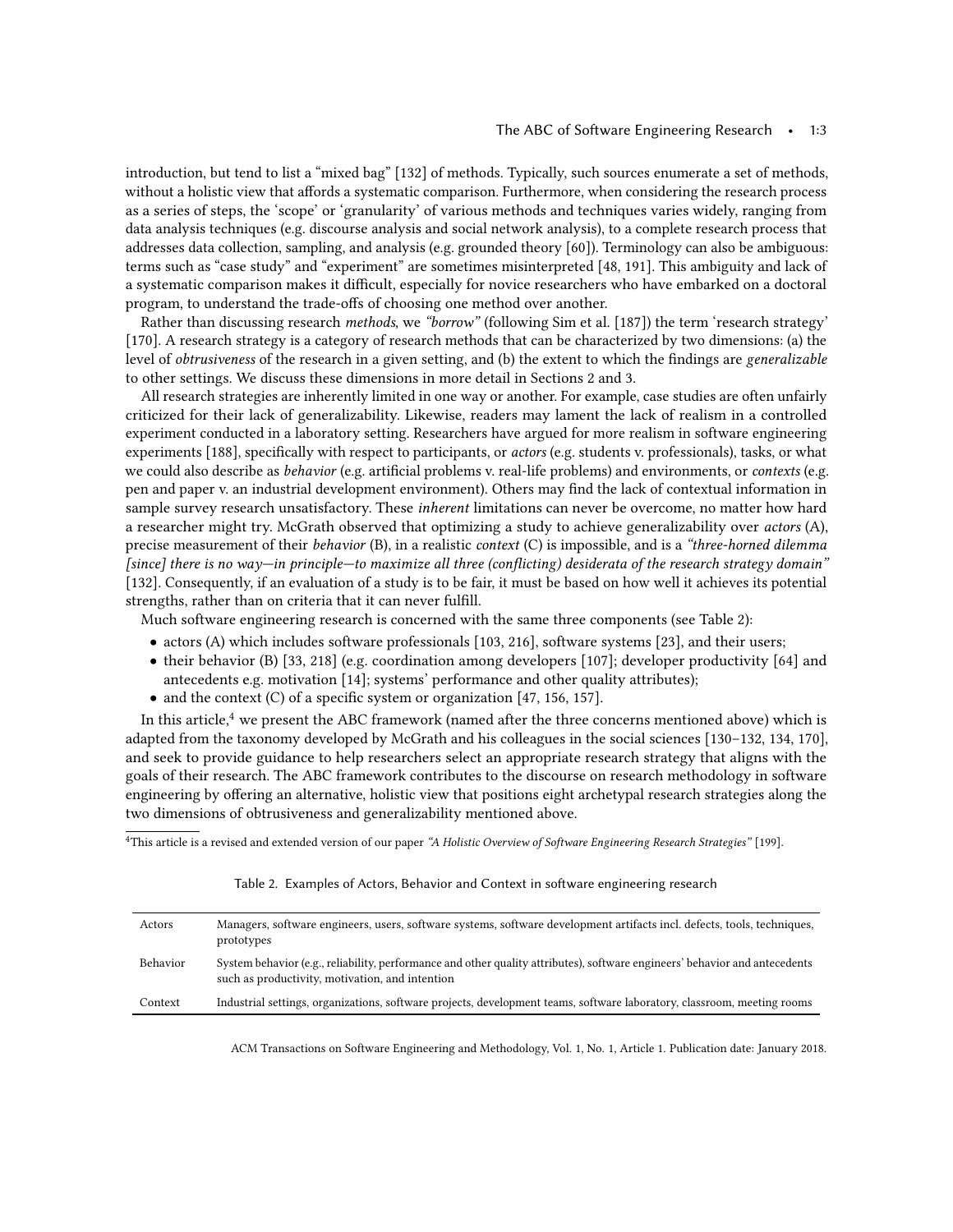#### <span id="page-3-0"></span>1:4 • K. Stol and B. Fitzgerald

Table 3. Comparison of knowledge-seeking vs. solution-seeking research in software engineering research

|                      | Knowledge-seeking research                                                                                                                                                                                                                                                                                                                               | Solution-seeking research                                                                                                                                                                                                                                                                                                                                          |
|----------------------|----------------------------------------------------------------------------------------------------------------------------------------------------------------------------------------------------------------------------------------------------------------------------------------------------------------------------------------------------------|--------------------------------------------------------------------------------------------------------------------------------------------------------------------------------------------------------------------------------------------------------------------------------------------------------------------------------------------------------------------|
| Goal                 | To generate or propose scientific claims, and to evaluate and<br>validate those claims. This may also include the development<br>of instruments or other artifacts with the specific purpose of<br>supporting or enabling these knowledge-seeking activities,<br>e.g., the construction of an instrument that facilitates data<br>gathering or analysis. | To design or develop new, or improve existing solutions<br>that can help to overcome or ameliorate challenges, bottle-<br>necks, and other problems in the development of software<br>systems and supporting processes.                                                                                                                                            |
| Focus of<br>research | A phenomenon within software engineering, or a characteris-<br>tic thereof, that is not (or not sufficiently) well understood or<br>known.                                                                                                                                                                                                               | A specific software engineering challenge, obstacle, or<br>problem, and the design or creation of a solution.                                                                                                                                                                                                                                                      |
| Outcome              | Empirical findings, descriptions, insights generated by simula-<br>tions, theoretical or conceptual frameworks, or hypotheses.                                                                                                                                                                                                                           | Artifacts, which include algorithms, tools, notations (incl.<br>languages), models, mechanisms and techniques.                                                                                                                                                                                                                                                     |
| Example              | Research question: How does Extreme Programming work?<br>Sharp et al. conducted an ethnographic study to capture how<br>developers employ XP development practices [180].                                                                                                                                                                                | Research question: how to select a manageable subset of<br>the input data faster in order to automatically find perfor-<br>mance bottlenecks? Luo et al. proposed FOREPOST: an<br>adaptive, feedback-directed learning testing system that<br>helps to find performance bottlenecks [124]. (Note that the<br>evaluation of FOREPOST is a knowledge-seeking study.) |

We distinguish between solution-seeking and knowledge-seeking studies [\[201\]](#page-49-5) (see Table [3](#page-3-0) for a summary). Solution-seeking studies aim to solve practical problems for which solutions can be engineered. Wieringa has called this type of research world problems [\[220\]](#page-49-6) and later, practical problems [\[219\]](#page-49-7). In solution-seeking studies, researchers design, create, or develop solutions for a software engineering challenge. The outcome of these studies include algorithms, models, and tools.

Knowledge-seeking studies, on the other hand, aim to learn something about the world around us—and in a software engineering context, that world includes software systems, artifacts resulting from the software development process (e.g. defects), and users and developers along with their behavior, within a given context. Knowledge-seeking studies can also be conducted to evaluate or validate solutions developed in solution-seeking studies, or to compare different solutions for performance, for example. Knowledge-seeking studies are not limited to empirical methods only; non-empirical (or theoretical) approaches such as computer simulation and the development of conceptual models also address knowledge questions. In this article we focus on knowledgeseeking studies exclusively. Furthermore, we focus on strategies to conduct primary research, and therefore do not consider strategies to conduct secondary studies including systematic literature reviews, meta-analyses, and meta-ethnographies. Secondary studies are typically conducted as "desk research" and aim to synthesize or summarize research results presented in primary studies.

This article proceeds as follows. Sec. [2](#page-4-0) discusses a number of problems related to terminology in SE research methodology. This section also provides an overview of methodological guidance for SE researchers, and concludes with a discussion of two key dimensions (obtrusiveness and generalizability) that are important in the selection of a research strategy. In Sec. [3,](#page-9-0) we present the ABC framework which defines eight archetypal research strategies for software engineering research. Sec. [4](#page-17-0) demonstrates the applicability of the framework by illustrating how the eight archetypal research strategies are employed in two key research areas within SE: global software engineering (GSE) and requirements engineering (RE). Sec. [5](#page-27-0) concludes the article by discussing implications for SE research and how to further advance SE research.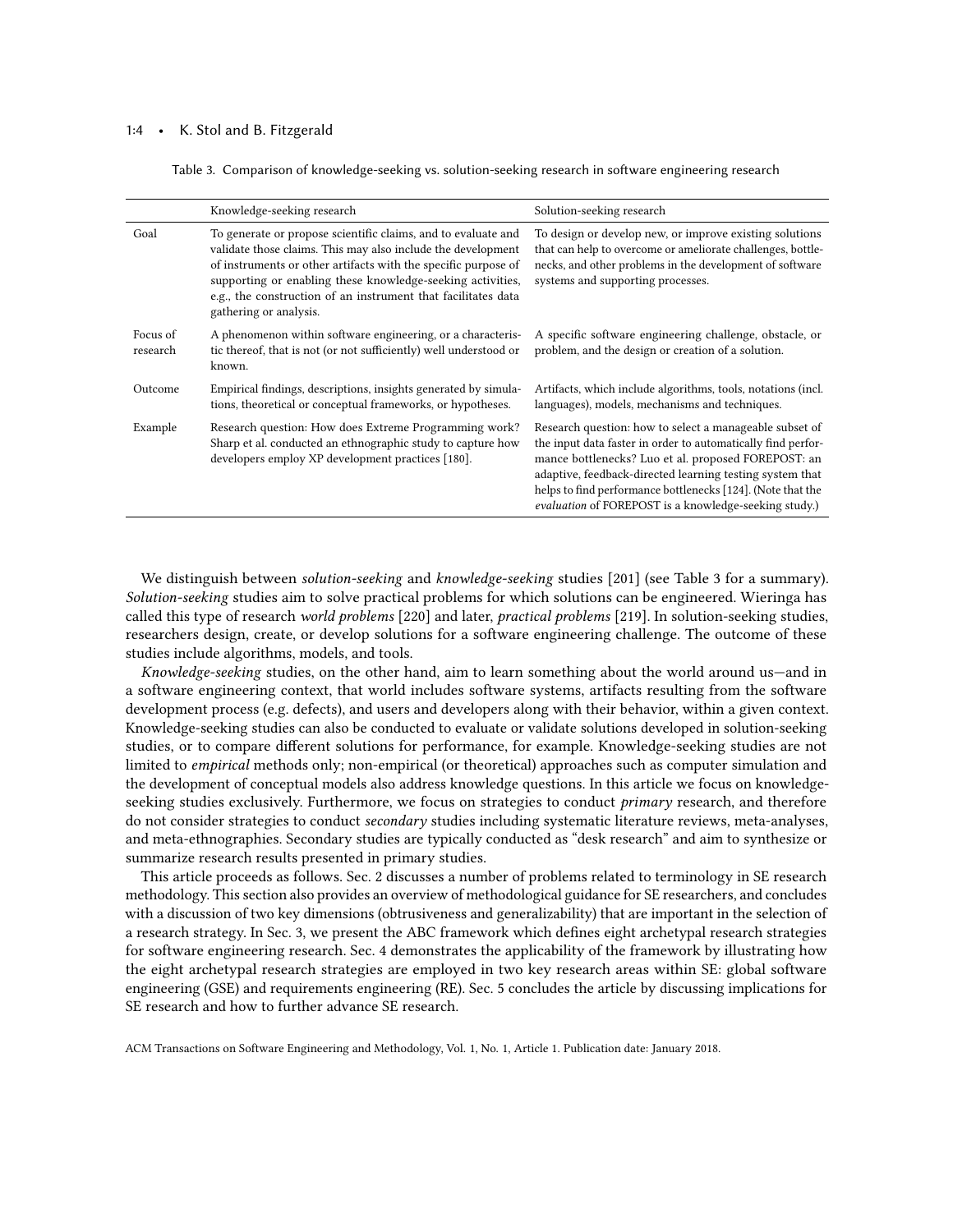## <span id="page-4-0"></span>2 BACKGROUND AND RELATED WORK

This section starts with a brief discussion of terminology concerning research methods (Sec. [2.1\)](#page-4-1). We then summarize prior work which offers guidance in selecting research methods (Sec. [2.2\)](#page-6-0). We conclude this section by discussing the two previously mentioned dimensions which are central when choosing research strategies: the level of obtrusiveness of a study, and the generalizability of a study's findings (Sec. [2.3\)](#page-8-0).

## <span id="page-4-1"></span>2.1 Terminology

Since Glass and colleagues noted the "narrow" range of research approaches [\[61,](#page-44-6) [63\]](#page-44-1), the SE community has seen an increased interest in the social and human aspects of software engineering, though the importance of these aspects was already observed much earlier [\[35,](#page-43-4) [114,](#page-46-6) [179\]](#page-48-1). Traditionally, empirical research in software engineering implied quantitative approaches and experimentation [\[11\]](#page-43-5),[\[109,](#page-46-7) p. 98],[\[20,](#page-43-6) [32,](#page-43-7) [139,](#page-47-6) [154,](#page-47-7) [155,](#page-47-1) [175,](#page-48-7) [207\]](#page-49-8). However, there has been an increasing awareness that software engineering is multi-disciplinary [\[68\]](#page-44-2), a "social activity" [\[42\]](#page-44-7), and "essentially a human activity" [\[175,](#page-48-7) [222\]](#page-49-9), and that SE researchers must make observations in the "real world" [\[139,](#page-47-6) p. 17]. Consequently, the SE field has now widely embraced these alternative approaches to study human aspects. A landmark paper in this respect was Seaman's 1999 article on qualitative methods for software engineering [\[174\]](#page-48-8), which was published in a special issue of IEEE Transactions on Software Engineering on empirical software engineering [\[84\]](#page-45-0). Besides special issues in key journals in the field [\[43,](#page-44-8) [46\]](#page-44-9), there are dedicated events that focus on these topics, most notably the CHASE (Cooperative and Human Aspects of Software Engineering) workshops [\[40\]](#page-43-8).

While there is now a considerable body of knowledge on research methods and techniques as they pertain to a software engineering context (see Table [1\)](#page-1-0), the SE literature lacks a commonly adopted typology or taxonomy of research strategies that systematically positions them in relation to each other. When discussing research design, researchers often cite a number of dichotomies [\[56,](#page-44-10) [62,](#page-44-11) [81,](#page-45-2) [186,](#page-48-9) [222\]](#page-49-9):

- field v. laboratory research
- desk v. field research
- in vitro *v.* in vivo
- quantitative v. qualitative research
- *fixed v. flexible* research
- *positivist* v. *interpretivist* research
- *positivist* v. *interpretivist* research
- inductive v. deductive research
- exploratory v. confirmatory research
- rigor v. relevance
- *internal* v. external validity

These dichotomous distinctions are useful for researchers to understand some fundamental research design decisions. For example, it is quite clear that field research differs from laboratory research in a variety of ways, most notably the level of control that a researcher may exert on the research setting. While these distinctions provide some hints as to a researcher's intention, they do not fully convey the details of the research strategy that the researcher may have in mind. Furthermore, these distinctions do not paint the complete picture, and indeed some represent false dichotomies—that is, the dichotomy suggests two mutually exclusive "extremes," as if it were a trade-off, while in actual fact reality is more complicated.

Terminology is often misused when discussing research methods [\[143,](#page-47-8) [232\]](#page-50-2). We illustrate terminological disagreements with a number of examples. Edmondson and McManus defined field studies as "systematic studies that rely on the collection of original data—qualitative or quantitative—in real organizations" [\[50,](#page-44-12) p. 1155]. Common methods used in field studies are the case study, interview study, or online questionnaires. However, even these terms are problematic. In a review of methods for evaluation, Zelkowitz [\[231\]](#page-50-3) observed that "many of the authors used terms like 'experiment,' 'case study,' 'simulation,' 'controlled,' etc. in very different ways."

The term 'case study' has been particularly problematic. Easterbrook et al. [\[48\]](#page-44-0) pointed out that, "There is much confusion in the SE literature over what constitutes a case study." Indeed, as Easterbrook et al. and others [\[90\]](#page-45-3) have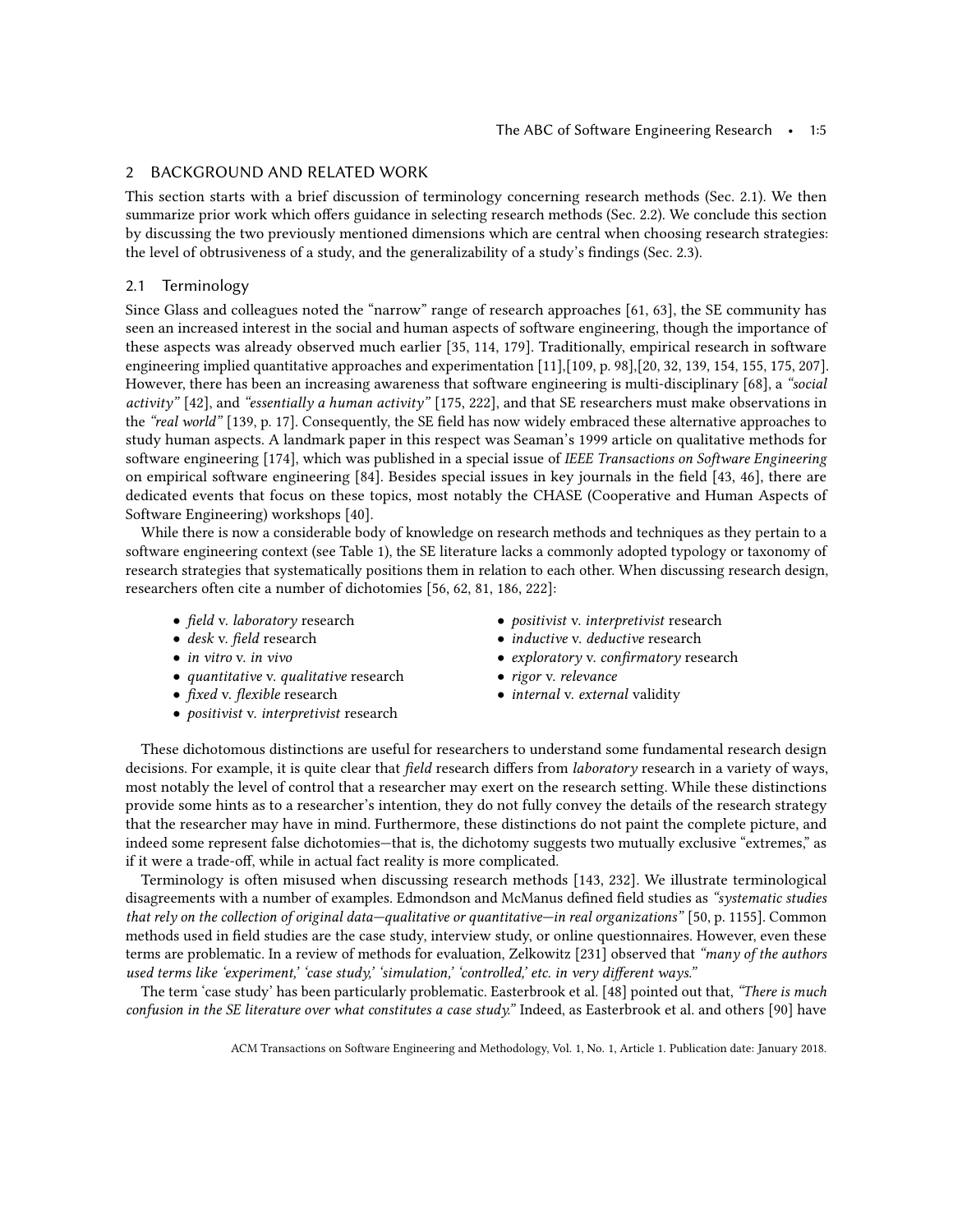#### 1:6 • K. Stol and B. Fitzgerald

observed, the term case study has been used as an empirical method to study a phenomenon (e.g., a case study of open source software development [\[142\]](#page-47-9)) or as a 'worked example' (e.g., a simulation of adaptive security in a building [\[211\]](#page-49-10)). Rosenblum and Weyuker [\[166\]](#page-48-10) used the term "case study" for their study on a regression test suite, but Lanubile considered this an experiment instead, drawing a clear distinction between a study of the artificial and real world events [\[109,](#page-46-7) p. 105]:

"Although the authors use 31 real versions of the popular KornShell command processor, the test suite is artificial and thus the study is a simulation of the real evolution. The artificiality of the study does not fit with the definition of case study, which focuses on real events."

Van Horn differentiated between case studies and field studies, with case studies focusing on a single organization (or part thereof) and field studies considering "several or more" organizations [\[212\]](#page-49-11). In his description, both methods lack experimental control. Furthermore, he acknowledged that field studies are similar to case studies.

Limiting a study's characterization as a 'case study' or an 'experiment' does not clearly convey the goal of the research. Case studies, for example, can be descriptive, exploratory or evaluative, and within each of those, the level of control that a researcher (believes he or she) can exert varies. A descriptive case study typically depends on "thick description" to capture information about a phenomenon within a given real-world context. Some exploratory case studies only present qualitative findings (e.g., Herbsleb and Grinter's study of distributed development [\[73\]](#page-45-4)), whereas others develop and quantitatively evaluate a set of hypotheses (e.g., the two case studies of open source development by Mockus et al. [\[142\]](#page-47-9)). The term 'experiment' has been used for several types of research design [\[191\]](#page-48-2), and Montesi and Lago found that the terms 'experiment' and 'experimentation' are often inappropriately used in software engineering research [\[143\]](#page-47-8).

The term 'survey' is equally problematic; in most cases it refers to a sample survey, but the term has also been used as a synonym for literature review (e.g., "A Survey of Controlled Experiments in Software Engineering" [\[191\]](#page-48-2)), or as an overview of existing solutions in a given domain (e.g., "A Survey on Software Architecture Analysis Methods" [\[44\]](#page-44-13)). Other terms have been misused as well; for example, many software engineering researchers claim to have done a "Grounded Theory" study when in reality they may have merely used specific data analysis techniques (e.g., open coding) [\[202\]](#page-49-1). Consequently, it is not always clear what is meant by research method, data collection method, or technique. Table [1](#page-1-0) presents a selection of mixed bags of methods in the SE literature by different authors—several other overviews exist; the aim of this table is not to be exhaustive, but rather to illustrate the point that different authors have presented quite varying overviews of methods. Some sources provide more detailed classifications than others. For example, some sources use the term experimentation, whereas others differentiate between controlled experiment and quasi experiment.

It is important that studies report clearly which research strategy has been employed in order to prevent misunderstandings. One example of this arose around an experiment by Sobel and Clarkson [\[192\]](#page-49-12). This experiment investigated the effects of teaching formal methods to undergraduate software engineering students. In a comment on this study, Berry and Tichy argued that the experiment was invalid for several reasons, including weaknesses in the experimental design and a lack of control [\[17\]](#page-43-9). In turn, Sobel and Clarkson issued a rebuttal claiming that their experiment was not laboratory research, but rather field research and claimed that, as a consequence, Berry and Tichy's points of critique were moot [\[193\]](#page-49-13).

Defining a common taxonomy of methods is very complicated for several reasons. One difficulty is that research methods tend to be of different 'granularity.' A case study, for example, implies quite a specific scope of study (which is what makes it a case study), and researchers typically define a unit of analysis [\[229\]](#page-50-4). However, the actual data collection and analysis methods are not prescribed—while common data collection methods include interviews, case studies could also rely on quantitative data only. An ethnographic study is more precisely focused as being conducted within a very specific and natural context, and data collection is done in unobtrusive ways—that is, the researcher does not manipulate or control the research setting, but merely aims to understand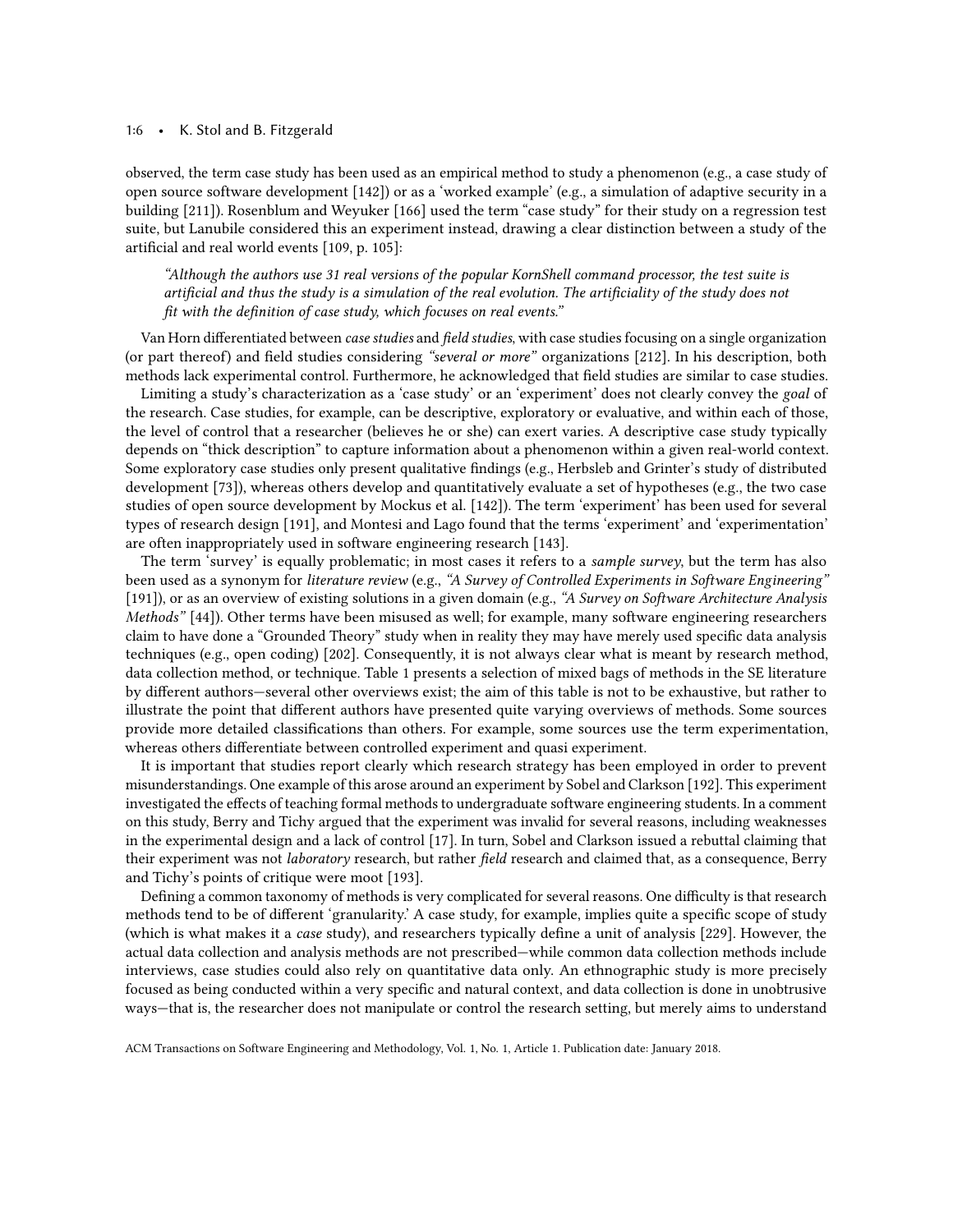it. On the other hand, the scope in Grounded Theory studies is not readily clear. GT studies can be conducted within a specific organization (e.g. [\[1\]](#page-42-0)) or across organizations (e.g. [\[74\]](#page-45-5)), depending on the goal of the study.

A second complication is that hundreds of methods and techniques exist, and new methods are proposed as researchers become dissatisfied with existing approaches or develop new techniques based on technological advances. Grounded Theory, for example, was developed in the 1960s as a result of a dissatisfaction with how contemporary research was conducted [\[59\]](#page-44-14). Newly developed theories also give rise to new methods. For example, Personal Construct Theory (PCT) gave rise to an approach called the Repertory Grid Technique [\[51\]](#page-44-15). Social Network Analysis (SNA) is another well-known data analysis technique that can be traced back to sociology, anthropology, and role theory [\[205\]](#page-49-14). Today, SNA has been used to study software development activity and developers [\[123\]](#page-46-8), which is enabled by the rich availability of data and technology to analyze these networks.

## <span id="page-6-0"></span>2.2 Related Work

The selection and appropriate use of research methods and strategies is critically important to conduct sound research. Numerous authors have provided guidance and analyses towards this goal—Table [4](#page-7-0) lists a number of well known sources. Similar to Table [1,](#page-1-0) the purpose of Table [4](#page-7-0) is not to be exhaustive, but rather to list some of the key sources that are available to SE researchers, and to indicate the range of variety in different methods that have been used in SE research. Several of the sources in the table provide an analysis on the use of, or guidance for, specific methods. For example, extensive guidance is available for conducting case studies [\[168,](#page-48-11) [169\]](#page-48-12), experiments [\[91,](#page-45-6) [223\]](#page-50-5), and survey studies [\[158\]](#page-47-10). Other sources discuss the use and reflect on the role of approaches such as the Repertory Grid Technique [\[51\]](#page-44-15), Grounded Theory [\[202\]](#page-49-1), and ethnographic studies in software engineering [\[179\]](#page-48-1).

Seaman presented one of the first in-depth overviews of qualitative methods for software engineering research, in particular focusing on data collection methods and analysis techniques such as interviews and the constant comparison method found in Grounded Theory [\[174\]](#page-48-8). This article represented a major milestone in SE research, given the hitherto strong focus on quantitative methods. Lethbridge et al. proposed a taxonomy of data collection techniques which is specifically focused on field studies [\[117\]](#page-46-9). Their taxonomy is organized around the level of human intervention; that is, how much involvement of the researcher or participants is needed to collect data. Techniques vary from first degree techniques such as interviews, second degree such as instrumenting systems and fly-on-the-wall, to third degree techniques such as document analysis.

A number of authors have presented typologies and taxonomies of research approaches in software engineering. Shaw developed a bottom-up classification of research questions and research methods based on an analysis of paper abstracts submitted to the 2002 International Conference on Software Engineering (ICSE) [\[183\]](#page-48-13). Her classification addresses questions regarding generalizability or characterization of phenomena, methods for analysis, and design and evaluation of an artifact or practice. Wieringa et al. [\[221\]](#page-49-15) proposed a paper classification based on an "engineering cycle," which focuses specifically on Requirements Engineering and consists of activities such as problem investigation, solution design, and solution validation. The paper classification distinguishes the following types of research: evaluation research, proposal of solution, validation research, philosophical papers (which include conceptual papers), opinion papers, and personal experience papers. Though the classification was suggested specifically for the RE field, it has proven useful in many other areas within software engineering, in particular for classifying studies in systematic reviews and mapping studies (e.g. [\[157\]](#page-47-4)). Montesi and Lago proposed a taxonomy of SE article types based on previous literature discussing research methodology, author instructions provided by selected journals, and calls for papers of major SE conferences [\[143\]](#page-47-8). While these classifications are useful, they does not assist in understanding the inherent strengths and limitations of the various research strategies that a researcher may select to conduct research.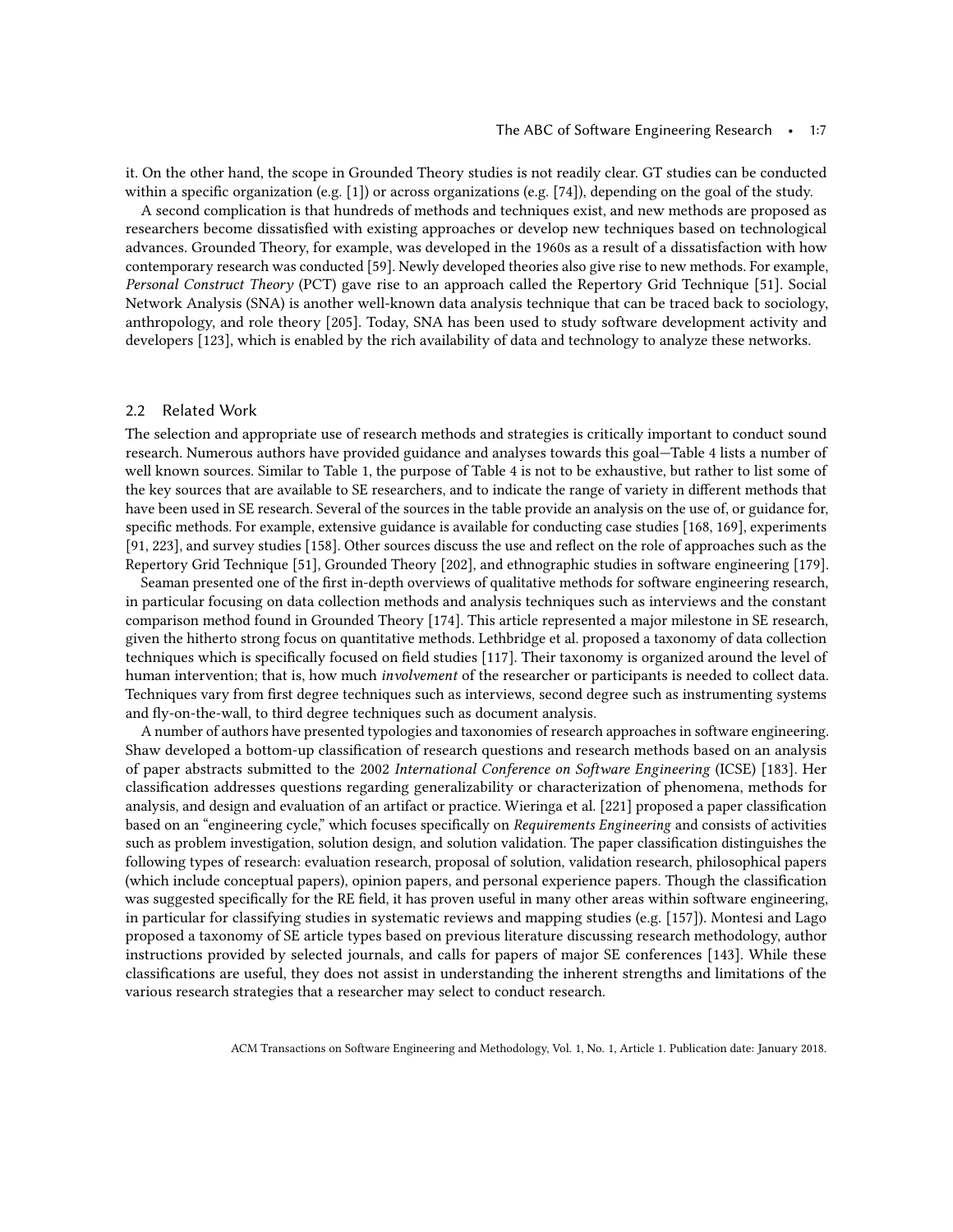### <span id="page-7-0"></span>1:8 • K. Stol and B. Fitzgerald

| Table 4.  Selection of methodological guidance relevant to software engineering research in the last two decades |  |  |  |  |  |  |  |
|------------------------------------------------------------------------------------------------------------------|--|--|--|--|--|--|--|
|------------------------------------------------------------------------------------------------------------------|--|--|--|--|--|--|--|

| Authors                                    | Year             | Focus                                         | Contribution                                                                                                                                        |
|--------------------------------------------|------------------|-----------------------------------------------|-----------------------------------------------------------------------------------------------------------------------------------------------------|
| Zelkowitz and Wallace<br>$[232]$           | 1998             | Technology validation                         | Provides an overview of experimental techniques to validate of new<br>technologies.                                                                 |
| Seaman [174]                               | 1999             | Qualitative methods                           | Guidelines for qualitative data collection and analysis.                                                                                            |
| Wohlin et al. [223, 224]                   | 2000,<br>2012    | Experiments                                   | Book with a brief overview of empirical methods in SE with the remainder<br>focused on conducting experiments. Second edition published in 2012.    |
| Juristo and Moreno [91]                    | 2001             | Experiments                                   | Book on experimentation in software engineering.                                                                                                    |
| Pfleeger and Kitchenham<br>$[97-101, 158]$ | $2001 -$<br>2003 | Surveys                                       | A six-part tutorial series on designing and conducting surveys in software<br>engineering.                                                          |
| Kitchenham et al. [102]                    | 2002             | <b>Experimental</b> studies                   | Guidelines for conducting (experimental) empirical studies.                                                                                         |
| Shaw [182, 183]                            | 2002             | Software engineering<br>studies in ICSE 2002  | Overview of types of research questions, research results, validation<br>techniques, and research strategies based on analysis of ICSE 2002 papers. |
| Lethbridge et al. [117]                    | 2005             | Data collection methods<br>for field research | A typology of data collection methods based on the degree of human<br>intervention. Distinction between first, second, and third degree methods.    |
| Wieringa et al. [221]                      | 2006             | Requirements engineering<br>research          | Framework for classifying RE research: evaluation, validation, opinion,<br>solution proposal, philosophical, personal experience.                   |
| Easterbrook et al. [48]                    | 2008             | Empirical software<br>engineering research    | Overview of common methods. Selection of methods informed by type of<br>research question and epistemology. (Chapter in Shull et al. [185] below).  |
| Shull et al. [185]                         | 2008             | Empirical software<br>engineering             | Collection of chapters that discuss variety of research methods, including<br>focus groups, simulation, experiments and theory development.         |
| Runeson et al. [168, 169]                  | 2009,<br>2012    | Case studies                                  | Guidance for designing, conducting and reporting case studies; the 2009<br>article was extended into a book published in 2012.                      |
| Edwards et al. [51]                        | 2009             | Repertory Grid Technique                      | Review and discussion of the Repertory Grid Technique in SE.                                                                                        |
| Ivarsson and Gorschek<br>$[79]$            | 2011             | Rigor and relevance                           | Presents a model for evaluating rigor and relevance of technology evalu-<br>ations for industry.                                                    |
| Wohlin and Aurum [222]                     | 2015             | Empirical software<br>engineering research    | A decision-making structure for selecting a research design, considering<br>issues such as research question, research logic, and research purpose. |
| Sharp et al. [179]                         | 2016             | Ethnographic studies                          | Discusses the use and value of ethnographic studies in SE research.                                                                                 |
| Stol et al. [202]                          | 2016             | Grounded theory                               | Discusses different variants of grounded theory, GT use in SE studies,<br>and guidelines for reporting GT.                                          |
| Ralph [161]                                | 2018             | Developing process<br>theories and taxonomies | Guidance for developing process theories (as opposed to variance theo-<br>ries) in software engineering.                                            |

Wohlin and Aurum proposed a decision-making structure for selecting a research design [\[222\]](#page-49-9). Their framework considers a number research design decisions including the research outcome, research logic (i.e. inductive vs. deductive), and research purpose (i.e. explanatory, descriptive, exploratory, or evaluative).

Most authors discuss empirical research methods, which refers to research approaches to gather observations and evidence from the real world. However, knowledge-seeking studies may also adopt non-empirical, or theoretical, research strategies which can provide useful insights, such as formal theory development [\[161,](#page-48-16) [189,](#page-48-17) [200\]](#page-49-16) and simulation [\[77\]](#page-45-9). While the various classifications discussed above each have a specific focus and strengths, their discussion remains at the level of individual research methods and techniques. Furthermore, they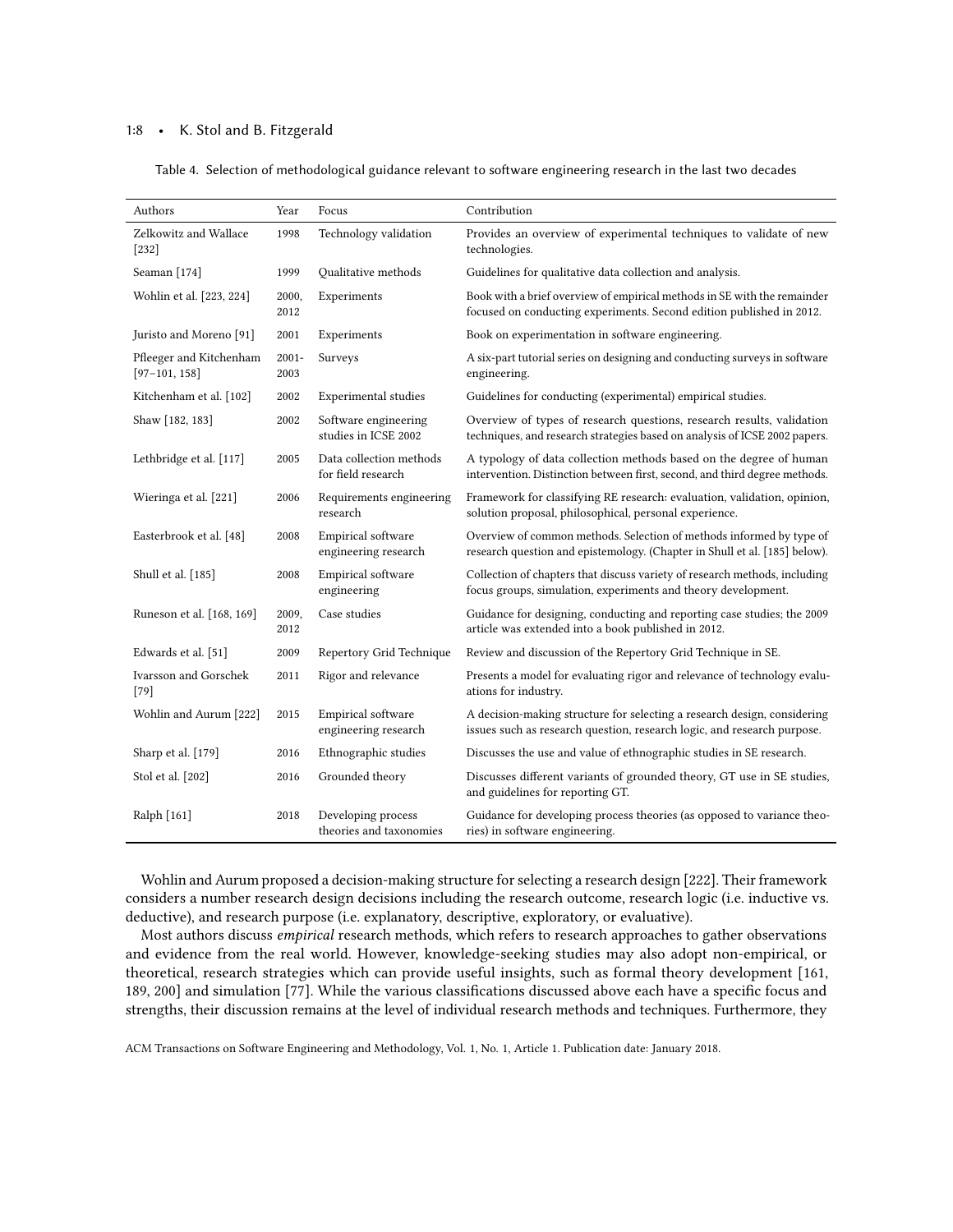do not provide a holistic overview of research approaches that systematically positions and compares alternative strategies in relation to one another. In the next subsection, we lay the foundation for such a holistic overview.

#### <span id="page-8-0"></span>2.3 Dimensions of Research Strategies: Obtrusiveness and Generalizability

Two important dimensions of research strategy are the level of obtrusiveness and generalizability. These two dimensions are the axes in the ABC framework in Sec. 3, and are described in turn here.

2.3.1 Obtrusiveness. The first dimension is concerned with how *obtrusive* the research is: to which extent does a researcher "intrude" the research setting, or simply make observations in an unobtrusive way. Researchers who wish to exert more control in a research study usually have to intrude in the research setting, for example to manipulate some variables. Several authors have argued that the level of control that a researcher can exert while conducting a study is a key concern [\[35,](#page-43-4) [54,](#page-44-16) [67,](#page-44-17) [154,](#page-47-7) [169,](#page-48-12) [232\]](#page-50-2). One concern often raised in the context of qualitative methods such as ethnographic and case study research is a lack of control. Parnas lamented the lack of experimental design in current empirical software development research and how observations from a small number of 'uncontrolled case studies' do not contribute to scientific knowledge [\[154,](#page-47-7) p. 56]. In response to Parnas, Curtis argued that "the more realistic the experimental environment, the more difficult it becomes to control all the factors that create alternate explanations of the hypothesized results" [\[34\]](#page-43-10). This clearly suggests the inherent tension between the experimental environment (Context) and precision of measurement (of Behavior). Expectations as to what represents a "good case study" also vary. For example, some reviewers have lamented the "[lack of] control usually required to do a good case study paper," or that studies are "poorly controlled" [\[35,](#page-43-4) p. 1099]. However, in many cases, the purpose of an exploratory or descriptive case study is to understand the challenges and practices in a real-world setting, rather than measuring any relationship between variables. Thus, the level of control that a researcher has (or thinks to have) will depend on the goal of the research and will affect the realism of the research context. Hannay and Jørgensen distinguished between the 'structural' and 'situational' artificiality in experiments: structural artificiality is "the methodological essence of control" to allow for controlling of variables and drawing conclusions about treatment-outcome relationships [\[67\]](#page-44-17). Situational artificiality refers to the elements of the experimental design, such as the subjects (e.g., the use of students) and tasks and settings (e.g., toy systems). Selecting a research approach with high potential for control does not guarantee that this is achieved in practice. For example, a controlled experiment offers considerable potential for a high level of control, but this can be very difficult to achieve and such a study requires a careful design (e.g., [\[17,](#page-43-9) p. 569]).

2.3.2 Generalizability. A second key concern that authors have expressed is the level of generalizability of research findings. This has been a recurring concern in software engineering research, in particular in the context of case studies— captured succinctly by one referee: "Case study reports are [...] limited, because they report a single case." Indeed, exploratory case studies, and other types of field studies, are limited in that the researcher cannot draw any statistically generalizing conclusions from such studies. However, such generalization of findings is not the goal of such studies—instead, exploratory case studies and other types of field studies aim to develop an understanding, rather than generalization of findings across different settings. Exploratory case studies can be used to theorize and propose hypotheses about other, similar contexts. For example, Mockus et al. developed hypotheses based on a case study of one open source project and tested these through a second case study [\[142\]](#page-47-9).

Ethnography is another research method that has been adopted by software engineering researchers [\[164\]](#page-48-18). Van Maanen defines the aim of an ethnography as: "to discover and disclose the socially acquired and shared understandings necessary to become a member of a specified social unit," and the result to be a "cultural description" [\[213,](#page-49-17) p. 103]. Thus, the scope of the setting is by definition limited. This inherent limitation of the method should not be highlighted as a shortcoming when evaluating such a study.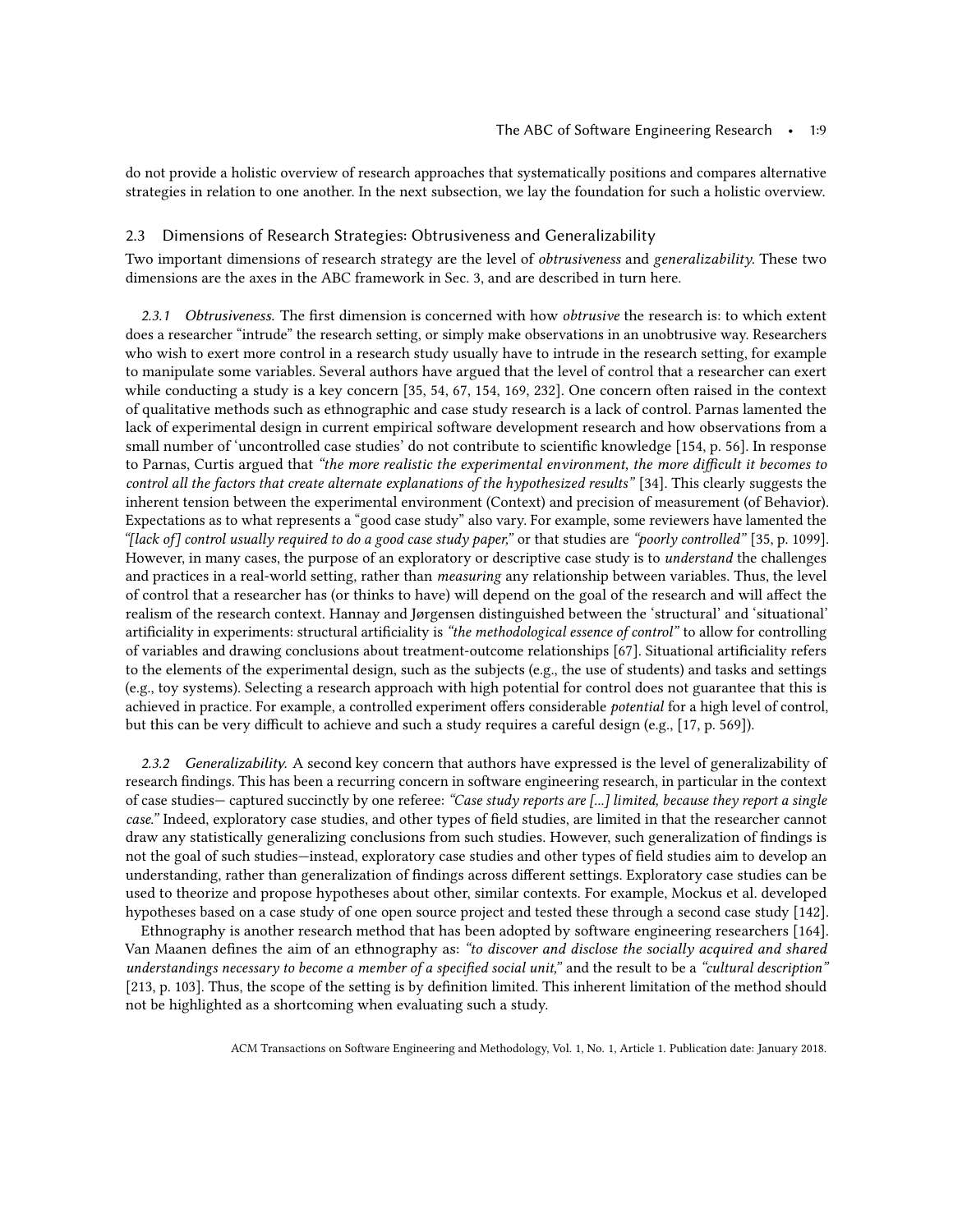#### 1:10 • K. Stol and B. Fitzgerald

## <span id="page-9-0"></span>3 THE ABC FRAMEWORK FOR RESEARCH STRATEGIES

This section presents a framework that provides a holistic overview of eight different research strategies. The framework, which we have termed the ABC framework (Fig. [1\)](#page-10-0), was originally devised by McGrath and his colleagues for the social sciences [\[131,](#page-47-11) [133,](#page-47-12) [134,](#page-47-5) [170,](#page-48-4) [217\]](#page-49-18). We have interpreted, tailored, and operationalized the framework for a software engineering research context. Specifically, we refined the terminology used in the framework—for example, in the social sciences the term "actor" refers to a person, whereas in SE, actors may represent professionals, applications and systems, or their users. To operationalize the framework, we identified exemplar studies that adopted the archetypal research strategies in two SE research areas (global software engineering and requirements engineering). To demonstrate a more general applicability of the framework, we analyzed all articles published in Springer's Empirical Software Engineering journal in 2017. Both analyses are presented in Sec. [4.](#page-17-0)

The framework is underpinned by the two key dimensions of *obtrusiveness* and *generalizability* which were described in Sec. [2.3.](#page-8-0) These axes frame an area within which eight archetypal research strategies can be positioned. The first dimension (the x-axis in Fig. [1\)](#page-10-0) is that of generalizability or universality: research strategies can result in findings that are either specific to a particular context or system, or more generalizable. The second dimension (the  $y$ -axis in Fig. [1\)](#page-10-0) is the level of 'obtrusiveness,' and refers to the degree to which a research setting is manipulated or instrumented to conduct research. A researcher may be unobtrusive by merely observing an activity or interviewing informants without manipulating any aspect of the research setting—an industry case study using document analysis and interviews to gather data is one example of this. On the other hand, a researcher may 'intrude' on the research setting by manipulating some variables, or divide participants into different treatment groups in order to measure some effect; such operations change the circumstances of a study and its participants.

An article may report on one or more studies, each of which may employ a different research strategy; for example, a case study followed by a sample study [\[197\]](#page-49-19). As discussed in Sec. 1, many SE studies are solutionseeking studies, which result in an artifact such as a new algorithm, approach, or tool. Such solution-seeking studies do not fall within the scope of the ABC framework. However, it is customary that such proposed artifacts are evaluated or validated, and such evaluation studies can be classified using the ABC framework.

The remainder of this section presents each of the eight research strategies. For each strategy we discuss a metaphor that, in our opinion, conveys the essence of that strategy and which may help in distinguishing the eight strategies. For example, we adopted the "jungle" metaphor from this article's opening quote to represent field studies. Metaphors may help to understand the essence of concepts and terms, but metaphors have limits and should not be taken literally—we do not suggest that field studies (i.e., jungle) pose any danger to researchers. Instead, it suggests that a researcher enters a research setting that existed prior to, and independent of, the researcher's presence. In this setting, we see the researcher as an "explorer" who aims to study or observe a subject in this natural setting without disturbing the actors inhabiting the setting. Because the eight research strategies differ quite significantly in terms of their typical setting and procedures (e.g. a controlled experiment in a contrived setting vs. an ethnography in a natural setting), the metaphors also vary quite significantly. The different metaphors are not meant to be compared, though some are in related domains (e.g. jungle, nature reserve, and greenhouse). Table [5](#page-14-0) presents a summary of the research strategies and their associated metaphors, purpose, methods and inherent limitations.

### 3.1 Field Studies

The term field study refers to any research conducted in a specific, real-world setting to study a specific software engineering phenomenon. The field study strategy is located in Quadrant I (Fig. [1\)](#page-10-0), representing natural settings. Field studies are unobtrusive in that a researcher does not actively control or change any parameters or variables. That is, there is no deliberate modification of the research setting. Field studies are used to develop a deep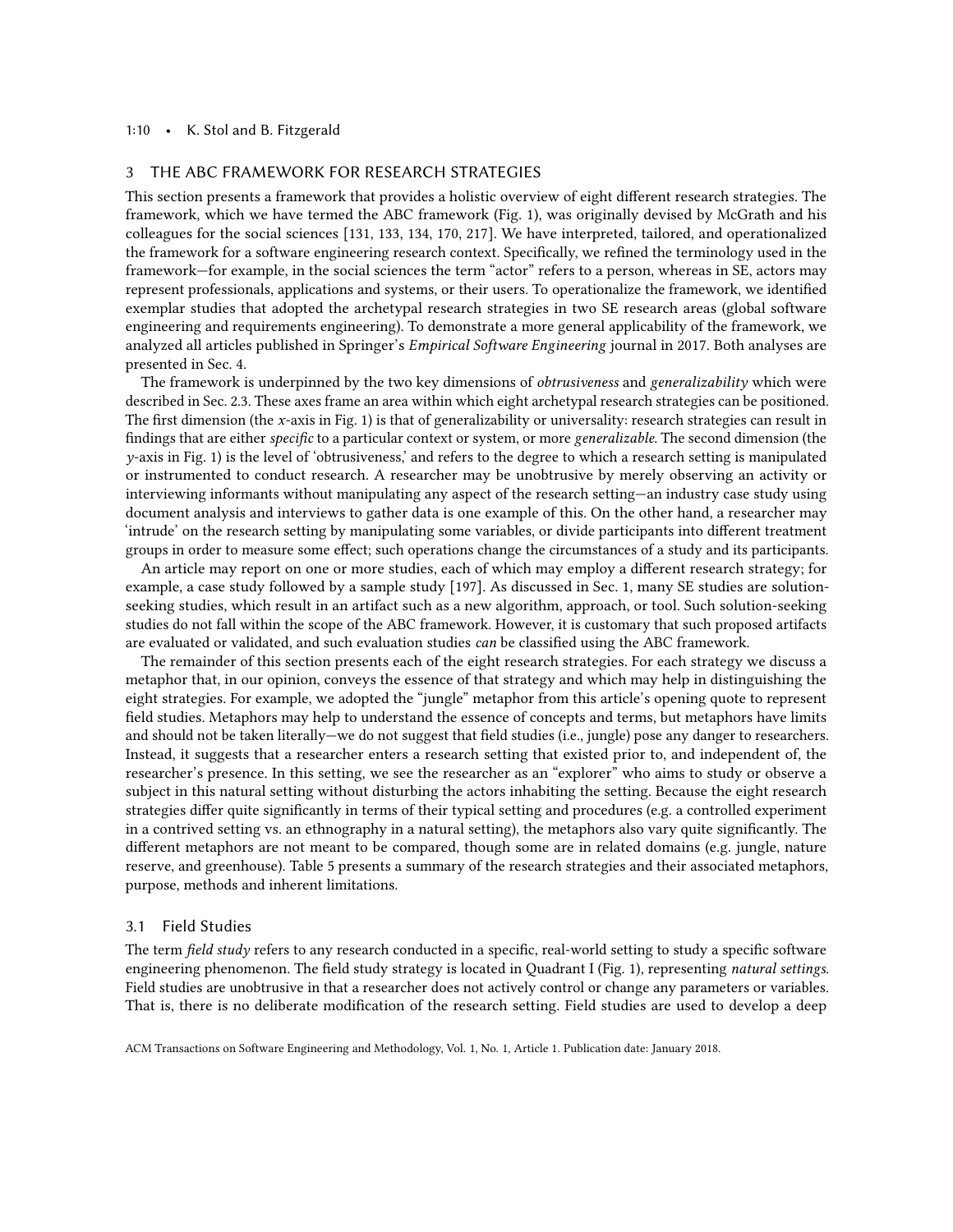<span id="page-10-0"></span>

## The ABC of Software Engineering Research • 1:11

Fig. 1. The ABC framework: eight research strategies as categories of research methods for software engineering (Adapted from Runkel and McGrath [\[170\]](#page-48-4)). Quadrants I to IV represent different research settings.

understanding of phenomena in specific, concrete, and realistic settings—the specific setting may refer (among others) to a particular system, organization, or team of individuals. For this reason, a field study offers maximum potential for capturing a realistic context (indicated by the 'C' marker in Fig. [1\)](#page-10-0), unlike, for example, a laboratory experiment (see Sec. [3.4\)](#page-12-0). However, this realism is gained at the price of a low precision of measurement of behavior (point 'B' in Fig. [1\)](#page-10-0) and a low generalizability of findings (point 'A').

It is important to note that the mere fact that data is collected in a "field setting" does not imply the study is a field study. For example, a focus group conducted on a company's premises does not automatically make it a field study. Instead, the question is whether or not the field setting is essential to the study, or whether or not the study captures any realistic context. A focus group study could be conducted in any appropriate space. The same applies to studies that mine software repositories.

As mentioned, the metaphor we chose for field studies is the jungle from McLean's opening quote (see Sec. 1). A jungle is usually an undisturbed setting, and so wildlife can be observed in its natural habitat—but, the researcher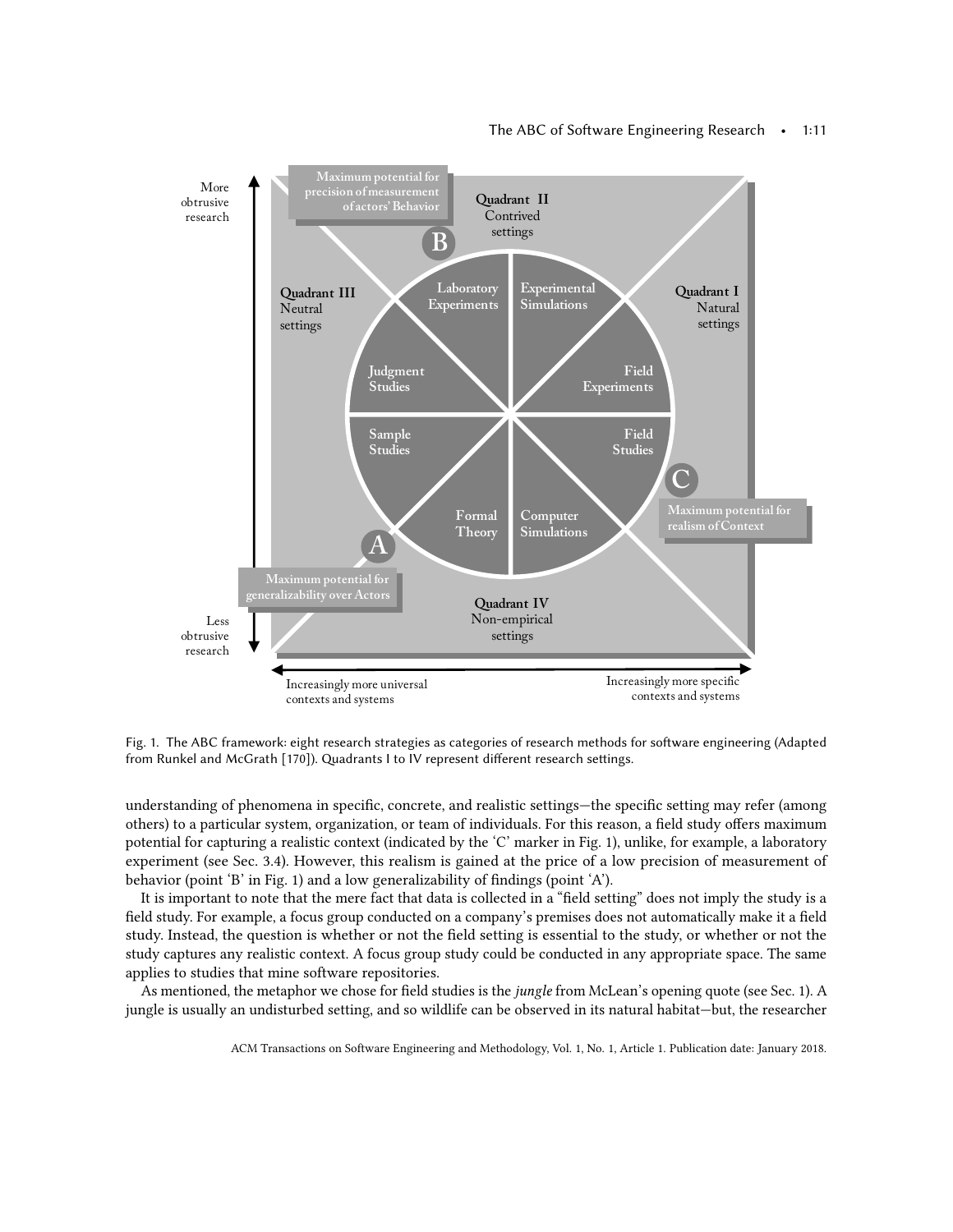#### 1:12 • K. Stol and B. Fitzgerald

is expected to not disturb the natural setting as this would lead to different behavior, which in turn reduces the realism of the context. Field studies have become a common strategy within software engineering since the mid-nineties, though some field studies were conducted in the eighties [\[35\]](#page-43-4). A common method in SE research that falls within the field study strategy is the descriptive or exploratory case study (e.g. [\[73,](#page-45-4) [141,](#page-47-13) [198\]](#page-49-20)).

One example of a field study in SE is an ethnographic study of XP (Extreme Programming) by Sharp et al. [\[180\]](#page-48-6). This study did not aim to 'control' any variables, nor to change anything in the case study setting. Rather, the authors stated that their, "motivation is to gain insight into the culture and community of an agile method."

## 3.2 Field Experiments

A field experiment refers to an experimental study conducted in a natural setting with a high degree of realism (similar to a field study), but in this strategy the researcher manipulates some properties or variables in the research setting so as to observe an effect of some kind—this manipulation reduces the level of realism compared to a field study. The realistic research setting exists independent of the researcher, which distinguishes it from a the contrived research setting in a laboratory experiment. Common settings for field experiments in SE include a specific software development organization or team, or a deployed production system.

The term "experimental" should be interpreted in a broad sense, rather than in a strictly scientific sense. In our broader interpretation, Action Research [\[7\]](#page-42-1) also falls within this strategy. In Action Research, a researcher aims to intervene and improve a specific setting through a cycle of making changes, observing the resulting situation, and making further changes. The researcher is "experimenting" by making adjustments and observing the effects of those adjustments. Similarly, the goal in an in vivo controlled experiment is to manipulate certain independent variables while measuring some dependent variables. While the level of obtrusiveness is higher than in a field study as a researcher is actively making changes to the research setting, the natural study setting is realistic but subject to confounding factors that limit the precision of measurement (hence, the field experiment is distant from point 'B'), and findings are limited in their transferability to other settings (hence a very long distance to point 'A'). For example, the improvements achieved using Action Research in a particular organization may not easily transfer to other organizations as the researcher's interventions are likely to be dependent on the specific organizational context.

We suggest a *nature reserve* as a metaphor for a field experiment setting. In a nature reserve, flora and fauna can still thrive as normal, but the reserve facilitates the conduct of research, for example by placing fences so as to separate the wildlife into different treatment groups and evaluate the effects of those treatments. An example of a field experiment in SE is a study by Anda et al. in which four companies were selected to implement the same software system [\[13\]](#page-43-11). The systems were implemented by developers in real companies; for the developers, the setting was natural, and existed before the researchers entered. The study's goal was to investigate reproducibility of software projects.

### 3.3 Experimental Simulations

The *experimental simulation* strategy is one of two strategies in Quadrant II—the quadrant that represents contrived research settings. In an experimental simulation the behavior of actors (e.g. developers, users, or software systems) that a researcher aims to observe and measure are natural, but the setting within which these occur has been specifically created for the purposes of the study—that is, without the study, the setting would not exist. Thus, the term simulation in this context refers to the artificially created setting that aims to recreate a concrete type of setting in which the 'experiment' or observed behavior takes place. The level of obtrusiveness is higher than that of a field experiment, because the simulation requires a contrived setting. As the setting is contrived, a researcher is often required to make certain simplifying assumptions—it is often too costly to recreate a highly realistic setting, though the degree of realism can vary considerably across different studies adopting this strategy. In any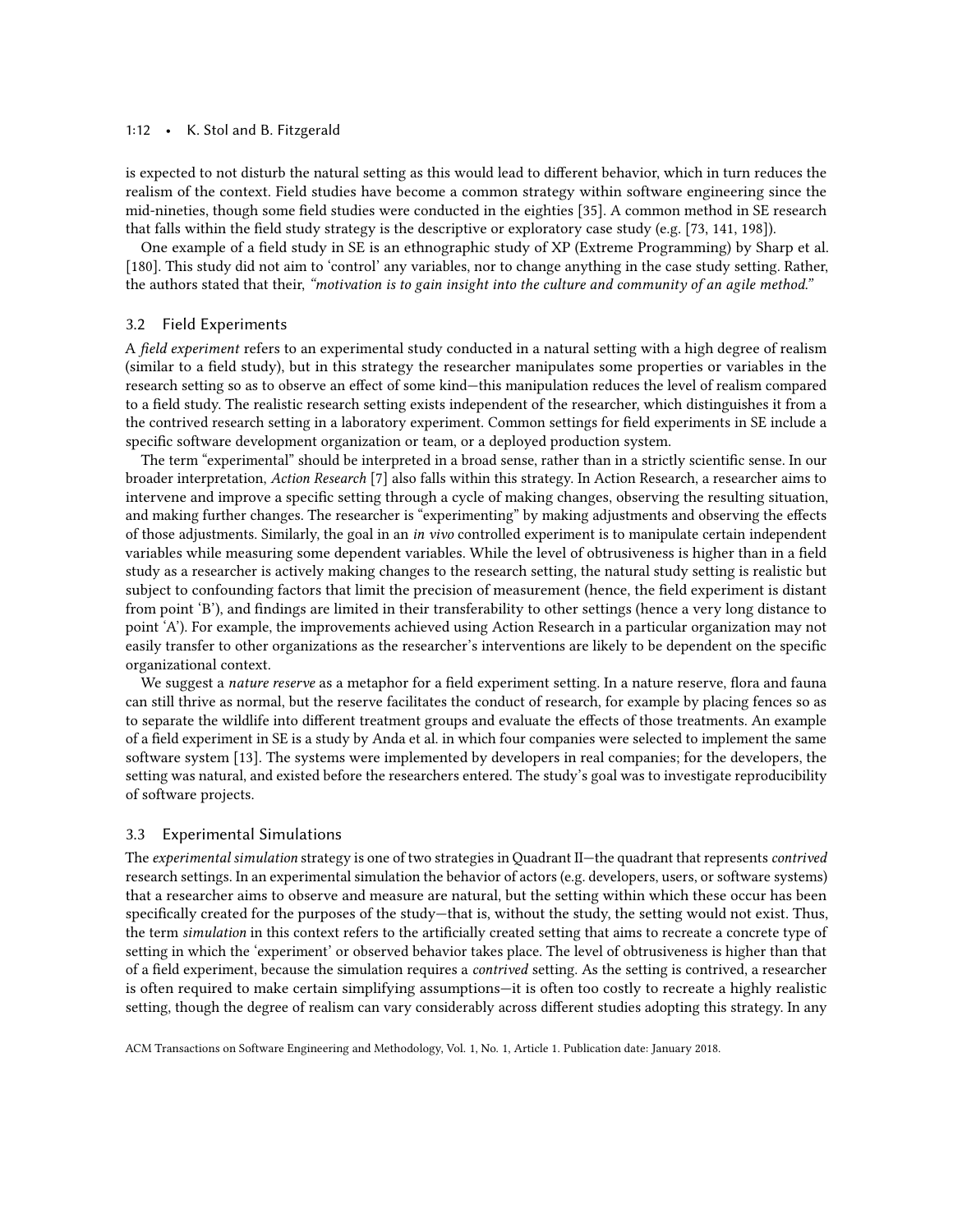case, the context of such a setting is less realistic than that of a field study (where realism is potentially maximized, as indicated by point 'C' in Fig. [1\)](#page-10-0) or a field experiment. On the other hand, the findings from experimental simulations allow a researcher to more precisely measure actors' behavior or systems' properties than would be the case in a field experiment—this strategy lies closer to point 'B' where such precision can be maximized.

We borrow Runkel and McGrath's metaphor, who compared an experimental simulation to a greenhouse [\[170\]](#page-48-4). A greenhouse is built to simulate a certain setting, optimized for certain characteristics, for example, to grow fruits that require much sunlight and high temperatures, which otherwise could not be grown in cold climates. Compared to a nature reserve (i.e., field experiments), a greenhouse is a far more contrived setting and less realistic, but it gives a researcher potentially more control over what happens inside. An alternative metaphor is a flight simulator [\[170\]](#page-48-4). While the specific series of events cannot be fully controlled (it depends on user input), the behavior of participants (e.g., pilots in training) can be carefully monitored and analyzed. The flight simulator metaphor is a computer-based virtual environment—Travassos and Barros [\[210\]](#page-49-21) adopted Tisseau's term "in virtuo" [\[208\]](#page-49-22) for such experiments, to distinguish it from in vivo experiments (i.e., field experiments) discussed above. One example of an experimental simulation is a study on design competitions in the context of crowdsourcing software development [\[110\]](#page-46-11). The design competitions were artificially created specifically for the study—the context was therefore contrived and not what one would find in a real crowdsourcing setting (as found, for example, in a field study on crowdsourcing [\[198\]](#page-49-20)).

## <span id="page-12-0"></span>3.4 Laboratory Experiments

The laboratory experiment is the second strategy in Quadrant II. It differs from field experiments which are positioned in Quadrant I and thus study phenomena in their natural context, whereas laboratory experiments are set in a contrived setting. A laboratory experiment is characterized by a high potential to neutralize any confounding factors and extraneous conditions [\[170,](#page-48-4) p. 105]. Consequently, laboratory experiments allow a researcher to exercise maximum precision of measurement of behavior on the studied object—this is indicated by the 'B' marker in Fig. [1.](#page-10-0) Clearly, such a level of control would not be possible in a real-world software development environment. However, as a result, the context in a laboratory experiment is very unrealistic—the research setting is contrived and specifically designed for the study at hand. Indeed, this strategy is far removed from the 'C' marker in Fig. [1.](#page-10-0) Furthermore, laboratory experiments may involve a limited number of subjects (different system setups or human participants—or, as McGrath observed, whomever can be "lured into the laboratory"), and consequently the findings of a laboratory experiment are limited in their generalizability. Laboratory experiments differ from experimental simulations in that the former offers a higher degree of precision of measurement. In laboratory experiments, the researcher conducts "discrete" trials of relatively short time span. In experimental simulations, in contrast, a researcher offers an environment where the more continuous flow of events depends on the simulation environment and the actors' behavior.

We do not imply the term laboratory experiment to mean a controlled or quasi experiment exclusively, but any investigation to establish a quantitative "relationship between several variables or alternatives under examination" [\[91,](#page-45-6) p. 10]. In this interpretation, benchmarking studies that compare a number of algorithms or techniques based on a predefined set of criteria represent "experimentation" too, because the researcher actively sets up a contrived environment to measure and analyze those algorithms and techniques. In SE research, a common approach is to set up a dedicated computer to compare different algorithms or techniques.

A useful metaphor for laboratory experiment is a test tube, which Runkel and McGrath [\[170\]](#page-48-4) used to set it clearly apart from the greenhouse (experimental simulation, representing a more continuous flow of events) and nature reserve (field experiment). This also aligns well with the term "in vitro" (i.e. in glass) used to characterize laboratory studies. Alternatively, we could think of it as a *cleanroom*, in which there is a high degree of control over what happens inside. It is worth noting that the term laboratory does not imply an actual laboratory, and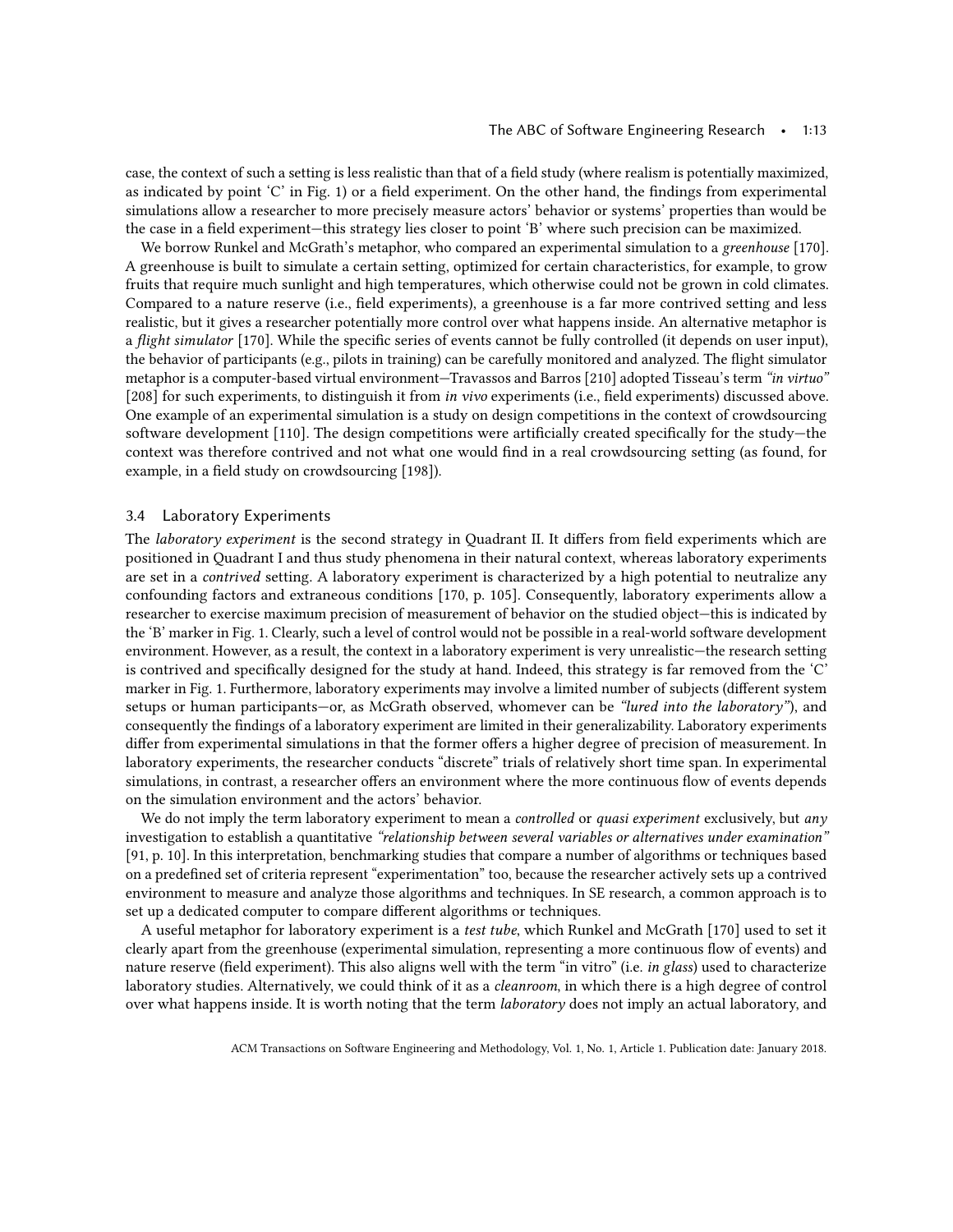#### 1:14 • K. Stol and B. Fitzgerald

that laboratory experiments can be conducted at software development organizations as well. Likewise, not all experiments conducted with students are necessarily laboratory experiments—as per the description above, this depends on the extent to which the experimental setting was contrived. After all, for students, a computer laboratory can pass as a natural setting.

An example of a laboratory experiment is a study on pair programming [\[5\]](#page-42-2). For this study, 295 Java consultants with varying levels of seniority were hired to participate. The task at hand was to make changes to two alternative Java systems with different levels of complexity. It is clear that the study setting was contrived; the 295 participants would not have undertaken these tasks without explicitly being requested (and paid). The change tasks themselves were also carefully designed as part of the study.

## 3.5 Judgment Studies

A judgment study involves gathering empirical data from a group of participants who are asked to judge or rate behaviors, to respond to a request, or 'stimulus' offered by a researcher, or to discuss a given topic of interest. Judgment studies rely on systematic sampling rather than representative sampling and should involve experts, appropriately informed to respond to a certain question or stimulus. The goal of a judgment study is to seek generalizability over the responses, rather than generalizability to a population of actors. Using a judgment study a researcher is actively involved to steer the direction and progress of the study. Judgment studies are positioned in Quadrant III, which represents 'neutral' settings—that is, the setting plays no role in the study. In fact, a researcher may actively aim to "mute" the setting so as to ensure that the setting bears no effect on responses. There is no experimental setup or otherwise contrived setting, as is the case in laboratory experiments and experimental simulations. Instead, the researcher aims to "cancel out" the setting from the research design. The researcher is merely interested in the responses of the participants regarding a given question or stimulus, such as opinions and expertise on a subject matter.

One method that fits well with this strategy is the Delphi method which was developed in the late 1940s [\[36\]](#page-43-12). The method can be used to structure a group communication process to deal with complex problems [\[121,](#page-46-12) p. 3]. A Delphi study comprises a panel of experts, and allows the researcher "to elicit their input through an iterative, controlled feedback process" [\[78,](#page-45-10) p. 93]. Another method within this strategy is the 'focus group,' which are "carefully planned discussions, designed to obtain personal perceptions of the group members on a defined area of research interest" [\[104,](#page-46-13) p. 94]. In focus groups, participants are also systematically selected based on their expertise and characteristics. A third and very common instance of judgment studies is the evaluation study whereby participants are typically asked to judge, for example, the utility of an approach or technique.

We liken a judgment study to a *courtroom*, in which a panel of participants (the jury) are carefully and systematically selected. In a courtroom, evidence is presented (a *stimulus*) and eventually the jury returns a verdict. The setting itself (i.e. the courtroom) is only manipulated to the extent that it aims to be neutral and not distracting the participants from the matter at hand (i.e. the case). An example of a judgment study is an investigation of key characteristics for effective tailoring of agile methods [\[30\]](#page-43-13). The study was conducted with a panel from both industry and academe that were systematically selected for their expertise.

### 3.6 Sample Studies

Also in Quadrant III is the sample study strategy, which aims to achieve generalizability over a certain population of actors, whether these are software professionals, software systems, or artifacts of the development process. The sample study is one of two strategies with the potential to maximize generalizability to a population—this is indicated by the marker 'A' in Fig. [1.](#page-10-0) The sample study is one of the most common strategies in SE research (see Tables [1](#page-1-0) and [8\)](#page-26-0). When the sample consists of human respondents, data is usually collected through questionnaires that can be administered in hard copy or through websites. In SE research, the sample study is also used quite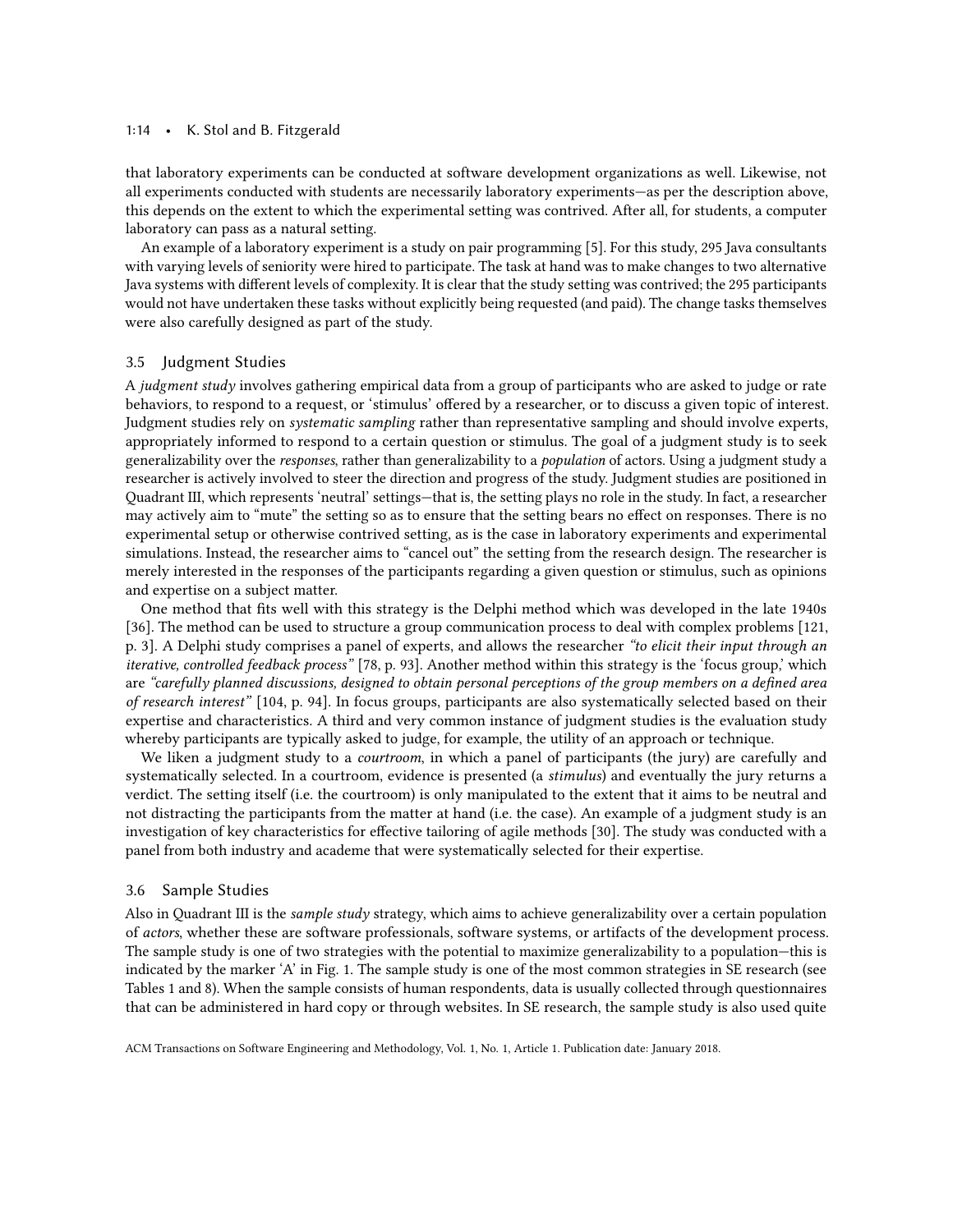frequently to study large sets of software development artifacts or projects, in particular open source software projects, which are easy to access. In that case, data collection is usually performed by mining software repositories. A sample study is unobtrusive, in the sense that the researcher does not manipulate any variables during data collection. As a result, the level of precision may be affected—for example, a researcher has no control over respondents to a questionnaire who misunderstand questions. Hence, the sample study strategy is removed from point 'B' in Fig. [1.](#page-10-0) When collecting data from repositories, again, no variables are manipulated. At best, the researcher can conduct correlational analysis, but no causal relationships can typically be inferred. Positioned in Quadrant III, the research setting is neutral, and consequently, the sample study cannot capture a realistic context (as suggested by the far distance to point 'C'); the goal is to generalize, and this means the focus is not on specific contextual details.

A metaphor for the sample study strategy is a referendum (though we admit this only suggests samples of human participants, not development artifacts). In a referendum, usually a limited set of questions is presented to a large group of people, who are invited to respond—typically, only a sample actually responds. An example of a sample study is a survey by Storey et al. [\[203\]](#page-49-23) who investigated communication channels used by software developers. In particular, their study received a large number of responses (over 1,400), suggesting a representative sample of the GitHub developer population, and thus a high degree of generalizability of the findings. An example of a sample study of software repositories was conducted by Ray et al. [\[162\]](#page-48-19), who investigated the correlation between programming language and quality. One of their findings was that strong typing is correlated with moderately higher quality code than weak typing. In their study, they could not actively manipulate any variables, and so no causal relationships could be established.

<span id="page-14-0"></span>

|                            |                                                                                                                                                                                                                                        |                                                                                                                                                                                                  |                                                                                                                                                                          | <b>Inherent limitations</b>                                                                                                                        |
|----------------------------|----------------------------------------------------------------------------------------------------------------------------------------------------------------------------------------------------------------------------------------|--------------------------------------------------------------------------------------------------------------------------------------------------------------------------------------------------|--------------------------------------------------------------------------------------------------------------------------------------------------------------------------|----------------------------------------------------------------------------------------------------------------------------------------------------|
| Study Type                 | Metaphor and setting                                                                                                                                                                                                                   | Purpose                                                                                                                                                                                          | Typical methods & data                                                                                                                                                   |                                                                                                                                                    |
| Field Study                | Jungle: Natural setting that<br>exists before the researcher<br>enters it. Minimal intrusion<br>of the setting so as not to<br>disturb realism, only to fa-<br>cilitate data collection.                                               | Facilitates study of phe-<br>nomena and actors and<br>their behavior in natural<br>contexts. Exploratory, to<br>understand 'what's going<br>on,' how things work,' or to<br>generate hypotheses. | Case study, ethnography,<br>observational<br>study;<br>qualitative data incl.<br>interviews, field notes,<br>archival documents, may<br>include<br>quantitative<br>data. | • No statistical generalizability<br>• No control over events<br>• Low precision of measurement                                                    |
| Field<br>Experiment        | Nature reserve: Natural, pre-<br>existing setting (in vivo),<br>but some level of intrusion<br>due to the deliberate manip-<br>ulation of aspects of the set-<br>ting; study affected by con-<br>founding factors.                     | To investigate, evaluate, or<br>compare techniques, prac-<br>tices, processes, or ap-<br>proaches within a real-<br>world and pre-existing set-<br>ting.                                         | Evaluative case study,<br>quasi-experiment, Ac-<br>tion Research; studies<br>may use either quantita-<br>tive data or qualitative<br>data.                               | • No statistical generalizability<br>• Precision of measurement af-<br>fected by confounding contex-<br>tual factors                               |
| Experimental<br>Simulation | Greenhouse, Flight simula-<br>tor: Contrived setting (in<br>virtuo) created specifically<br>for a study to represent a<br>concrete type of setting. En-<br>vironment is created by the<br>researcher to study behav-<br>ior of actors. | To study behavior of par-<br>ticipants or systems in a<br>controlled setting that re-<br>sembles a real-world, con-<br>crete class of settings as<br>close as possible.                          | Simulation<br>games,<br>management games, in-<br>strumented multi-player<br>games; quantitative or<br>qualitative data, depend-<br>ing on the simulation<br>instrument.  | • Generalizability reduced as set-<br>ting is designed to mirror a spe-<br>cific type of setting<br>• Realism reduced due to artificial<br>setting |

Table 5. Research strategies, their metaphors, purpose, methods and inherent limitations

Continued on next page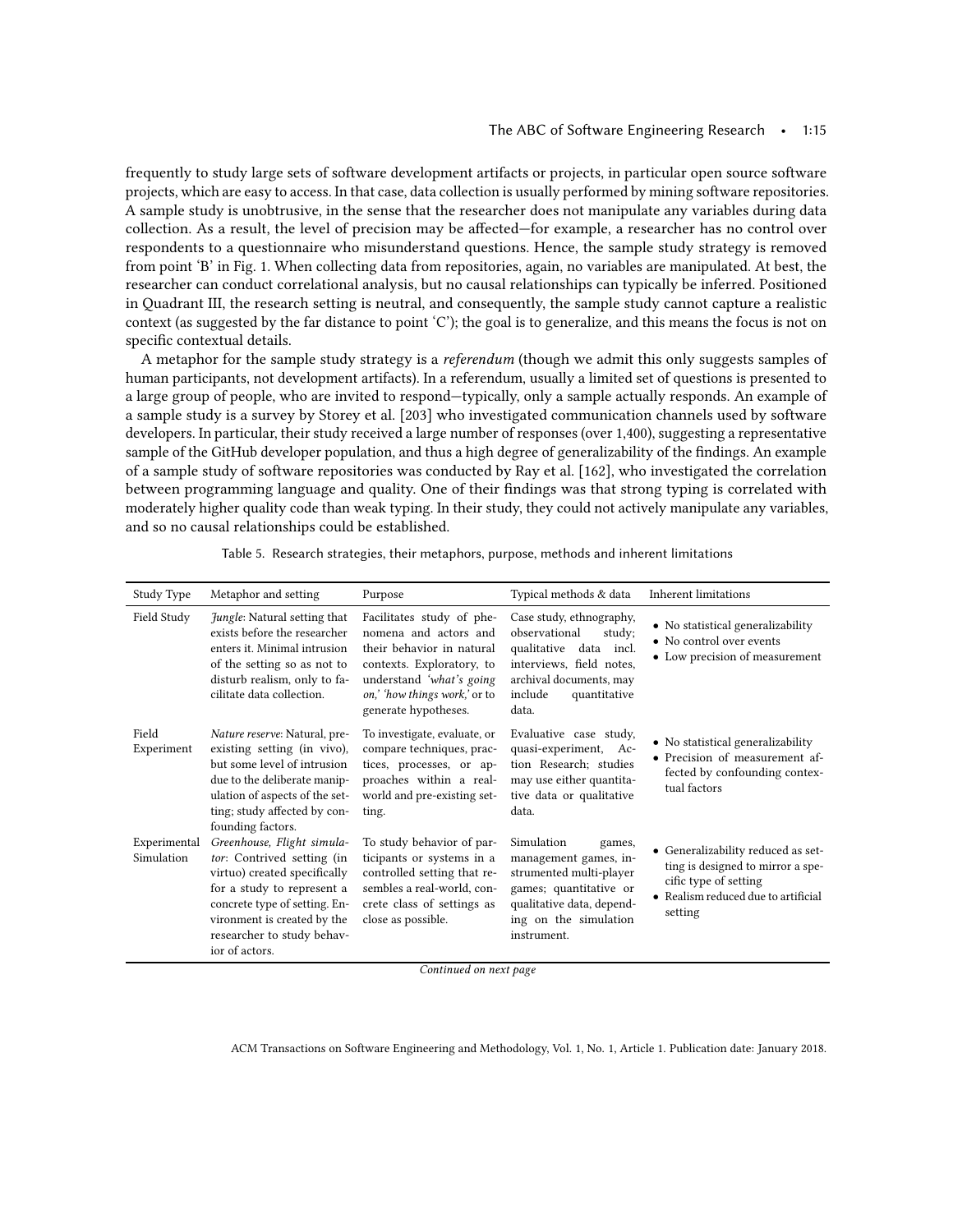## 1:16 • K. Stol and B. Fitzgerald

| Continued from previous page |                                                                                                                                                                                                                                                            |                                                                                                                                                                                                                                          |                                                                                                                                                                                                                                            |                                                                                                                                                                                                                                                                                                         |  |
|------------------------------|------------------------------------------------------------------------------------------------------------------------------------------------------------------------------------------------------------------------------------------------------------|------------------------------------------------------------------------------------------------------------------------------------------------------------------------------------------------------------------------------------------|--------------------------------------------------------------------------------------------------------------------------------------------------------------------------------------------------------------------------------------------|---------------------------------------------------------------------------------------------------------------------------------------------------------------------------------------------------------------------------------------------------------------------------------------------------------|--|
| Study Type                   | Metaphor and setting                                                                                                                                                                                                                                       | Purpose                                                                                                                                                                                                                                  | Typical methods & data                                                                                                                                                                                                                     | <b>Inherent limitations</b>                                                                                                                                                                                                                                                                             |  |
| Laboratory<br>Experiment     | Cleanroom, Test tube: Con-<br>trived setting (in vitro) cre-<br>ated specifically for a study,<br>with high degree of control<br>of all measured variables.                                                                                                | To study with a high de-<br>gree of precision relation-<br>ships between variables, or<br>comparisons between tech-<br>niques; may allow estab-<br>lishment of causality be-<br>tween variables.                                         | Randomized<br>con-<br>experiments<br>trolled<br>and quasi-experiments,<br>comparative evaluations<br>benchmark<br>studies;<br>usually quantitative data<br>exclusively.                                                                    | • Abstract or unrealistic context<br>due to highly artificial setting<br>• Typically scope of problem re-<br>duced to study the 'essence,' op-<br>timizing internal validity at cost<br>of external validity                                                                                            |  |
| Judgment<br>Study            | Courtroom: Neutral setting;<br>may be actively designed to<br>nullify the context, so that<br>'responses' are in relation to<br>some stimulus (question or<br>instructions), independent<br>of setting.                                                    | To elicit information from<br>subjects for purposes of<br>evaluation or study of an<br>object. To seek generaliz-<br>ability of responses to stim-<br>uli, not generalizability to<br>a population.                                      | Delphi studies, interview<br>studies, focus group,<br>evaluation studies; use<br>of qualitative and/or<br>quantitative data.                                                                                                               | • Responses not related to any<br>specific or realistic context<br>• Less generalizability than sam-<br>ple studies due to lack of repre-<br>sentative sampling<br>· Less control and precision of<br>measurement than a lab. exp.                                                                      |  |
| Sample<br>Studies            | Referendum: Neutral setting.<br>Limited level of precision<br>of measurement; no vari-<br>ables are manipulated. The<br>researcher must deal with<br>whatever data is collected.                                                                           | To study the distribution of<br>a particular characteristic<br>in a population (of people<br>or systems), or the correla-<br>tion between two or more<br>characteristics in a popula-<br>tion. Information is sought<br>of the subjects. | Software<br>repository<br>mining, questionnaires,<br>interviews;<br>analysis<br>includes<br>correlational<br>methods e.g. regression.<br>Typically,<br>quantita-<br>tive data (e.g. Likert<br>scales) but can include<br>qualitative data. | • Reductionist-depth of and<br>number of data points per<br>participant limited<br>• Data collection not 'interactive':<br>no option to clarify questions;<br>repository data comes as-is, no<br>opportunity to manipulate vari-<br>ables, only to correlate them                                       |  |
| Formal<br>Theory             | <i>Higsaw</i><br>puzzle:<br>Non-<br>empirical setting; typically<br>a research office or library.                                                                                                                                                          | To develop a conceptual-<br>ization, framework or the-<br>ory on a topic. Focus is<br>on formulating relations<br>among concepts, or expla-<br>nations that hold for a<br>wide range of contexts.                                        | Conceptual reasoning,<br>concept development,<br>development of proposi-<br>tions and/or hypotheses;<br>framework development.                                                                                                             | • Low on realism: does not con-<br>sider a specific context but<br>rather abstract concepts<br>• No manipulation of variables or<br>measurement (no empirical in-<br>formation is gathered)                                                                                                             |  |
| Computer<br>Simulation       | Forecasting system: Non-<br>empirical setting (in sil-<br>ico); no recording of obser-<br>vations in the real world.<br>There are no actors (people,<br>real-world systems) or real-<br>world behavior: everything<br>is specified in the simula-<br>tion. | To model a particular sys-<br>tem or phenomenon that<br>facilitates evaluation of a<br>large number or complex<br>scenarios that are captured<br>in the pre-programmed<br>model.                                                         | Development of software<br>programs that contain<br>symbolic representations<br>of all variables a re-<br>searcher considers im-<br>portant; usually these<br>variables are derived and<br>calibrated based on prior<br>empirical studies. | • No manipulation of variables or<br>precision of measurement (no<br>empirical data is gathered)<br>• Results will be as good as the ac-<br>curacy of the model represent-<br>ing the simulated system<br>· Low generalizability as it at-<br>tempts to model a specific class<br>of real-world systems |  |

# 3.7 Formal Theory

Formal theory is one of two strategies in Quadrant IV, which have no empirical setting. Formal theory<sup>[5](#page-15-0)</sup> is a strategy that aims at a high level of universality so that the resulting theory or framework can be applied under

<span id="page-15-0"></span> $5$ Not to be confused with formal methods that are used, for example, to develop formal program specifications.

ACM Transactions on Software Engineering and Methodology, Vol. 1, No. 1, Article 1. Publication date: January 2018.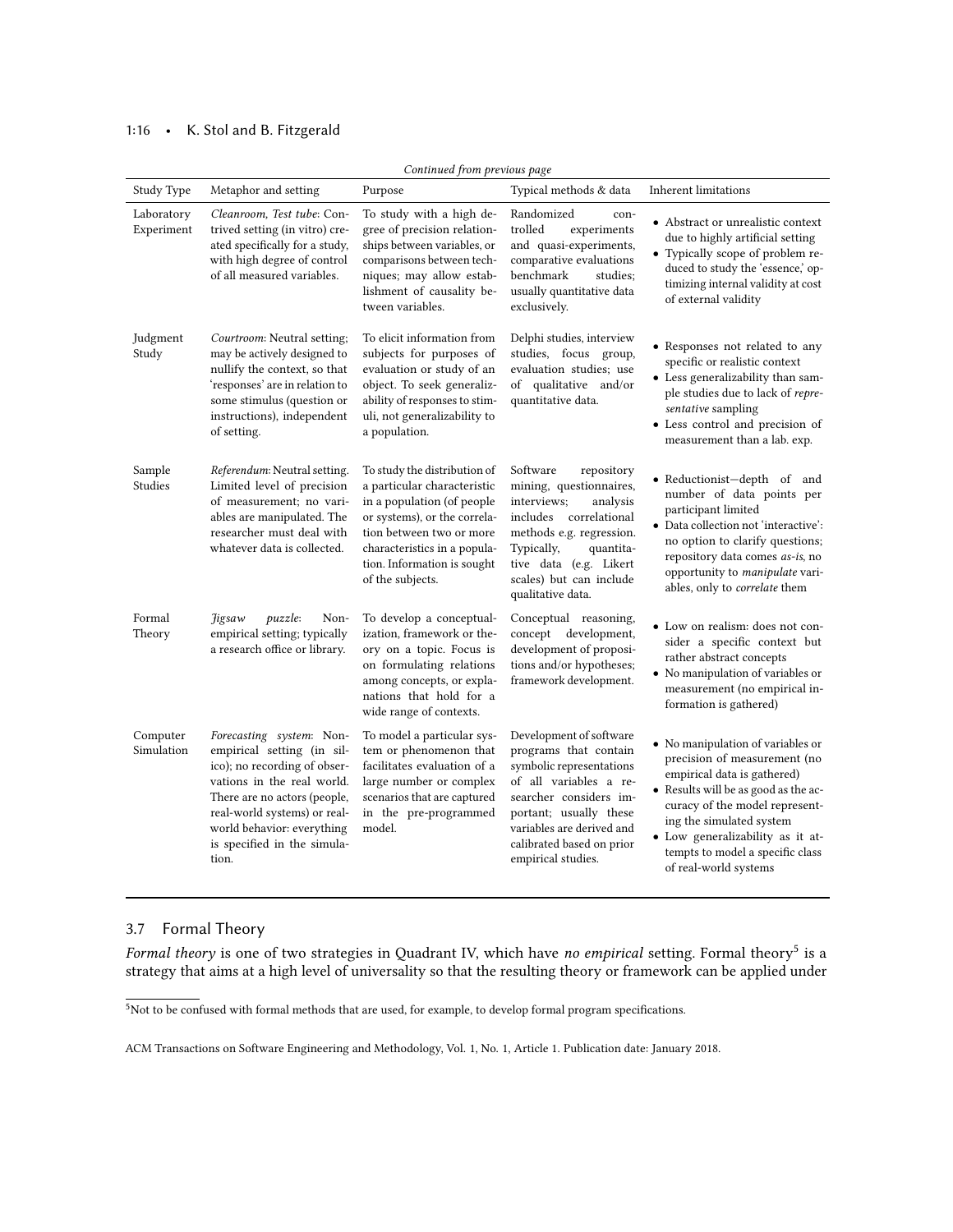a wide array of circumstances, although most theories have boundaries outside of which they do not apply [\[200\]](#page-49-16). This maximum potential for generalizability over a population of actors is indicated by the marker 'A' in Fig. [1,](#page-10-0) which is shared with the sample study strategy. The result of this research strategy is not necessarily a theory in the traditional sense of the word (i.e. a process or variance theory [\[161,](#page-48-16) [200\]](#page-49-16)) but can also comprise development of conceptual or research frameworks. Thus, in our use of the term "theory" we include any form of conceptualization or frameworks that seek to have some degree of generalizability. Formal theory and its role in software engineering research has received considerable attention in recent years, including a series of workshops and special issues in journals [\[189,](#page-48-17) [201\]](#page-49-5). Formal theory is a desk research activity, and does not involve any concrete or realistic context (hence, it is distant from point 'C'), nor does it involve any empirical measurement of behavior (it is positioned far from point 'B' also). However, the development of theories and conceptual frameworks typically depends on prior empirical observations.

As a metaphor, we propose that developing formal theory is akin to solving a jigsaw puzzle. Solving a jigsaw puzzle can be done as a solitary or team effort, happens in a non-empirical context (e.g., at a large table to fit all the pieces), and the goal is to "fit" all pieces together. In particularly complex jigsaw puzzles, some pieces will be 'theorized' as representing the sky or water (both are variations of blue) and as the puzzle proceeds, more and more pieces fit together. Theorized pieces may have to be validated through empirical studies using other research strategies. As well, the "boundary" of the puzzle may also have to be empirically established using empirical strategies. One example of a study that we classify as formal theory development is the classification and comparison study of architecture description languages (ADL) [\[136\]](#page-47-14). The three main elements of an architecture description are components, connectors between them, and architecture configurations; these elements serve as categories to organize the framework. The framework represents a conceptualization of ADLs based on the literature thus far; as such, it provides an analytical tool to reason about ADLs, or, a theory for analysis [\[65\]](#page-44-18). The framework is constructed with an aim to be applicable to *any* ADL, hence, a high level of generalizability. Another example of a formal theory is a general theory of software engineering (GTSE) developed by Wohlin et al. [\[225\]](#page-50-7). The authors' theory is developed based on empirical observations of industry practice, and aims to explain how organizations can successfully develop software by balancing different types of intellectual capital. Project managers can use the theory to inform their decision making processes.

## 3.8 Computer Simulations

The eighth research strategy is computer simulation, also positioned in Quadrant IV. The goal of a computer simulation is to create a symbolic replica of a certain type of concrete system that can be executed by a computer [\[170,](#page-48-4) p. 87]. In a computer simulation of a real-world phenomenon or setting, everything is represented symbolically and created artificially. Where studies in natural settings (Quadrant I) can be costly or even impossible to conduct as they may involve a higher level of engagement from participants, computer simulations (which take place in a non-empirical setting) "are like virtual laboratories where hypotheses about observed problems can be tested," before they are implemented in real-world systems [\[144\]](#page-47-15). Consequently, while simulations model a specific system or phenomenon, a simulation takes place in a non-empirical setting. That is, while variables can be modeled and manipulated based on the rules that are defined within the computer simulation, the researcher does not make any new empirical observations of behavior of outside actors in a real-world setting (whether these are human participants or systems); hence, computer simulations are positioned far away from point 'B' in Fig. [1.](#page-10-0) Tisseau used the term in silico to refer to "computerized calculations" [\[80,](#page-45-11) [208\]](#page-49-22). While prior empirical results can be used to create and calibrate computer simulations, this strategy does not lead to *empirical* results itself.

As a metaphor, we liken a computer simulation to a forecasting system, such as those used in weather prediction, which employ complex mathematical models of the atmosphere and oceans. Such systems are programmed to do a very specific thing based on a set of pre-programmed rules. The lack of further input by external actors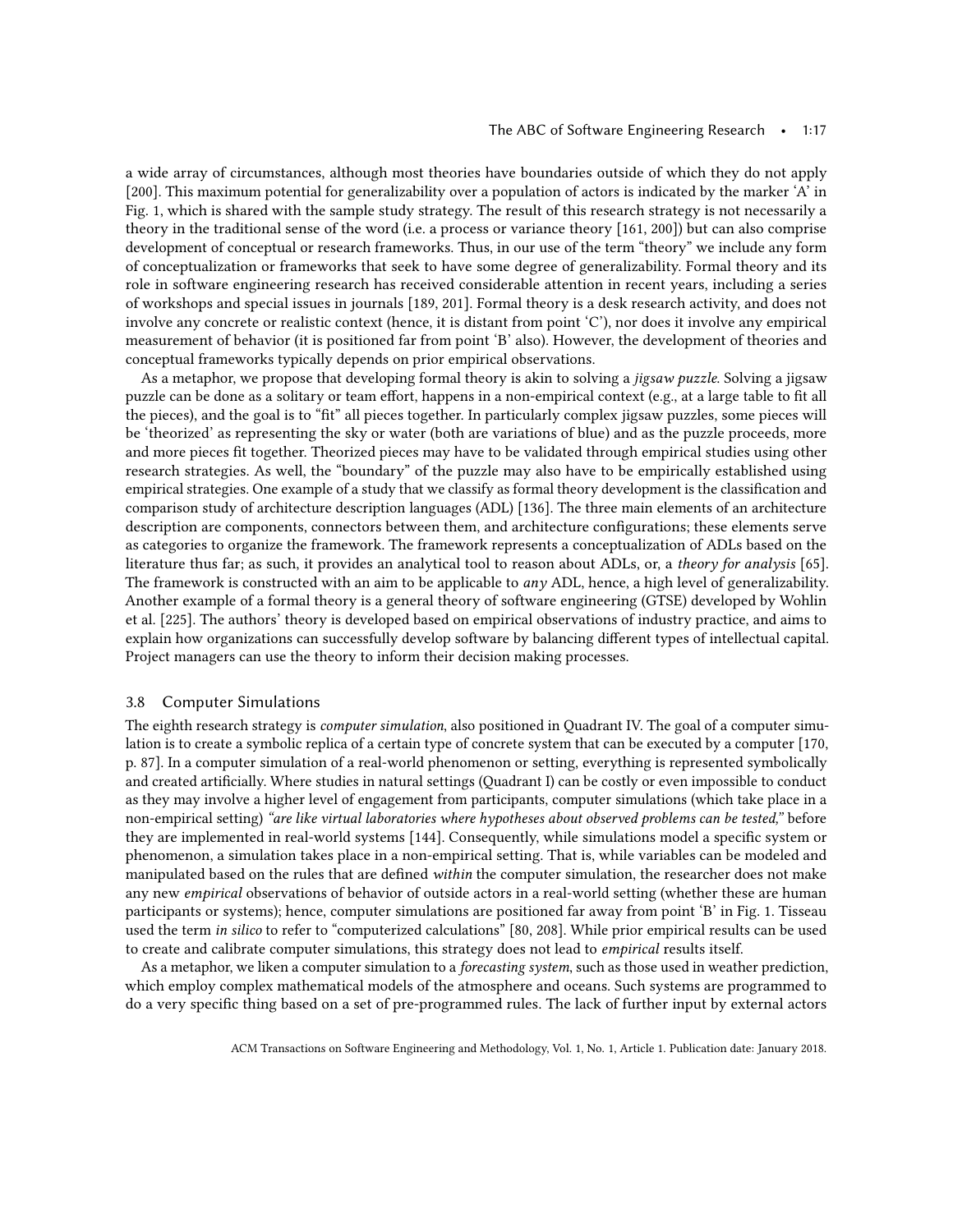## 1:18 • K. Stol and B. Fitzgerald

sets computer simulations apart from experimental simulations, which we compared to a flight simulator and a greenhouse. An example of a computer simulation is a study that simulates adaptive security in buildings [\[211\]](#page-49-10). Before actually implementing such a system in the real world (which would involve making many costly changes to the physical building), the authors performed a simulation as proof of concept. By analyzing a number of pre-programmed 'threat scenarios,' the researchers could evaluate the applicability and effectiveness of the approach as well as evaluate the classes of security requirements that could be handled by such a system.

## <span id="page-17-0"></span>4 APPLICABILITY OF THE ABC FRAMEWORK TO SOFTWARE ENGINEERING RESEARCH

To illustrate the use of different research strategies in software engineering research, we present examples from two different research areas: Global Software Engineering (GSE) and Requirements Engineering (RE). We selected these topics because they are well-established and important research areas within the software engineering literature, evidenced by their dedicated conferences (ICSGSE, RE). For both areas, we selected exemplar studies that clearly illustrate the eight research strategies. We emphasize that we do not intend to cast any judgment on the cited examples. However, for each example study we discuss some inherent limitations that are a consequence of the selected research strategy—rather than due to poor research design decisions of the authors. In addition to these two detailed examples, we also applied the framework to a sample of 75 articles in Springer's Empirical Software Engineering journal. Sec. 4.3 discusses details of the decision rules as well as a summary of the results.

## <span id="page-17-1"></span>Research Strategies in Global Software Engineering Research

GSE has been actively studied since the nineties, and research has focused primarily on the challenges associated with distributed development, whether as a result of offshoring or outsourcing strategies.

4.1.1 Field Study. A key issue in GSE is that of coordination of distributed teams as geographical, temporal, and socio-cultural distances give rise to a variety of challenges [\[2\]](#page-42-3). To investigate why coordination of distributed teams is so difficult and how associated challenges manifest in a real-world context, Herbsleb and Grinter conducted an in-depth case study at one division of an organization with teams in the UK and Germany [\[73\]](#page-45-4). The study's direct goal was neither to evaluate specific theoretical constructs affecting coordination (which were not well understood at the time of the study), nor to *improve* coordination in the organization. Instead, the authors aimed to develop a deep understanding of the intricacies of coordination of distributed teams in a real-world setting. Hence, the field study strategy was highly appropriate.

The results of this study discussed the means of coordination (e.g., component specifications and software processes) and their limitations, and barriers to informal communication (e.g., lack of unplanned contact such as conversations at the water cooler). The study concludes with a number of lessons learned; for example, Herbsleb and Grinter suggested bringing people from different locations together early on in a project. This type of insight would be unlikely to emerge from, say, a laboratory experiment.

This study captured specific events rooted in a concrete, real-world and thus realistic context. While high in realism, the study does not aim to generalize to a population of companies that conduct distributed development, although some of the recommendations may be useful to other organizations. Furthermore, the study did not measure any specific behavior nor did it establish any causal relationships. These are inherent limitations of field studies. Instead, this study's value lies in capturing a realistic setting, thus achieving its potential strength.

4.1.2 Field Experiment. Geographical distance has consequences for development activities of distributed teams. To ensure a high level of software quality, organizations can implement so-called "validation" activities, such as code inspections, peer review, and testing. In order to understand the impact of geographical distance on software quality when conducting such activities in a distributed fashion, Ebert et al. conducted a field experiment [\[49\]](#page-44-19). The authors investigated three factors that might impact the cost of rework: (1) the effect of co-location

ACM Transactions on Software Engineering and Methodology, Vol. 1, No. 1, Article 1. Publication date: January 2018.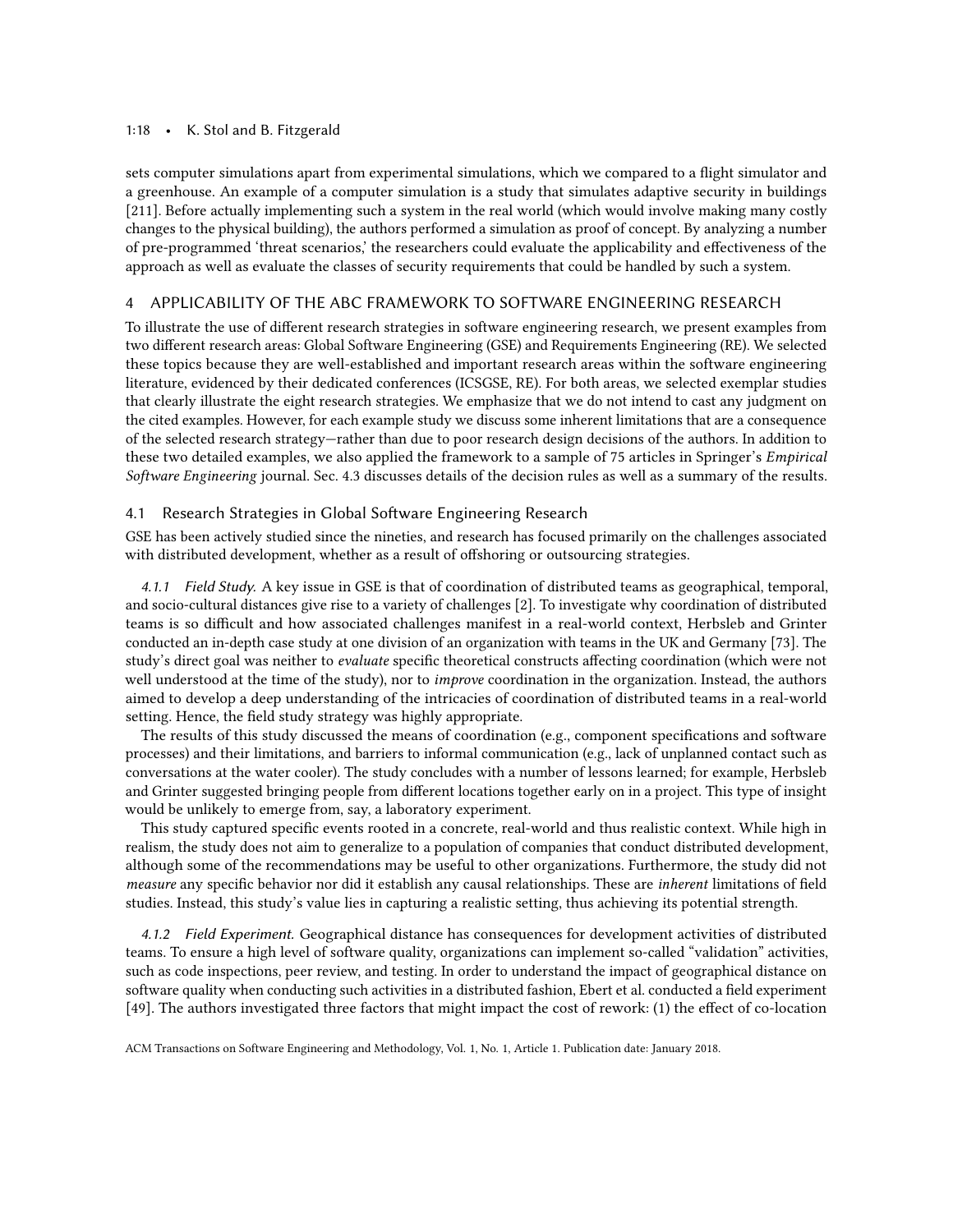on efficiency and effectiveness of defect detection; (2) the effect of coaching on software quality, and (3) the effect of changes to the development process on teamwork, and continuous build on management of distributed projects. To evaluate these hypotheses, Ebert et al. used project data that the company had carefully collected over several years. To address the first two hypotheses, the data set was divided into different groups, based on specific parameters (e.g. whether or not inspections were done by co-located or distributed teams). For the third hypothesis, a number of changes were made to the development process, which were tracked in the project data. The authors found that inspections conducted by co-located teams significantly improved both efficiency and effectiveness of defect detection. Furthermore, the authors also found that providing coaching to teams (at a cost of 1-2% of the project budget) led to a reduction of rework cost. Finally, the various changes made to the development process in relation to teamwork and continuous build also reduced rework cost.

Ebert et al.'s study is an excellent example of a field experiment. Their study description addresses many potential threats to validity to ensure that we can have confidence in the findings. Nevertheless, the study has some inherent limitations. For example, one hypothesis was evaluated using a set of projects "within one culture (i.e. Europe) and similar skill background that received a coaching effort of ca. 1..2% of total project budget" [\[49,](#page-44-19) p. 302]. The precision of measurement of culture and background is limited—measuring latent constructs such as culture is a non-trivial task [\[76\]](#page-45-12). Furthermore, the natural setting of the projects is likely to have had many confounding factors that were not controlled for. The phrase "similar skill background" also suggests some latitude. Notwithstanding these inherent limitations, the study's strength lies in the rich set of data captured in a natural setting, achieving a very high degree of realism.

4.1.3 Experimental Simulation. Despite technological innovations that allow developers to interact using high-quality communication channels, there are still "formidable barriers" associated with distant collaborations due to factors such as a lower level of trust [\[19\]](#page-43-14). Bos et al. hypothesized that co-located individuals interact more amongst each other, forming an "in-group" (H1) [\[19\]](#page-43-14). Furthermore, they suggested that isolated individuals would form a separate in-group due to being excluded from the co-located in-group (H2). Finally, they argued that co-located individuals would outperform isolated members of the team (H3).

In order to evaluate these hypotheses, Bos and colleagues conducted an experimental simulation using an online multi-player game [\[19\]](#page-43-14). Rather than real-world development activities (i.e., software development tasks), the task at hand was to fill "orders" of colored shapes, e.g., Blue Square and Purple Circle. Each player could produce one type of shape, so in order to complete an order players were required to 'buy' and 'sell' shapes—hence, there was a need to build relationships, negotiate and collaborate. The use of shapes instead of real tasks allowed for an easy understanding of the simulation, but greatly reduced the realism of the task. In this simulation, some participants were co-located, whereas others were not—these were referred to as 'telecommuters.' The simulation was further constrained by limited resources and time.

The researchers found strong evidence for hypothesis H1: co-located participants had a strong tendency to collaborate with one another, rather than with those who were not co-located. Furthermore, the isolated telecommuters formed an in-group of their own (supporting  $H2$ ). As for hypothesis  $H3$ , there was no significant difference in performance between co-located participants and the telecommuters.

This experimental simulation is clearly characterized by a contrived setting and unrealistic tasks. Furthermore, given that the study was conducted with a relatively small group of participants, the study's findings are not readily generalizable. However, these are inherent limitations of the experimental simulation strategy. Instead, the authors aimed to measure participants' behavior with a high degree of precision. In a realistic setting (i.e. a distributed software development organization), achieving this level of precision of participants' behavior would have been much more difficult, and also very expensive.

4.1.4 Laboratory Experiment. A system's software architecture plays a pivotally important role in coordinating distributed teams [\[72,](#page-45-13) [151\]](#page-47-16). Before a software system is implemented, its software architecture (SA) should be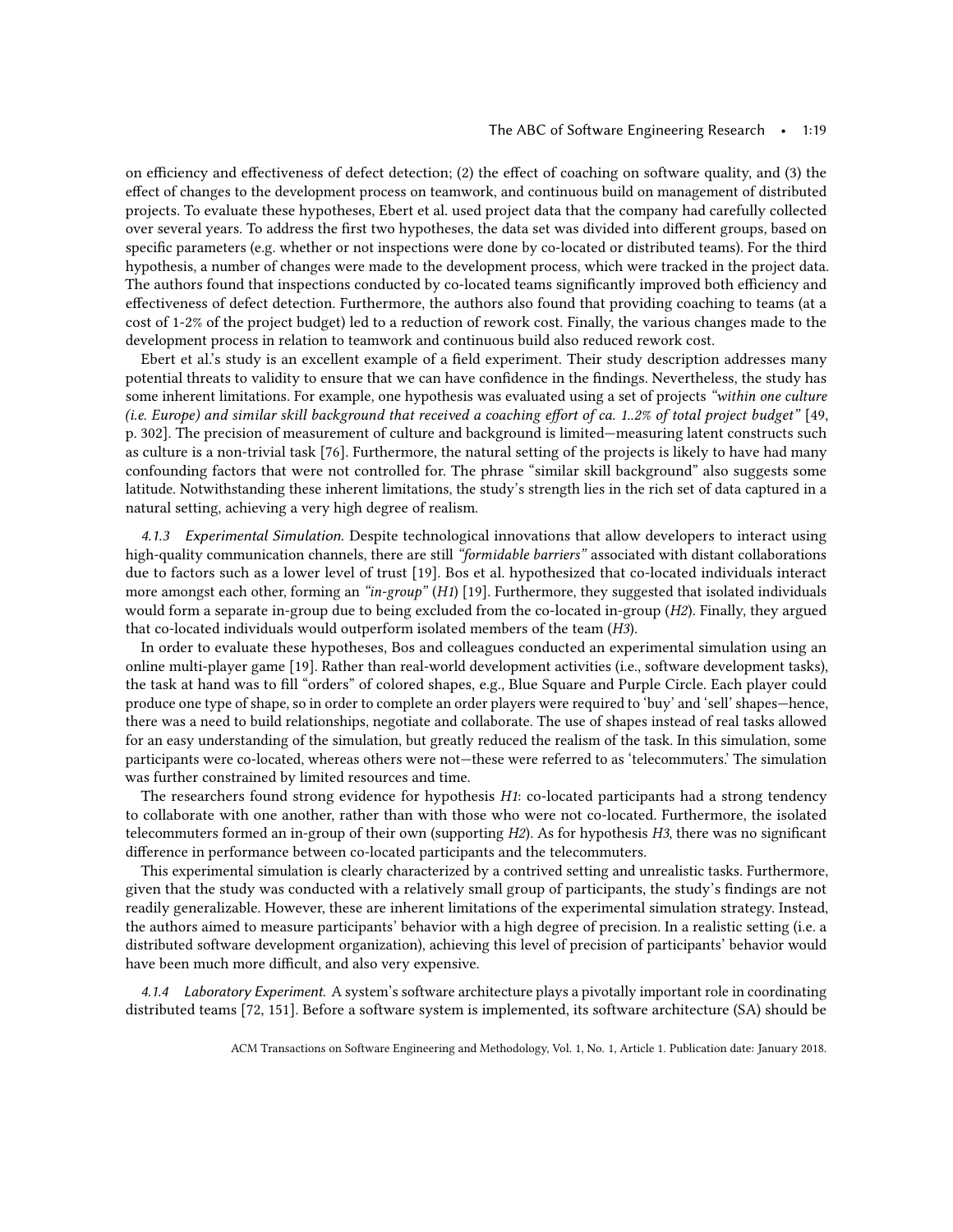#### 1:20 • K. Stol and B. Fitzgerald

evaluated as it has a major impact on quality attributes such as performance and reliability. Most SA evaluation methods (e.g., ATAM [\[93\]](#page-45-14)) assume that the various stakeholders attending such reviews are co-located, which can be difficult or costly to achieve for globally distributed teams. Alternatively, SA evaluations can be conducted in a distributed setting supported by groupware tools. However, this raises the question as to whether the quality of distributed evaluations is as good as those conducted face to face. To evaluate this, Babar et al. conducted a controlled experiment [\[8\]](#page-42-4). Using 32 teams of three undergraduate students each, Babar and colleagues found that the quality of the scenario profiles developed by the distributed teams using groupware tool support were, in fact, of higher quality than those developed by co-located teams.

The setting of this study was clearly contrived: the authors set up an environment specifically for the purpose of this study. Student (instead of professional) participants were specifically recruited for this experiment, and the scope of the experiment was limited to only one activity of the architecture evaluation process (i.e., scenario development). The experimental tasks and instruments were also simplified, thus reducing realism of the context. Nevertheless, the study enabled the authors to achieve a high level of precision of measurement of the effectiveness of distributed architectural evaluations, and these findings could motivate field experiments to gauge whether such findings hold in a real-world setting.

<span id="page-19-0"></span>

| Strategy                   | Authors                            | Objective                                                                                                                                                                                                                    | Study setting                                                                                                                                                                  | Study procedure                                                                                                                                                                                                                                           | Findings                                                                                                                                                                                                                                              |
|----------------------------|------------------------------------|------------------------------------------------------------------------------------------------------------------------------------------------------------------------------------------------------------------------------|--------------------------------------------------------------------------------------------------------------------------------------------------------------------------------|-----------------------------------------------------------------------------------------------------------------------------------------------------------------------------------------------------------------------------------------------------------|-------------------------------------------------------------------------------------------------------------------------------------------------------------------------------------------------------------------------------------------------------|
| Field Study                | Herbsleb<br>& Grinter<br>1999 [73] | To understand why<br>geographically<br>dis-<br>tributed development<br>is difficult to coordi-<br>nate.                                                                                                                      | Natural: Two loca-<br>tions of a division of<br>Lucent Technologies                                                                                                            | archival<br>interviews,<br>18<br>sources, documents.                                                                                                                                                                                                      | Coordination mechanisms;<br>barriers to informal commu-<br>nication; lessons learned for<br>multi-site development.                                                                                                                                   |
| Field<br>Experiment        | Ebert et<br>al.<br>2001<br>[49]    | To investigate the im-<br>pact of co-location,<br>coaching, and team-<br>work and a continu-<br>ous development pro-<br>cess on software qual-<br>ity and cost.                                                              | Natural:<br>Alcatel's<br>Switching and Rout-<br>business<br>unit.<br>ing<br>Data collected over<br>a period of several<br>years.                                               | Comparison of inspec-<br>tions in co-located and<br>distributed teams; projects<br>within one culture and sim-<br>ilar backgrounds with and<br>without coaching; 'before'<br>'after' introducing<br>and<br>teamwork and continuous<br>development process | Co-locating peer reviews<br>improves defect detection;<br>coaching within the project<br>reduces cost of rework; team-<br>work and continuous build<br>in the development process<br>improves global project man-<br>agement.                         |
| Experimental<br>Simulation | Bos et al.<br>2004 [19]            | To study the effect of<br>co-location, the pres-<br>ence of multiple sites<br>within a large com-<br>collaboration<br>pany,<br>across multiple sites,<br>and the influence of<br>social networks in<br>these collaborations. | online<br>Contrived:<br>multi-player<br>game<br>(the Shape<br>Factory<br>simulation<br>environ-<br>Participants<br>ment).<br>recruited through a<br>campus<br>newspaper<br>ad. | 13 simulation sessions with<br>5 rounds each; 10 play-<br>ers per session, 130 partici-<br>pants in total.                                                                                                                                                | Co-located<br>participants<br>collaborated more with each<br>other than with telecom-<br>muters. The telecommuters<br>also formed an in-group.<br>No significant difference<br>in performance between<br>co-located individuals and<br>telecommuters. |
| Laboratory<br>Experiment   | Babar et<br>al.<br>2008<br>[8]     | To study the impact<br>of groupware support<br>on the quality of soft-<br>ware architecture eval-<br>uation deliverables.                                                                                                    | Contrived: experimen-<br>tal tasks part of as-<br>sessed course tasks.<br>Participants received<br>training on SA evalua-<br>tion, tools.<br>Continued on next page            | Controlled<br>experiment,<br>AB/BA crossover design;<br>32 teams of 3 participants<br>(3rd/4th year undergrad<br>students of a SE course).                                                                                                                | Quality of deliverables from<br>the distributed meeting<br>groups was significantly<br>better than the quality of<br>deliverables from the F2F<br>meeting groups.                                                                                     |

Table 6. Examples of different research strategies used in global software engineering research

Continued on next page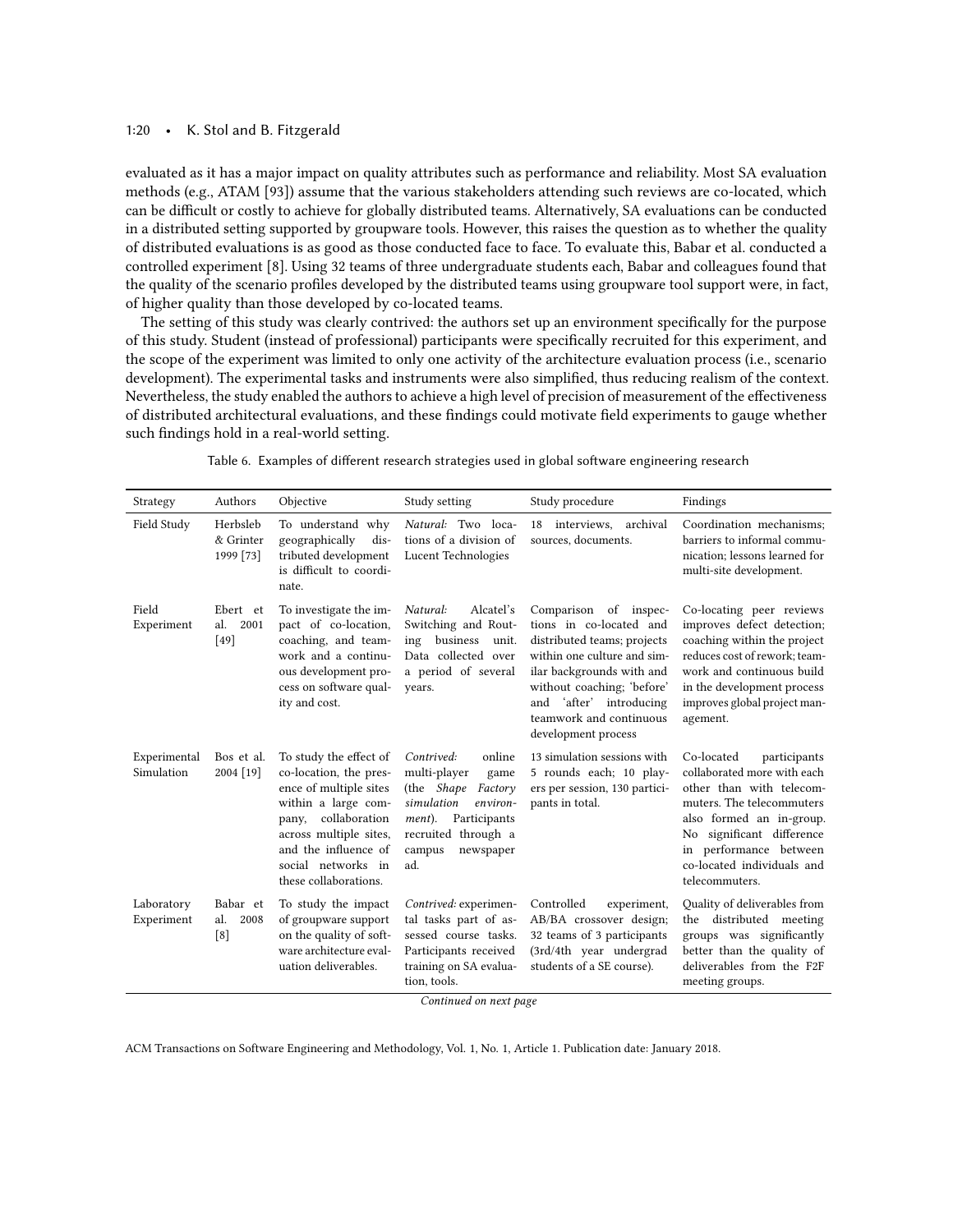## The ABC of Software Engineering Research • 1:21

| Strategy               | Authors                                | Objective                                                                                                                                                                                 | Study setting                                                                                                                            | Study procedure                                                                                                                                            | Findings                                                                                                                                                                                                                                           |
|------------------------|----------------------------------------|-------------------------------------------------------------------------------------------------------------------------------------------------------------------------------------------|------------------------------------------------------------------------------------------------------------------------------------------|------------------------------------------------------------------------------------------------------------------------------------------------------------|----------------------------------------------------------------------------------------------------------------------------------------------------------------------------------------------------------------------------------------------------|
| Judgment<br>Study      | Iacovou<br>&<br>Nakatsu<br>2008 [78]   | To investigate risk<br>factors for offshore-<br>outsourcing software<br>development.                                                                                                      | Neutral:<br>systemati-<br>cally selected panel of<br>experts at a variety of<br>organizations based<br>on their experience.              | Delphi study, 15 experts, 3<br>rounds: identification; rat-<br>ing; rating feedback and re-<br>vision. Interaction presum-<br>ably online.                 | 25 risk factors that could<br>influence the success of an<br>offshore-outsourced project,<br>rated in importance by the<br>experts; the top 10 are dis-<br>cussed in detail.                                                                       |
| Sample<br>Study        | Ma<br>et<br>al.<br>2008<br>$[125]$     | investigate<br>3<br>To<br>in software<br>issues<br>development<br>by<br>software<br>Chinese<br>suppliers:<br>language<br>barriers, channels of<br>communication, and<br>working overtime. | Neutral: questionnaire<br>sent out to companies<br>by email.                                                                             | Random sample of 2,000<br>from a database of ap-<br>prox. 6,000 Chinese soft-<br>ware companies; 53 re-<br>sponses from 41 companies.                      | Language not a major obsta-<br>cle; email used for develop-<br>ment issues and face-to-face<br>meetings to discuss manage-<br>ment issues / requirements;<br>reasons for overtime are re-<br>quirement changes and un-<br>derestimation of effort. |
| Formal<br>Theory       | Espinosa<br>& Carmel<br>2003 [52]      | To develop a concep-<br>tual foundation for fu-<br>ture research on GSE.                                                                                                                  | Non-empirical: desk<br>research<br>without<br>any direct empirical<br>observations                                                       | Theorizing and conceptual-<br>ization based on Coordina-<br>tion Theory and previous ex-<br>ploratory field research re-<br>ported elsewhere.              | A model of coordination<br>costs due to time differences<br>in dispersed software teams.                                                                                                                                                           |
| Computer<br>Simulation | Setamanit<br>et al. 2007<br>[160, 177] | To evaluate the choice<br>of task allocation strat-<br>egy and its impact on<br>project duration.                                                                                         | Non-empirical: GSD<br>simulator with which<br>the researchers can<br>model several factors,<br>resulting in different<br>GSE strategies. | For each of 3 strategies: 5<br>replications for each design<br>point (7 factors, $2^7$ ), result-<br>ing in 640 runs per strategy;<br>1,920 runs in total. | Increasing overlap of work<br>hours contributes to shorter<br>duration for module-based<br>and phase-based strategy,<br>and a longer project dura-<br>tion for FTS strategy.                                                                       |

Continued from previous page

4.1.5 Judgment Study. It should be clear by now that embarking on a GSE initiative is fraught with challenges. In the mid-2000s, numerous organizations had experienced such challenges, while outsourcing was still increasing in volume and importance [\[78\]](#page-45-10). This increased interest in outsourcing and offshoring can be explained by the fact that managers are continuously seeking ways to make software development faster and cheaper. However, at the same time managers may not be cognizant of the specific risks associated with GSE. Thus, Iacovou and Nakatsu set out "to produce a set of project risks that specifically applies to offshore outsourcing" [\[78,](#page-45-10) p. 90]. In particular, they adopted the judgment study strategy, implemented as a Delphi study "to solicit and analyze the input of the expert panelists" [\[78,](#page-45-10) p. 93]. The panel members were systematically selected: 57 project management professionals were invited to fill out a pre-study questionnaire to summarize their experience. After screening, 15 of them were invited to participate in the study. While the authors do not report on how they interacted with the experts, we assume this was done through postal mail or email (i.e. a neutral setting)—in any case, the authors focused on input from experts based on their experience, rather than specific software projects they were involved in. Through an iterative process of three rounds, this study identified 25 risk factors, which were ranked in importance according to the panel. The analysis indicated a statistically significant and high level of consensus regarding the risk factors.

This study offers excellent insights to other managers considering GSE initiatives. However, the study does not consider any specific context—the risk factors may or may not be applicable to a particular organization's context. This is an inherent limitation of the judgment study strategy. Furthermore, given the systematic selection of a relatively limited number of participants instead of a large, representative sample of participants, these findings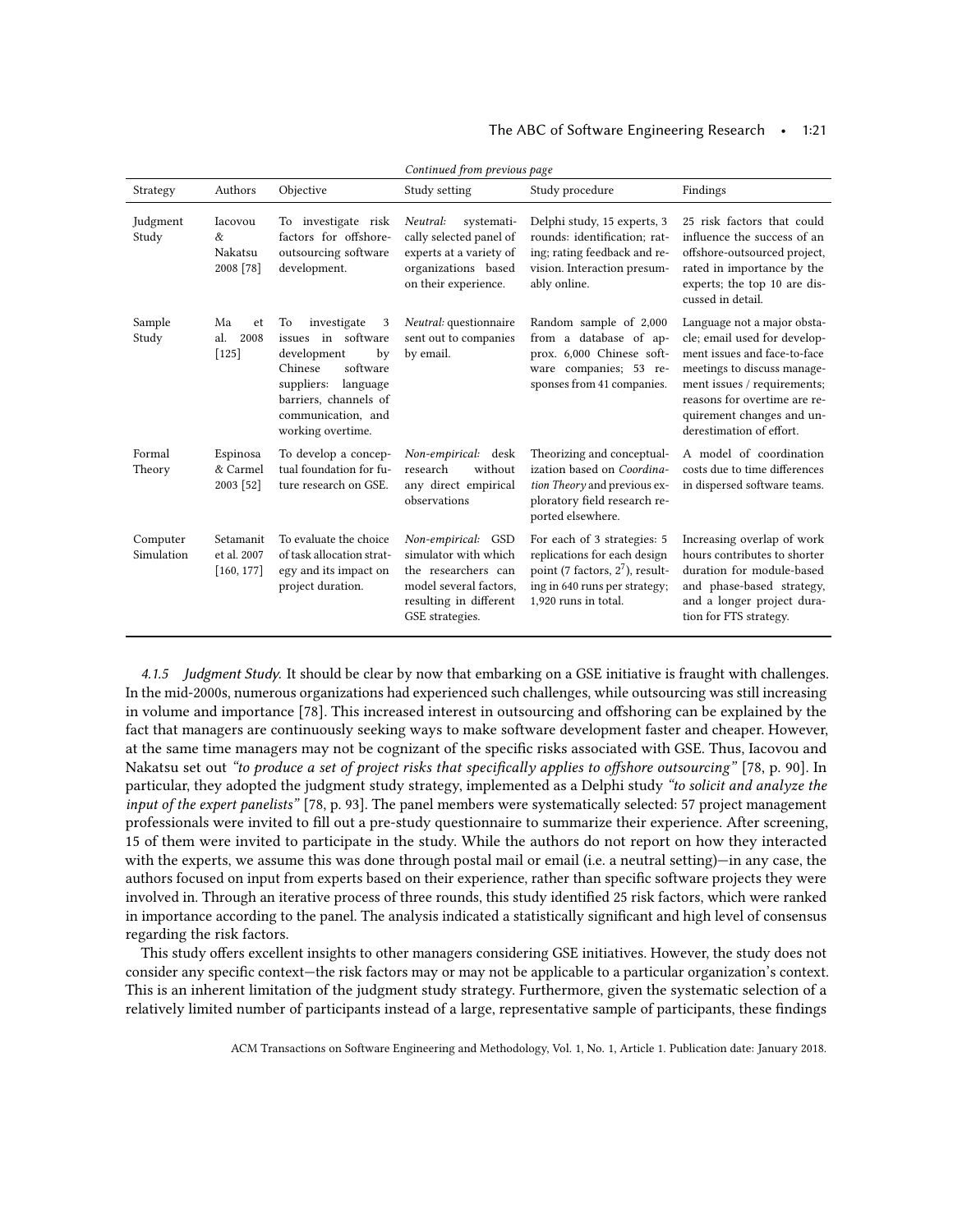### 1:22 • K. Stol and B. Fitzgerald

are not necessarily generalizable to the wider population of software development managers. On the other hand, this strategy did offer the researchers more control during the study through interaction in multiple rounds and interacting with the panel in a more intensive manner.

4.1.6 Sample Study. Whereas the judgment study discussed above investigated distributed development from an outsourcing customer's perspective, Ma et al. [\[125\]](#page-46-14) took a complementary approach by investigating the supplier's perspective. In particular, as managers are adopting GSE initiatives to improve software development (either through reducing cost or time to market), Ma et al. investigated how well projects outsourced to Chinese suppliers actually performed in terms of language barriers, communication, and overtime work. To that end, they adopted the sample study strategy, using a questionnaire for data collection. Two thousand companies were invited, resulting in 53 responses eligible for analysis. Compared to judgment studies, the sample study strategy aims to achieve a higher level of generalizability of findings by gathering data from a large and representative sample. However, the number and complexity of questions that can be asked through a sample study is typically more limited than in judgment studies. When the number or complexity of questions becomes too high, the response rate may drop considerably. Overall, the authors found that language was not a major obstacle; email (asynchronous communication) was primarily used for development issues, whereas synchronous, face-to-face meetings were used to address management issues and product requirements. Key reasons for overtime work were changing requirements and suppliers' initial underestimation of the work.

This sample study achieved some level of generalizability, though in this case the specific sample was limited, considering that 2,000 companies were initially invited. However, this is always a challenge in conducting such sample studies. To indicate the representation of this sample: the respondent companies' size was distributed with 67% considered small (less than 50 employees), 26% medium (50-300), and the remaining 7% classified as large (over 300) and very large (over 1,000). Other limitations were more inherent to the selected strategy. The authors were, for example, not able to interact in-depth with the respondents to clarify responses or to ask follow-up questions (thus, precision of responses might have been low). In this study, the authors conducted a follow-up interview study with a number of respondents, but this is not part of the sample strategy and represents a separate research activity; also, this is only possible if respondents identify themselves. Another inherent limitation is that this study was not able to capture any specific context—thus, these findings must be interpreted with care as contextual factors may affect the performance of outsourced projects.

4.1.7 Formal Theory. Temporal distance is one of the distances in globally distributed teams, referring to the fact that teams work in different time zones. Time zone differences reduce the 'overlap' of working hours of distributed teams, and thus the potential to communicate through video link or teleconferencing. Asynchronous communication (e.g. email) is also affected as responses may be delayed several hours. This in turn introduces a number of challenges for project coordination. To investigate the implications of temporal distance for distributed teams, Espinosa and Carmel presented a theoretical discussion from different perspectives [\[52\]](#page-44-20), leading to a model that affords a unified view of coordination challenges in time-separated contexts, which provides a conceptual foundation. As the authors suggested, this foundation provides the basis for simulation research, experimental research and field research. Indeed, at the time of writing, this article has been cited over 160 times, suggesting that other researchers have used this foundation for their studies.

Formal theory development studies such as these are important as they advance the field by offering a new conceptual lens to design future empirical studies. Such studies lack contextual realism, however, as they do not rely on any observations or data gathered in real organizations. Furthermore, given that such studies are conducted in a non-empirical setting, there is no observed behavior, either from participants or from software systems. On the other hand, the newly proposed conceptual framework abstracts reality, aiming at a high degree of generalizability.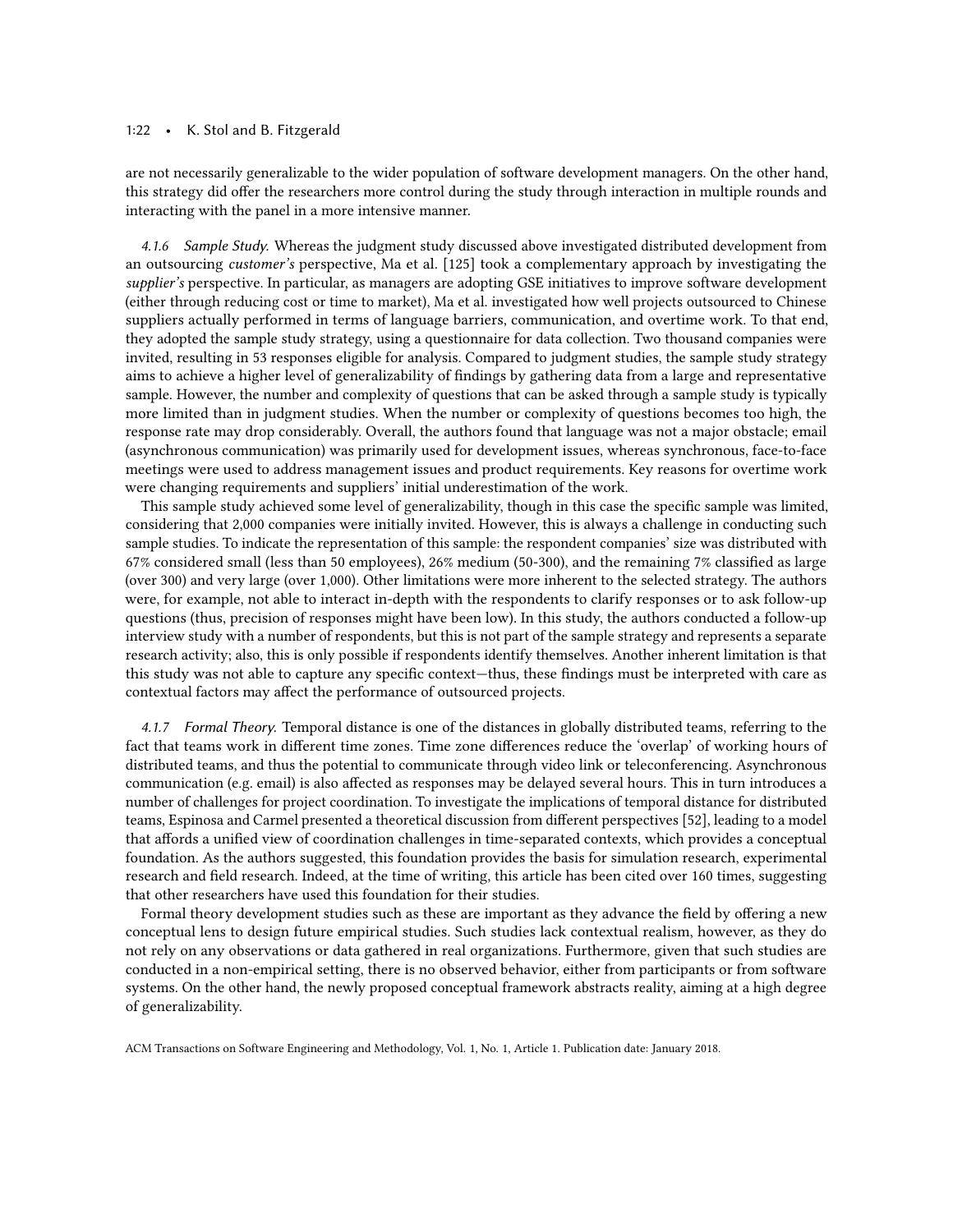#### The ABC of Software Engineering Research • 1:23

4.1.8 Computer Simulation. Beside drawbacks, temporal distance also offers benefits, such as Follow-the-Sun (FTS) development. As one team finishes the workday, the next team can continue to work on the same task. Some project managers estimated that by adopting FTS, the time-to-market can be reduced by 20% to 35% [\[24,](#page-43-15) p. 33]. Besides FTS, there are two other strategies to configure task allocation in a distributed development project: phase-based and module-based development [\[24,](#page-43-15) p. 130]. Following the module-based strategy, each development site develops a software module from start to finish. In a phase-based configuration, a development site performs a particular phase of the software development life cycle. For example, site A may perform design, followed by implementation at site B. This raises the question: which task allocation strategy is most optimal?

To investigate, Setamanit et al. conducted a computer simulation to evaluate these task allocation strategies [\[176,](#page-48-21) [177\]](#page-48-20). The researchers first investigated the 'ideal' circumstances, without any communication and cultural barriers. This was modeled by excluding all factors affecting productivity and defect injection rate from the simulation. In this case, using a FTS strategy, the development cycle time was 70% shorter than single-site development. The module-based approach took slightly longer than the FTS strategy, and the phase-based strategy was very similar to a single-site development scenario. However, the results differed significantly when taking into account the various GSE-specific factors. In this case, the FTS strategy took 37% longer than a singlesite development scenario, while the module-based strategy resulted in the shortest development cycle time. The development cycle time resulting from the phase-based strategy was similar to that following a FTS strategy.

Using the computer simulation strategy, the authors were able to evaluate a number of different scenarios. Evaluating these scenarios in a real-world setting would most likely have proven infeasible or too costly. Instead, the researchers could perform this work at their desk. However, one inherent limitation of this approach is that no real-world behavior can be observed, given that a computer simulation is conducted in a non-empirical setting. The simulation is simply a model, but may not accurately represent reality.

## 4.2 Research Strategies in Requirements Engineering Research

In this section we illustrate the different research strategies with a second research area: Requirements Engineering (RE). RE has long been one of the core areas within software engineering research, with a first special issue in IEEE Transactions on Software Engineering in 1977 [\[167\]](#page-48-22).

4.2.1 Field Study. RE has been cited as a critical activity for any software project. The rise of GSE initiatives has led to new challenges for RE, some of which were highlighted in Sec. [4.1.](#page-17-1) To investigate these new challenges, Damian and Zowghi conducted a field study at one large multi-site organization [\[37\]](#page-43-16). One of the authors spent several months on-site at the case organization to develop an in-depth understanding of the specific context. Data were collected through document study, observation, and interviews. The authors report on specifics of the context, including the organizational structure and collaboration technologies. The study reports four key problems in distributed development, and eight specific challenges for RE. These challenges are described in detail and illustrated with examples from the specific context of the case study organization—thus achieving a high degree of realism. The authors conclude that improving communication would significantly reduce the impact of global collaboration on requirements management.

<span id="page-22-0"></span>Being on-site at an organization for an extensive period of time greatly helps to achieve a high degree of realism and to capture many details of the organizational context. This is simply not possible when conducting, for example, a sample study of organizations. On the other hand, the rich contextual findings are not necessarily generalizable to other contexts, although some of the challenges identified were also confirmed in other studies. Furthermore, the authors gathered data through observations and interviews, but the lack of precision of measurement of the multiple variables present in a natural setting prevent any inference of causal relationships.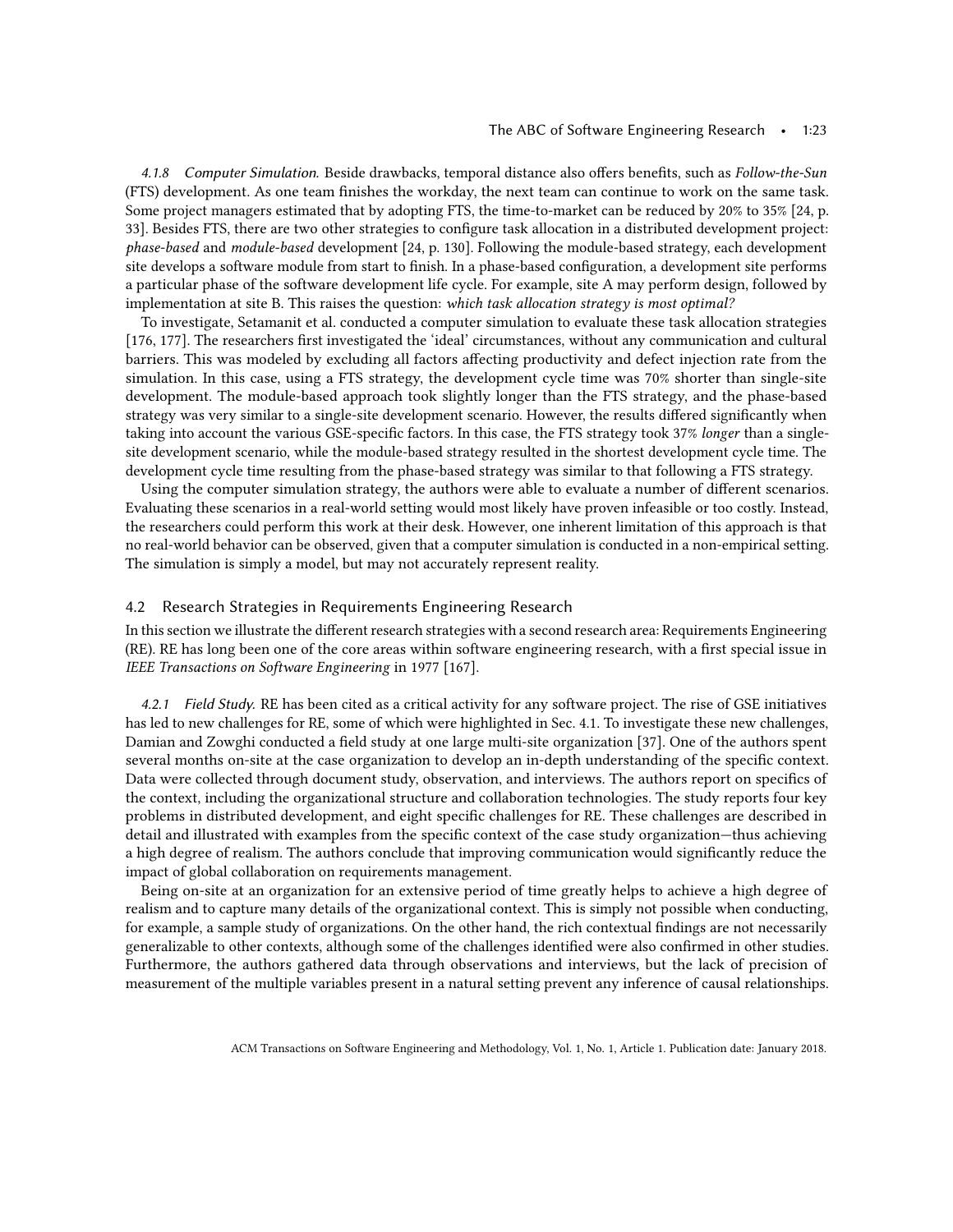#### 1:24 • K. Stol and B. Fitzgerald

4.2.2 Field Experiment. Requirement defects are problems with a software product that make it unfit for its surroundings or for its users. Preventing such defects can greatly benefit the quality and satisfaction of end-users. Lauesen and Vinter conducted a study to "find cost-effective ways to avoid requirement defects in the products" [\[111\]](#page-46-15). The authors adopted the field experiment strategy, by means of Action Research [\[111,](#page-46-15) p. 38]. The authors first studied one project to establish a baseline in order to understand how requirement defects occurred. To improve the RE process, Lauesen and Vinter studied 44 techniques from which ten were deemed worthy of further consideration. Due to various constraints outside the researchers' control, only one project adopted two of the ten techniques. After the project was finished, the researchers studied the defect reports and the final product, but no improvements could be observed due to the fact that the contexts of the projects were too different, although the authors did observe some other effects that suggested improvements.

Interestingly, the authors reported that: "we hadn't imagined how difficult it was to compare two very different projects" [\[111\]](#page-46-15). This is a significant characteristic of field experiments; the researchers simply could not precisely measure differences due to the natural research setting, and faced constraints outside their control. Another inherent limitation that became clear was the generalizability of findings. Each software project is different, which makes comparison problematic, even within the same organization.

4.2.3 Experimental Simulation. Identifying the requirements for a new software system is very important in order to ensure that the system will be accepted by its future users. However, this has proven very difficult, which also explains the prominence of the RE field in the software engineering domain. Before designing new systems that will operate in complex environments to help users in their decision-making process, it is important to establish how the system will be used. Unfortunately, in highly dynamic and complex environments it is not possible to simply ask users to describe their decision-making process [\[116\]](#page-46-16). Therefore, Lerch et al. set out "to discover how and why end-users make decisions" [\[116,](#page-46-16) p. 346] (emphasis in original) through an experimental simulation. The specific goal was to assess computer support needs in the US Postal Service. As the authors asserted, an experimental simulation facilitates the assessment of system features without building these systems and without the need to interfere with production environments.

The authors implemented a simulation which used real-world data that was collected prior to the experimental simulation. During the simulation, several types of data were recorded in order to compare the behavior of novices and experts. Data were recorded through keystroke loggers and verbal protocols. The simulation tool offered a considerable level of precision to measure behavior, as Lerch et al. describe [\[116,](#page-46-16) p. 350]:

"we were able to observe the behavior of supervisors with different levels of experience under identical environmental conditions. [...] In addition, by controlling the environmental conditions, it was possible to collect data (...) to compare the performance of experts and novices."

This experimental simulation took place in a contrived setting facilitating a relatively high degree of precision to measure a number of variables that capture the different types of behavior of participants. Designing such a study requires, however, considerable effort: in this case the authors went to great lengths to implement a simulation that "mimicked the real world" [\[116,](#page-46-16) p. 350]. Prior to implementation, the authors had spent considerable time interviewing and observing staff at the mail facilities.

4.2.4 Laboratory Experiment. Once requirement specifications are written, different approaches can be used to validate these. One of the goals in validating requirement specifications is to detect any faults, which is important for the quality of the resulting software and user satisfaction (as discussed in Sec. [4.2.2\)](#page-22-0). Porter et al. conducted a multi-trial experiment to compare alternative fault detection methods [\[159\]](#page-47-18). The experiment was conducted twice, in both cases with 24 graduate students who took a formal methods course.

One of the study's key findings is that scenario-based methods led to a higher fault detection rate than ad hoc and checklist methods. While the study achieved a high degree of precision of measuring the various variables,

ACM Transactions on Software Engineering and Methodology, Vol. 1, No. 1, Article 1. Publication date: January 2018.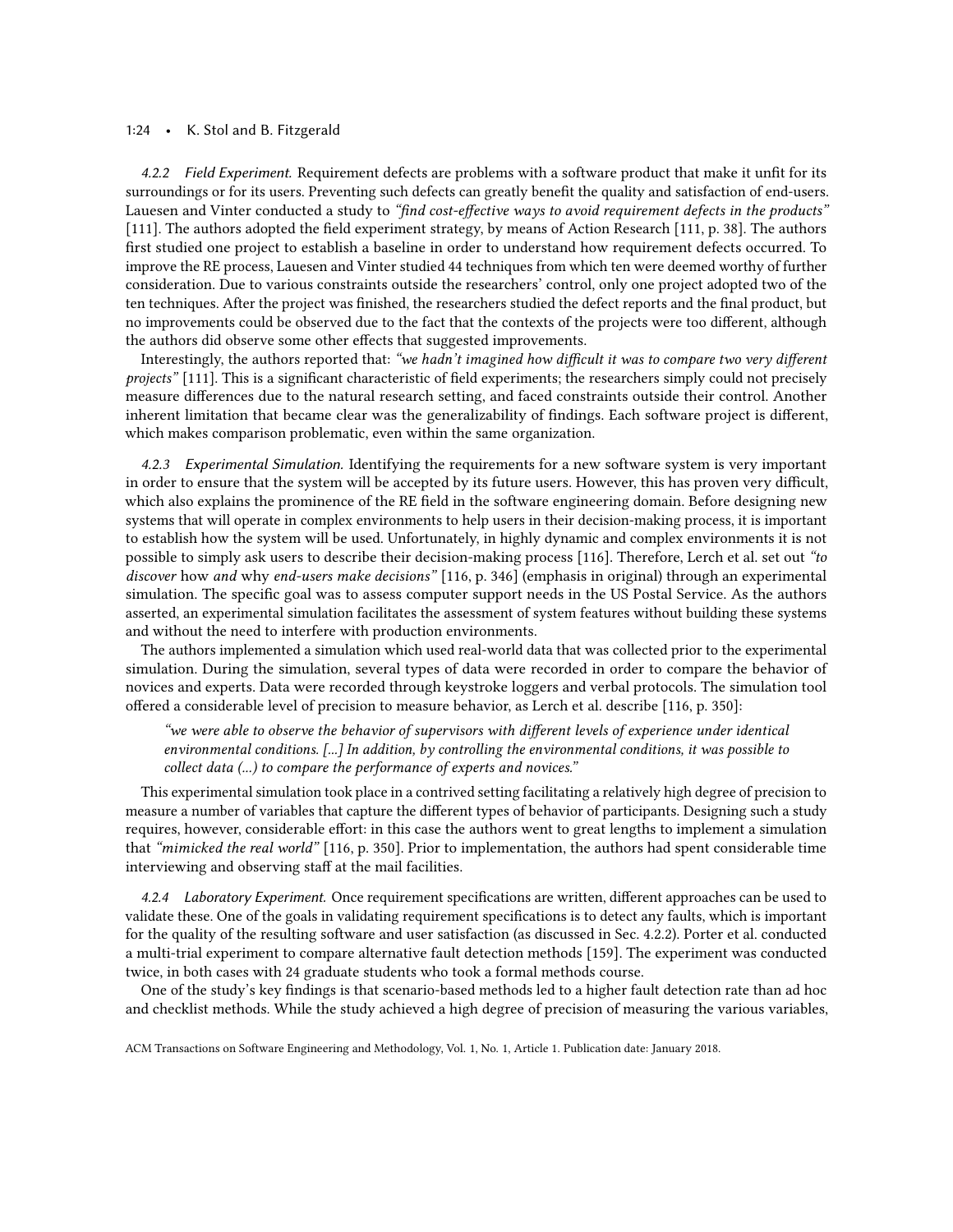the study lacked generalizability and realism—but, these are two inherent limitations of the laboratory experiment strategy. The authors declared several threats to validity: the subjects (i.e. students) were not representative of software professionals due to their limited experience and motivation to participate in the study; the specification documents may not have been representative of professional documents; and, the inspection process may not have been representative of industry practice.

4.2.5 Judgment Study. Many organizations adopt off-the-shelf Enterprise Resource Planning (ERP) packages, which have to be tailored not only to their own organizational setting but also to that of their customers. Such inter-organizational ERP projects have their own set of requirements, and identifying and implementing them can be a challenging endeavor [\[39\]](#page-43-17). Daneva proposed a set of 12 RE practices to support such operations [\[38\]](#page-43-18). To evaluate them, Daneva and Ahituv [\[39\]](#page-43-17) adopted the judgment study strategy, conducting a focus group of 10 systematically selected practicing ERP consultants. This study validated all 12 practices.

This judgment study depended on the expertise of ERP consultants who were presented a very specific "stimulus," namely the 12 proposed RE practices for inter-organizational ERP projects. Conducting such an evaluation with a sample study would have been an alternative strategy (aiming at a higher degree of generalizability through a larger, representative sample of experts), but this would have reduced the degree of interaction needed to explain and qualify the 12 practices, potentially leading to misinterpretations. This clarifies the benefit of a judgment study over a sample study in this case. Interestingly, Daneva and Ahituv acknowledged the lack of a realistic context and suggest adopting a field study strategy as their next step: "Our immediate step will be to run a case study in two organizations to develop an understanding of the context" [\[39\]](#page-43-17).

4.2.6 Sample Study. RE is an active research area, and it is important to regularly collect data about the state of practice so that researchers understand the challenges that professionals face, and what solutions could benefit them. Neill and Laplante identified a lack of contemporary data about actual requirements elicitation in practice [\[146\]](#page-47-19). Without such data, researchers may wrongly assume how software professionals operate. Therefore, Neill and Laplante adopted the sample study strategy by conducting an industry survey to assess the state of practice of RE [\[146\]](#page-47-19). Data were collected through an online questionnaire with 22 questions. From the 1,519 invited persons, 194 completed the survey. Respondents worked in a wide variety of different companies including multinational companies, operating in various domains such as telecommunications, aerospace, and manufacturing. The range of positions in their respective organizations was as diverse, from system designer to executive. The findings indicated that over 50% of respondents used scenarios or use-cases in the requirements elicitation phase, whereas 30% indicated to be using object-oriented analysis [\[146\]](#page-47-19).

This sample study provided data on RE practices from a wide range of software organizations, and thus this study scores high on generalizability. However, no variables were manipulated to investigate any effects, nor was the survey able to capture any specific context. Thus, while we learn little about which RE practices are appropriate for ERP projects (cf. Daneva and Ahituv's judgment study [\[39\]](#page-43-17)), or the various challenges that distributed development introduce in a specific organization (cf. Damian and Zowghi's field study), we learn about some trends manifested in a wide array of organizations.

4.2.7 Formal Theory. In recent years, researchers have also addressed the role of creativity in RE. To better understand this role, Nguyen and Shanks developed a theoretical framework [\[147\]](#page-47-20). The framework development draws on the wider creativity research literature and the literature on creativity in the RE field. The resulting framework consists of five elements: product, process, domain, people, and context. Using Gregor's taxonomy [\[65\]](#page-44-18), the authors labeled their framework a "theory for analyzing" [\[147,](#page-47-20) p. 661], and in this case, to analyze RE creativity research. The authors identified two main implications for further research and practice. First, they called for empirical studies on how to integrate the framework elements into RE methods to support creativity. Second, they recommended that organizations establish an environment to encourage creative people.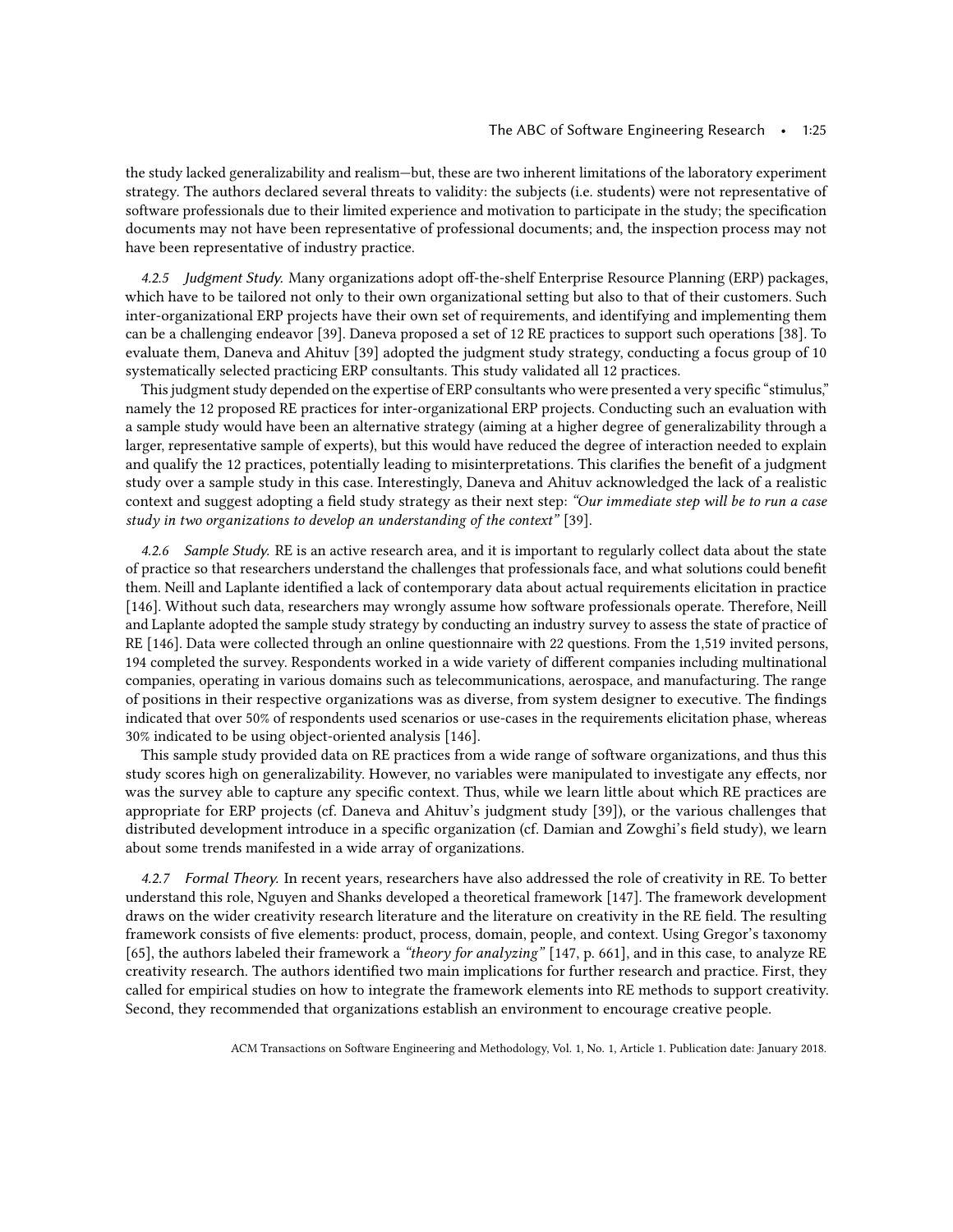# 1:26 • K. Stol and B. Fitzgerald

| Strategy                   | Authors                           | Objective                                                                                                                     | Study setting                                                                                                               | Study procedure                                                                                                                                                        | Findings                                                                                                                                                                                                                     |
|----------------------------|-----------------------------------|-------------------------------------------------------------------------------------------------------------------------------|-----------------------------------------------------------------------------------------------------------------------------|------------------------------------------------------------------------------------------------------------------------------------------------------------------------|------------------------------------------------------------------------------------------------------------------------------------------------------------------------------------------------------------------------------|
| Field Study                | Damian<br>&<br>Zowghi<br>$[37]$   | To<br>investigate<br>impact of<br>the<br>distributed stake-<br>holders on RE<br>activities in GSD.                            | Natural: first author<br>spent 7 months on-site<br>at an organization.                                                      | Document study, obser-<br>vation, interviews                                                                                                                           | Four major problems and 8 spe-<br>cific challenges related to require-<br>ment engineering activities in dis-<br>tributed development.                                                                                       |
| Field<br>Experiment        | Lauesen<br>& Vinter<br>$[111]$    | To identify a cost-<br>effective way to<br>avoid requirement<br>defects.                                                      | Natural: company staff<br>and researcher collab-<br>orated on-site, using<br>real products to evalu-<br>ate new approaches. | Action research, data<br>include defect reports,<br>time spent, usability is-<br>sues, timeliness of the<br>project, product sales.                                    | Several conclusions, incl.: scenar-<br>ios and early usability testing are<br>beneficial techniques; classifying<br>defects according to the source of<br>the defect was not helpful.                                        |
| Experimental<br>Simulation | Lerch et<br>al. [116]             | To identify the<br>computer support<br>needs of automa-<br>tion staff in a large<br>organization.                             | Contrived: Simulation<br>environment with ex-<br>perimental stimuli that<br>were previously col-<br>lected.                 | 3 distinct groups of 3<br>people each to gauge<br>how level of expertise<br>and circumstances af-<br>fects behavior. Partici-<br>pants received training.              | Insights into different informa-<br>tion needs and search strategies<br>and decision making strategies de-<br>pending on users' expertise. In-<br>sights on performance with feed-<br>back / feedforward.                    |
| Laboratory<br>Experiment   | Porter et<br>al. [159]            | To investigate the<br>hypothesis<br>that<br>scenario-based in-<br>spections are more<br>effective than ad<br>hoc inspections. | Contrived: classroom<br>laboratory<br>exercise<br>with graduate students<br>doing a course in<br>formal methods.            | Measurement of effect<br>of detection methods<br>(ad hoc, checklist, sce-<br>nario) on 4 dependent<br>variables incl. fault de-<br>tection rate.                       | 4 key findings, incl.: scenario-<br>based method leads to higher fault<br>detection rate than other methods;<br>scenario reviewers were more ef-<br>fective at detecting faults the sce-<br>narios were designed to uncover. |
| Judgment<br>Study          | Daneva<br>& Ahituv<br>$[39]$      | To evaluate a set of<br>12 practices based<br>on feedback by<br>ERP practitioners.                                            | dedicated<br>Neutral:<br>meeting room with<br>seating around a table.                                                       | 10 consultants from 7<br>ERP services firms, se-<br>lected based on their in-<br>terest and expertise.                                                                 | All 12 practices were observed by<br>several of the panel experts.                                                                                                                                                           |
| Sample<br>Study            | Neill<br>&<br>Laplante<br>$[146]$ | To investigate the<br>state of practice of<br>requirements engi-<br>neering in indus-<br>try.                                 | Neutral:<br>web-based<br>questionnaire.                                                                                     | 22 questions; partici-<br>pants drawn from a<br>Penn State School of<br>Graduate Professional<br>Studies database; 194 re-<br>sponses from a popula-<br>tion of 1,519. | Findings include organization and<br>participant characteristics (vari-<br>ous domains; participants held<br>variety of positions); software<br>development life cycle model (ag-<br>ile, waterfall, etc.); RE techniques.   |
| Formal<br>Theory           | Nguyen<br>& Shanks<br>$[147]$     | To develop an un-<br>derstanding of the<br>role of creativity in<br>RE.                                                       | Non-empirical:<br>no<br>empirical observations,<br>but derivation of a<br>conceptual framework<br>from literature.          | General creativity liter-<br>ature, requirements en-<br>gineering creativity lit-<br>erature.                                                                          | A theoretical framework that of-<br>fers RE researchers a basis to in-<br>corporate creativity in RE meth-<br>ods and techniques.                                                                                            |
| Computer<br>Simulation     | Höst et al.<br>$[77]$             | To investigate bot-<br>tlenecks and over-<br>load in RE pro-<br>cesses.                                                       | Non-empirical: a dis-<br>crete event simulator<br>was implemented in<br>SDL.                                                | Four simulation scenar-<br>ios with different param-<br>eter values to model dif-<br>ferent circumstances.                                                             | Two ways were identified to avoid<br>congestion: (1) increase number of<br>staff or productivity, (2) decrease<br>the rate of new requirements e.g.<br>through prioritization.                                               |

Table 7. Examples of different research strategies used in requirements engineering research

This study did not result in any empirical observations, but through a careful derivation of a framework based on extant research on creativity, the authors developed a theory for analyzing the role of creativity in RE—this in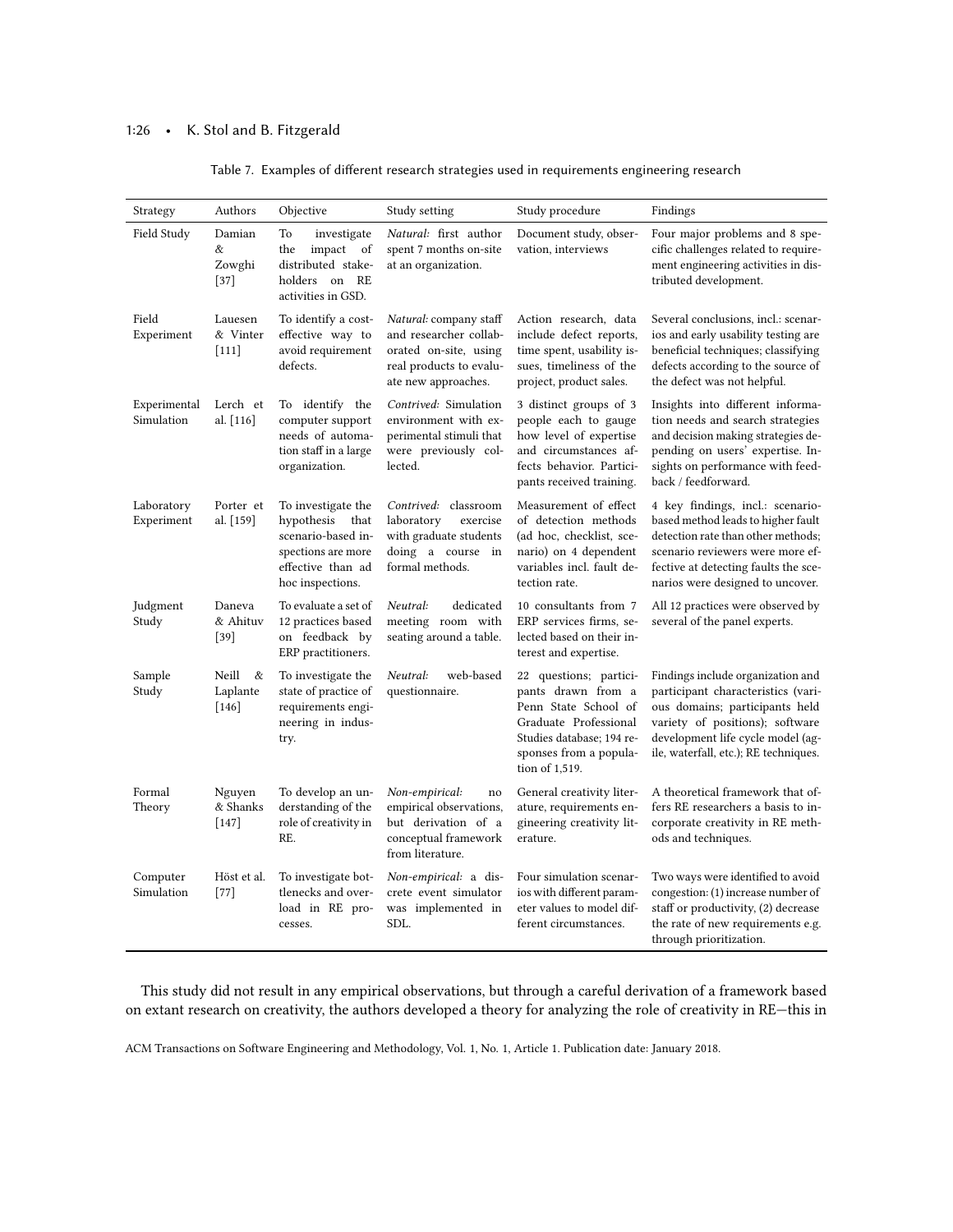turn can be used as a foundation for future empirical studies to investigate how each of the framework's five elements manifests, for example. Published in 2009, this study has been cited well over 100 times, suggesting a considerable number of authors have extended this strand of research.

4.2.8 Computer Simulation. Much research in the RE field has focused on eliciting requirements for bespoke software projects, with far less attention paid to so-called market-driven software development [\[77\]](#page-45-9), whereby commerical off-the-shelf (COTS) software packages are regularly released—for example ERP packages mentioned earlier. Software organizations that make such COTS components are also looking to improve their development processes, but there are many ways to optimize such processes to overcome bottlenecks.

Höst et al. [\[77\]](#page-45-9) point out that evaluating process improvements could be done through field experiments, for example, but that this would require considerable effort. Instead, Höst et al. adopted the computer simulation strategy to investigate situations that lead to bottlenecks. Using a series of simulations, the authors were able to evaluate how different changes to the processes led to an improved process (i.e., removal of bottlenecks). In particular, the computer simulation was implemented as a discrete event simulation model. The authors evaluated four scenarios, each with a different configuration of parameters. The authors concluded that "congestion" in the process can be avoided, either by increasing the number of staff or productivity, or, by limiting the rate of new requirements through, for example, requirements prioritization. However, it is important to note that while such computer simulations may suggest how changes to the process might work in theory, empirical studies are needed to actually evaluate such interventions in practice, for example through field experiments. This lack of a realistic setting is an inherent limitation of computer simulations.

### 4.3 Analysis of a Sample of Studies

Our analysis above is based on a convenience sample; we selected studies that exemplify the eight research strategies. In order to demonstrate a wider applicability of the framework, we analyzed all articles published in 2017 in Springer's Empirical Software Engineering journal. (Table [10](#page-33-0) in Appendix A presents the results.) Our analysis shows that all studies can be mapped to the ABC framework. Table [8](#page-26-0) presents the count of each research strategy; several articles present multiple studies, which is why the total count ( $n = 85$ ) is higher than the number of articles ( $n = 75$ ). The table shows that Sample Studies ( $n = 38$ ) and Laboratory Experiments ( $n = 30$ ) are most widely used. Field Studies were reported in 10 articles, and only a few articles reported Experimental Simulations and Judgment Studies. We found no instances of Field Experiments, Formal Theories, or Computer Simulations in this particular sample.

| Strategy                       | Count |
|--------------------------------|-------|
| Field Study                    | 10    |
| Field Experiment               |       |
| <b>Experimental Simulation</b> |       |
| Laboratory Experiment          | 30    |
| Judgment Study                 | 3     |
| Sample Study                   | 38    |
| Formal Theory                  |       |
| <b>Computer Simulation</b>     |       |

<span id="page-26-0"></span>Table 8. Distribution of research strategies of the analyzed sample

The ABC framework in Fig. [1](#page-10-0) organizes the eight archetypal research strategies along two dimensions: obtrusiveness and generalizability. Below we offer a set of questions to position a study in a specific area of the circumplex.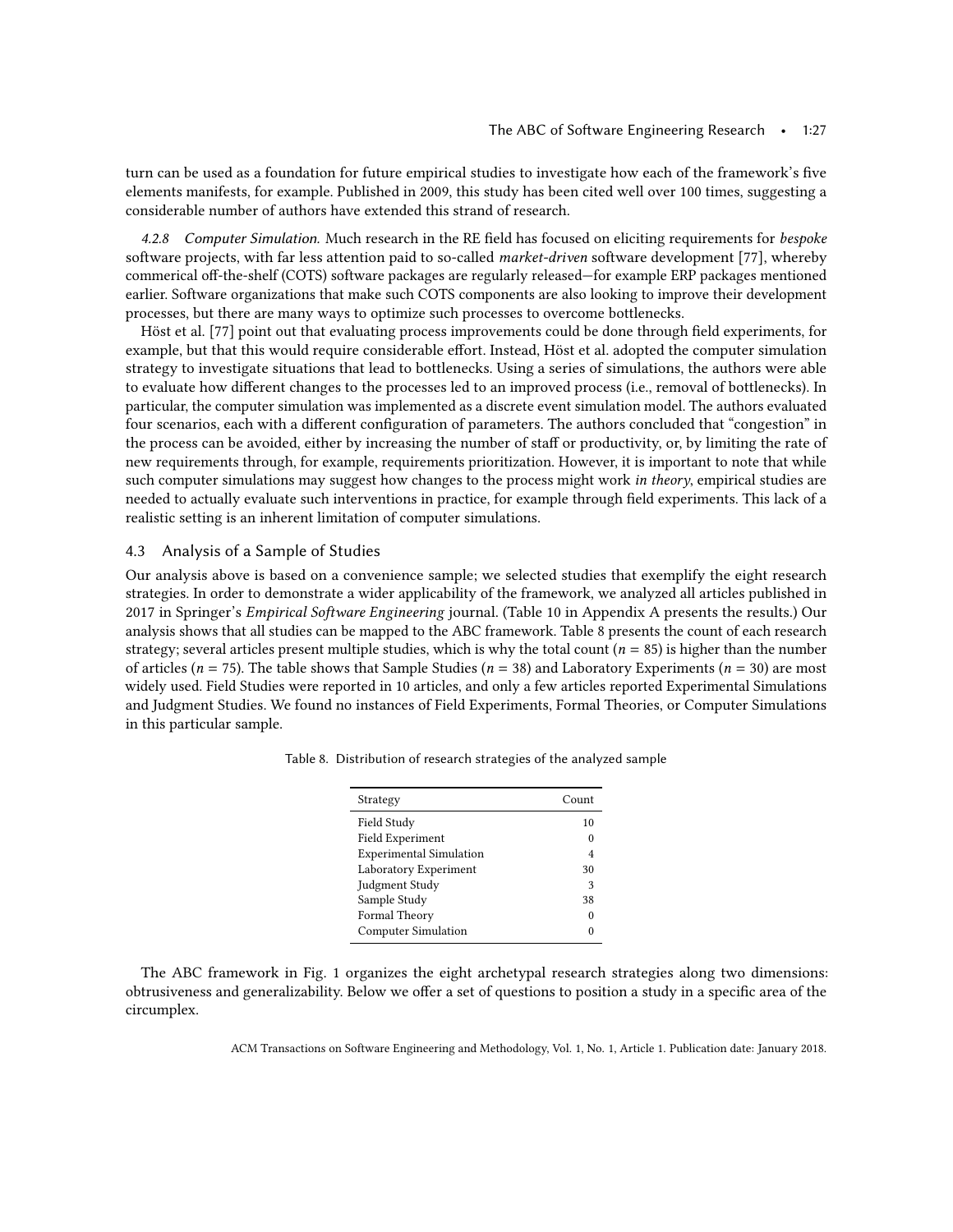## 1:28 • K. Stol and B. Fitzgerald

To map a study to the circumplex, the first two questions to ask are:

- Does this study focus on a particular instance of a phenomenon, or does it aim to generalize?
- What is the level of obtrusiveness of the researcher in the research setting?

Furthermore, the eight strategies are placed in four 'quadrants' with boundaries at a 45 degree angle (not bounded by the two dimensions mentioned above) that characterize the research setting. That is, has the research been conducted in a:

- naturally occurring setting that existed before the researcher entered (Quadrant I);
- *contrived setting that the researcher set up specifically for the study (Quadrant II)*;
- neutral setting: one that is not related to the research findings, or one that the researcher has actively set up to be neutral, so as not to affect the research findings (Quadrant III);
- non-empirical or theoretical setting; that is, the research has been conducted without making any empirical observations (Quadrant IV).

The research strategy adopted can be identified without too much effort in most studies. However, in some cases it requires careful reading. We give three examples below.

- Rojas et al. [\[165\]](#page-48-23) sought to evaluate the effectiveness of whole test suite generation. They conducted an empirical study on 100 Java classes, and compared three different coverage criteria (line coverage, branch coverage, and weak mutation testing). This is an example of a Laboratory Experiment, because the researchers were clearly interested in a precise comparison of three different approaches. The research setting was specifically created for the study's purpose (hence, a contrived setting). While the researchers used a 'sample' of 100 Java classes (which some might associate with a Sample Study), the goal was not to seek maximum generalizability to a population, but rather to precisely measure the behavior of three different approaches as measured in effectiveness.
- Vitharana [\[215\]](#page-49-24) investigated the impact of defect propagation at the project level during early lifecycle phases. The article sets up a set of hypotheses which are tested using a large data set consisting of inspections conducted over a period of four and a half years at one company. To evaluate the hypotheses, a data set from one company is used; while this might suggest it is a study of a particular organization (i.e. a Field Study), the goal of this study is to establish general relationships—hence, we classify this as a Sample Study. The fact that the data set originated in one company is of secondary importance. In practice, using data from a range of organizations is very challenging because companies may not collect the same type of information.
- Spinellis [\[194\]](#page-49-25) presents an analysis of the history of Unix. The analysis is based on the complete development history of the operating system, which might suggest a Sample Study. However, the study focuses on one particular software program; rather than seeking generalizable findings, this study aims to understand one specific context of software development, namely the Unix operating system. We classify this as a Field Study, despite the fact that the research was conducted as desk research, not "in the field." One obvious reason for this is that this is an archival study, because development took place several decades ago.

## <span id="page-27-0"></span>5 DISCUSSION AND CONCLUSION

## 5.1 Metaphors and Research Settings in Software Engineering

For each research strategy, we presented a metaphor representing that strategy within its research setting (see Sec. [3](#page-9-0) and Table [5\)](#page-14-0), some of which were proposed by others [\[135,](#page-47-0) [170\]](#page-48-4). Metaphors are widely used in the software engineering literature [\[181\]](#page-48-24) and practice [\[106\]](#page-46-17); indeed, the term "software engineering" itself can be considered a metaphor [\[21\]](#page-43-19). Metaphors are powerful pedagogical devices that can help to convey the essence of a term or entity. However, they are usually limited in the extent to which they can fully capture the similarity with the

ACM Transactions on Software Engineering and Methodology, Vol. 1, No. 1, Article 1. Publication date: January 2018.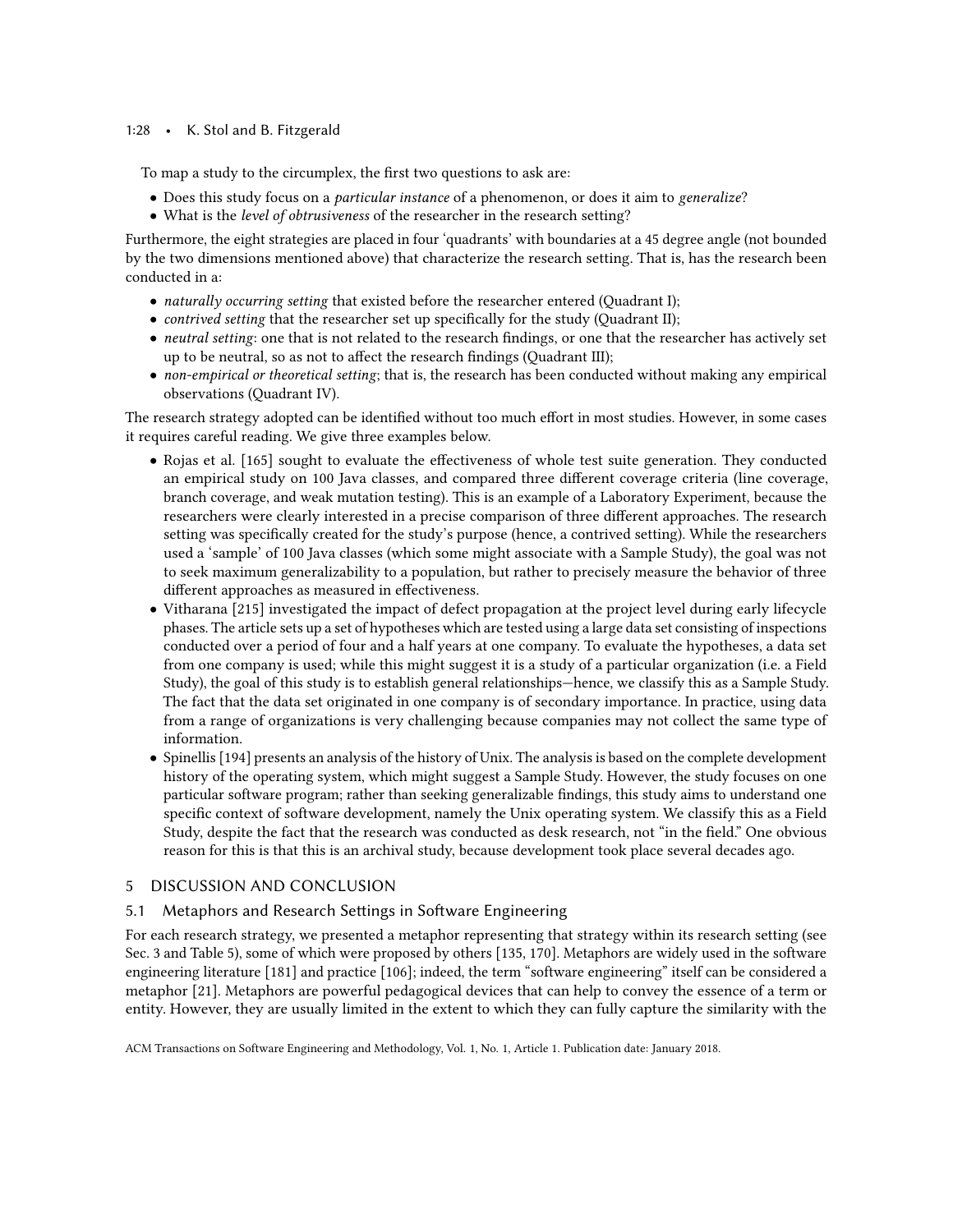real-world entity they represent. Here, we briefly discuss these metaphors and the key benefits and drawbacks of each research strategy (see Table [9\)](#page-29-0).

Quadrant I Natural Settings: Field studies take place in natural settings, which we liken to a jungle, as it allows a researcher to investigate a real and concrete instance of a phenomenon. Findings are grounded in realistic or concrete settings that exist independent of the study. However, in order to retain the undisturbed setting, the researcher cannot manipulate any variables or properties, as this would disturb the naturalness of the setting. Field experiments are very similar in that they take place in a natural setting, but a researcher manipulates some variables or to administer different treatments to different projects or participants. However, this manipulation reduces the realism of context somewhat. We propose the nature reserve metaphor—like a jungle, it represents a natural setting, yet it allows a researcher to intrude on the setting by making changes to the "living circumstances" of some inhabitants. In software engineering projects, researchers are limited in natural settings by the willingness of participants or projects and their managers to participate in a study that intrudes on their work environment. It can also be very costly and complex to set up field experiments.

Quadrant II Contrived Settings: In the experimental simulation strategy, the researcher's intrusion in the research setting increases a bit more, and we borrow the *greenhouse* metaphor [\[170\]](#page-48-4). In a greenhouse, a researcher has a controlled environment that simulates a particular type of concrete setting, yet the researcher aims to elicit a somewhat realistic flow of events (e.g. the growth of a plant) rather than discrete trials (e.g. a reaction of two chemicals) more typical of laboratory experiments. Actors may behave in natural ways, although they will be aware of the contrived setting. Using an alternative metaphor of a *flight simulator*: there are no real consequences to crashing a plane in a simulator. The *laboratory experiment* strategy is characterized by an even higher level of intrusion by the researcher; rather than observing "natural" behavior in a contrived setting as found in an experimental simulation, in a laboratory experiment there is a very careful measurement of variables through a number of "runs" or trials, whereby the sequence of events is fully controlled. We borrow the test tube metaphor (ibid.).

Quadrant III Neutral Settings: Both judgment studies and sample studies are conducted in neutral settings. In a judgment study, the researcher is interested in capturing responses from a panel of participants based on some potentially complex stimulus. To facilitate this, the researcher may actively "neutralize" the setting, very similar to a *courtroom* so that judges and jury members are not distracted by the environment. In a sample study, on the other hand, the setting also bears no effect on the responses, but interactions between the researcher and the actors (either humans, systems, or other design artifacts) are much simpler. Hence, we liken the sample survey to a referendum.

Quadrant IV Non-Empirical Settings: Finally, the formal theory and computer simulation strategies are nonempirical strategies. Neither offers an opportunity to observe real-world behavior or interactions. We compare the development of formal theory to solving a *jigsaw puzzle* in that the researcher carefully constructs a model that helps to predict or explain a phenomenon, based on a thorough understanding of existing literature, but also through "creative insight" [\[170\]](#page-48-4). A computer simulation, on the other hand, is a symbolic representation of a concrete class of system that can be configured in a range of ways, allowing researchers to "run" a series of scenarios. In that sense, we argue that a computer simulation is very similar to *forecasting systems*, such as used for weather prediction and stock markets.

## 5.2 The A, B, and C of Software Engineering Research

The ABC framework positions eight archetypal research strategies that SE researchers can use, in particular for what we have termed knowledge-seeking studies (see Sec. 1). The framework is based on earlier work in the social sciences [\[131,](#page-47-11) [133,](#page-47-12) [134,](#page-47-5) [170,](#page-48-4) [217\]](#page-49-18) which we have adapted and operationalized for a software engineering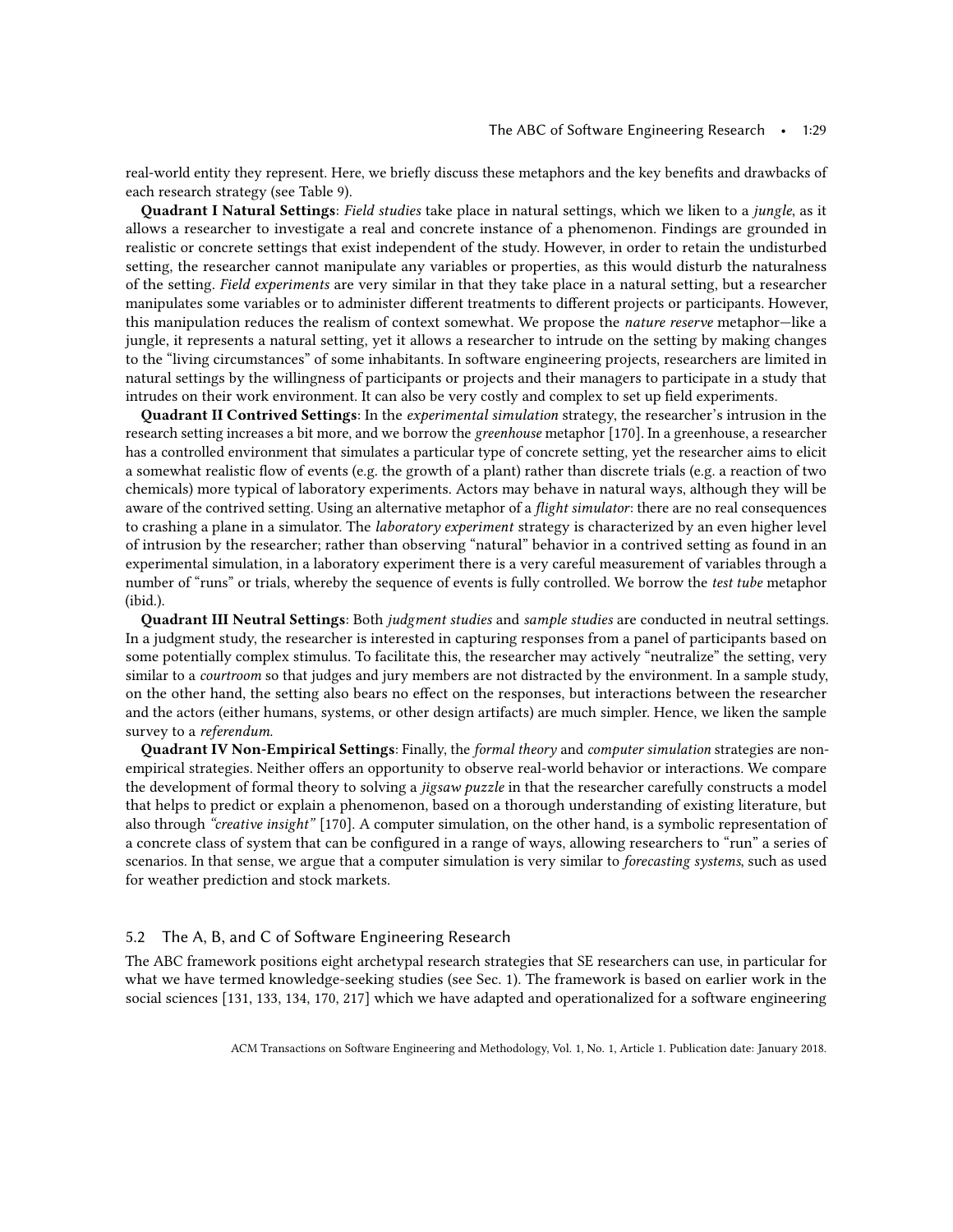# <span id="page-29-0"></span>1:30 • K. Stol and B. Fitzgerald

| Strategy                   | Metaphor                           | Essence                                                                                                                                                                                                                                                                                                                                       | Evaluation considerations                                                                                                                                                                                                                       |
|----------------------------|------------------------------------|-----------------------------------------------------------------------------------------------------------------------------------------------------------------------------------------------------------------------------------------------------------------------------------------------------------------------------------------------|-------------------------------------------------------------------------------------------------------------------------------------------------------------------------------------------------------------------------------------------------|
| Field Study                | Jungle                             | Facilitates the study of real-world actors (people, systems) and<br>their behaviors in a natural setting that is not manipulated by<br>the researcher. High potential to capture realistic settings and<br>a high degree of detail of a particular system and context.                                                                        | Not suitable to investigate statistical<br>relationships, or to otherwise<br>manipulate variables, nor for findings<br>that hold for larger populations.                                                                                        |
| Field<br>Experiment        | Nature<br>reserve                  | Facilitates the study of effects of a modification of properties<br>of a studied entity or phenomenon that occurs in a natural<br>setting, i.e. pre-exist independent of the researcher. Potentially<br>very costly to set up due to complexity of natural settings.                                                                          | Limited level of precision of<br>measurement; results not generalizable,<br>but strongly linked to the specific setting<br>due to confounding variables that are<br>very difficult to isolate.                                                  |
| Experimental<br>Simulation | Greenhouse,<br>Flight<br>simulator | A contrived setting that simulates a specific class of<br>real-world systems that to some extent resembles reality.<br>Temporal flow of events depends on the simulation<br>environment and actors' behavior, which allows for observing<br>more natural behavior than a laboratory experiment.                                               | Reduced level of realism compared to<br>field experiments due to the contrived<br>setting: behavior of actors may reflect<br>that in natural settings, but<br>consequences for actors lack realism<br>which may affect their behavior.          |
| Laboratory<br>Experiment   | Cleanroom,<br>Test tube            | A controlled setting where behavior of actors (humans or<br>systems) is carefully measured through a number of discrete<br>trials to establish effects or conduct comparative analyses.<br>Maximum potential to capture precise measurement of<br>variables (high internal validity) due to potential to isolate of<br>confounding factors.   | Studied relationships and variables are<br>more abstract due to the contrived and<br>'sterile' nature of the research setting.<br>The setting is more artificial than for<br>experimental simulations.                                          |
| Judgment<br>Study          | Courtroom                          | Facilitates study of responses or behavior of actors that bears<br>no relation to the research setting, which is neutral or actively<br>"neutralized." Allows for more complex questions and<br>interactions between researcher and respondents.                                                                                              | No concrete or natural setting which<br>prohibits capturing direct observations<br>of phenomena.                                                                                                                                                |
| Sample<br>Study            | Referendum                         | Facilitates data collection from a representative sample of a<br>population (human or non-human, such as systems or design<br>artifacts). Maximum potential to generalize findings to a<br>wider population; rather unobtrusive research strategy.<br>Researcher must work with whatever data is collected.                                   | Limited precision of measurement:<br>questions asked of, or about, the sample<br>tend to be 'simple'; limited opportunity<br>for 'complex' interaction between the<br>researcher and subjects. Research setting<br>offers no realistic context. |
| Formal<br>Theory           | Jigsaw<br>puzzle                   | The careful and justified construction of a theoretical model<br>that represents one view of a phenomenon, which helps to<br>analyze or explain the real world. Model generic behavior for<br>a range of classes of populations (humans or non-human<br>artifacts), which serves to make predictions or explanations<br>about the real world. | Theoretical models do not generate new<br>empirical observations, though may<br>inform future empirical studies.                                                                                                                                |
| Computer<br>Simulation     | Forecasting<br>system              | Represents a symbolic replica of a concrete real-world system<br>where all configurations and variables are pre-programmed.<br>Useful to run a large number of complex scenarios to explore<br>a solution space, which might not be feasible to do manually.                                                                                  | All simulation rules are<br>pre-programmed: no new empirical (i.e.,<br>real world, as opposed to simulated)<br>behavior is observed. Due to concrete<br>implementation, limited generalizability.                                               |

Table 9. Software engineering research strategies, metaphors, and evaluation considerations

context. The ABC framework introduces a new approach to consider SE research studies which can be used in at least six ways: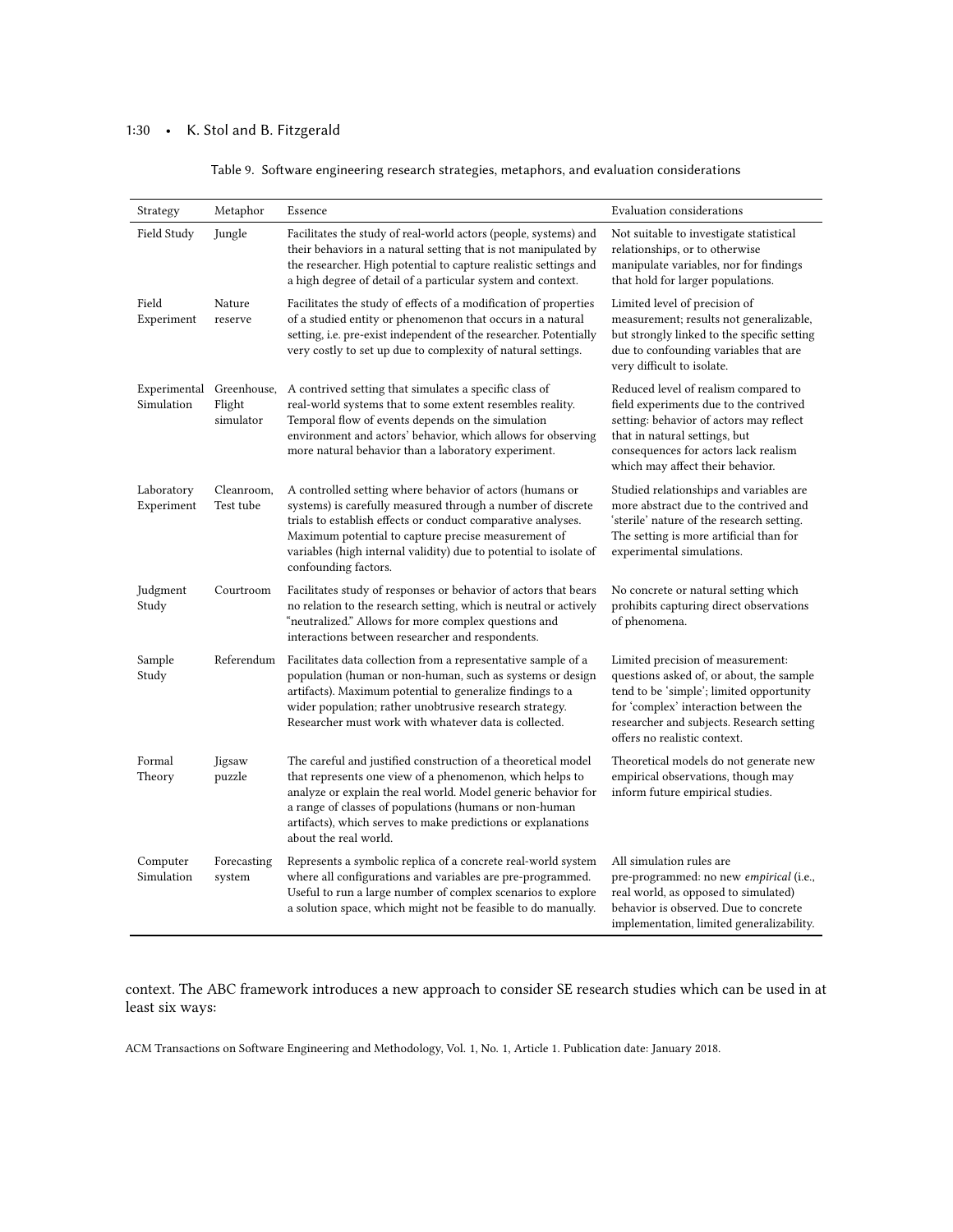- Research Tutorial. The ABC framework offers a holistic overview to novice researchers who may be overwhelmed by the numerous research methods and techniques on offer. While several books and articles in the SE literature provide overviews (see Table [4\)](#page-7-0), these do not provide a holistic framework that can position the various methods available to the SE research community. Based on two dimensions that are widely considered to be key in choosing a research design, the framework can help understand the purpose, potential strengths and essential weaknesses of the eight archetypal research strategies.
- Research Program Design. The ABC framework can also be used, by both novice and experienced researchers, to design research programs. Doctoral students who conduct a series of studies for their dissertation might wish to select a different research strategy for each. For example, studies could adopt a strategy from different quadrants, thereby designing studies to take place in different research settings. By so doing, the researcher can investigate a topic through triangulation of strategies, thereby overcoming inherent limitations inherent in one strategy by adopting an alternative strategy. In this way, for example, more complete research coverage of an existing research topic could be achieved by selecting research strategies that had not been previously applied. Appendix B presents two example scenarios to demonstrate how novice researchers could design a program of studies that use different research strategies.
- Literature Classification. The ABC framework draws clear distinctions between different research strategies, each with clearly defined limitations. Given the different types of evidence that each research strategy can produce, the framework offers, in our opinion, a good structure to classify extant literature in, for example, systematic literature reviews. Also, because the ABC framework is grounded in two key dimensions that are important in research design, the framework offers a reference point for terminology that may help researchers to describe their studies. In Sec. [2](#page-4-0) we gave two examples [\[17,](#page-43-9) [192\]](#page-49-12) where the authors' initial characterization (and terminology) of their study led to misunderstandings and misinterpretations.
- Research Reporting and Evaluation. Besides merely classifying extant literature, the strengths and weaknesses of published studies can also be better evaluated and assessed, not only in the peer review process but also after studies are published. Even today, there is a continued concern with, for example, the lack of generalizability of exploratory case studies (a typical method in the field study strategy, and very common in SE research). The ABC framework clearly defines the maximum potential strengths of studies (indicated by the markers A, B, and C in Fig. [1\)](#page-10-0) as well as some inherent limitations (see Table [5\)](#page-14-0), which may provide guidance to reviewers.
- Research Diversity. The eight research strategies defined in the ABC framework each have their unique strengths and limitations, yet not all research strategies are widely known or used. While diversity of research methods used in the SE field has increased since Glass's observation of narrowness of research approach in SE, mentioned in the introduction [\[63\]](#page-44-1), we believe an increased cognizance of how the various research strategies differ will encourage researchers to more consciously adopt diverse strategies. Additionally, we note that the framework also positions two non-empirical research strategies—formal theory and computer simulation—each of which offer specific strengths, and offer opportunities for SE researchers to study phenomena from a different perspective. Again, this contributes to potentially more thorough investigation of research topics.
- Study Integration and Synthesis. Several authors have lamented the lack of integration of individual primary studies in software engineering (see, for example, Cruzes and Dybå [\[31\]](#page-43-20)). While the primary studies can result in useful findings, there is a need to study topics from more than one angle. On the basis of our two worked examples (see Sec. [4\)](#page-17-0), which identified exemplar studies for each research strategy in two important SE areas, we have demonstrated how closely related research questions can be addressed with diverse strategies. Together, these findings can converge in such a way that we can develop theories within the SE domain.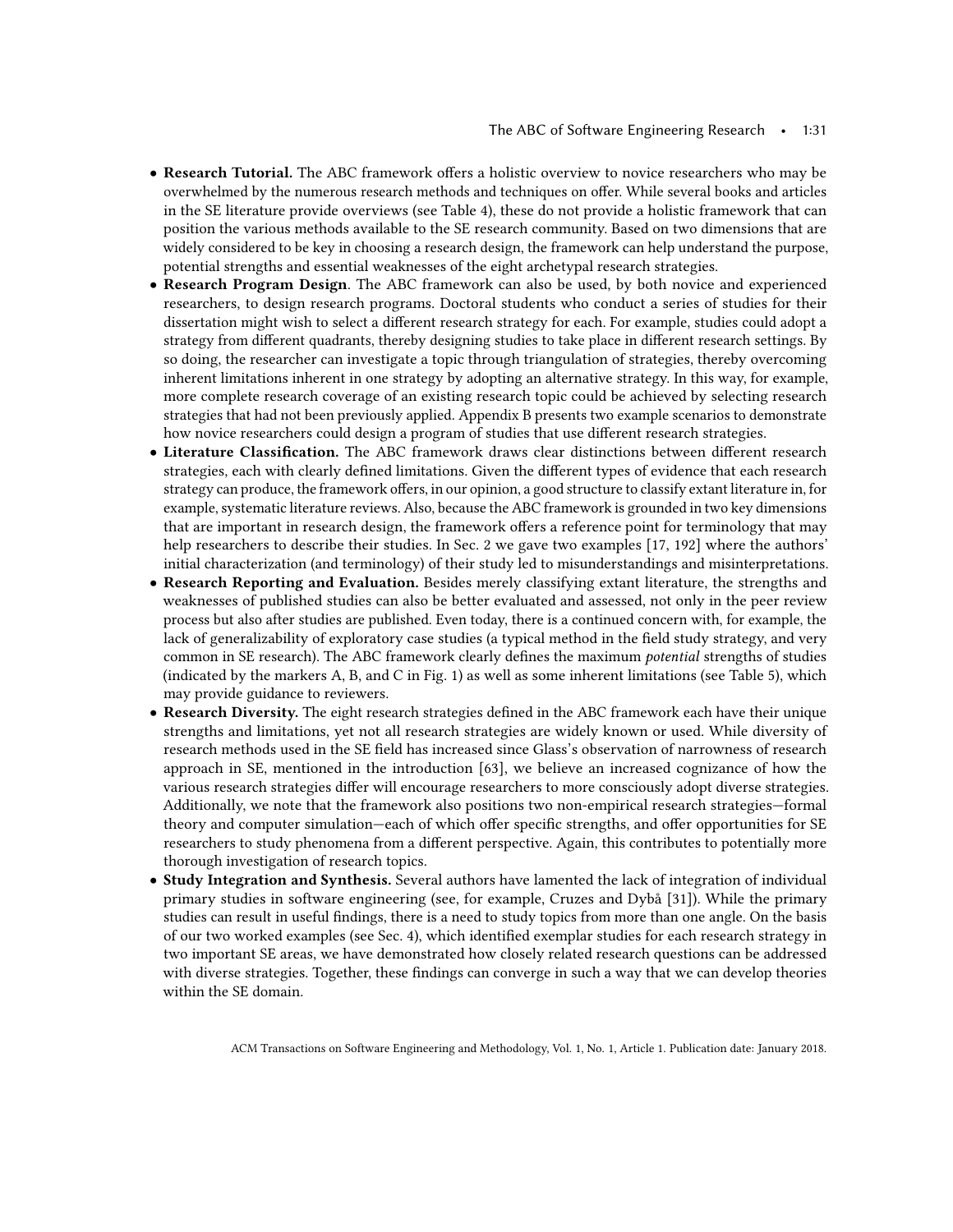#### 1:32 • K. Stol and B. Fitzgerald

The eight research strategies each have their limitations as discussed throughout this paper and illustrated in the two examples discussed in Sec. [4.](#page-17-0) These limitations are inherent, in that they cannot be ameliorated by any tactics that a researcher might deploy. For example, the fact that the research setting in a laboratory experiment is highly contrived and unrealistic is an inherent limitation. It cannot be "fixed," and nor should a researcher apologize for this fact. Likewise, a sample study should not be criticized on grounds of lack of realistic context—it is an inherent limitation of sample studies.

An important consequence of the observations with respect to the strengths and weaknesses of different research strategies is that the SE research community needs better guidelines to more fairly evaluate the quality of research studies, which should be evaluated according to how well their potential strengths have been achieved and the degree to which incidental or operational limitations have been identified and ameliorated. An incidental or operational limitation is one that might have been prevented by a researcher. For example, a sample study with a very small number of respondents (say, 10, which under any circumstances is a very small number) could be evaluated less favorably given that its potential strength, achieving a high degree of generalizability to a large population, has not been achieved. When evaluating a field study, reviewers should not lament the apparent "lack of control or generalizability" in the study, because those are its inherent weaknesses. Rather, such studies with a high degree of realism should be assessed on the extent to which potential strengths have been realized, and the extent to which incidental limitations have been addressed. Likewise, it would be unfair to criticize a laboratory experiment because of its lack of realism. Rather it should be assessed according to the extent that it has realized its potential strengths, such as the degree of control of variables (construct validity, internal validity). This is not to say that calls for more realism, such as by Sjøberg et al. [\[188\]](#page-48-5) can be ignored, but rather both researchers and referees should acknowledge the inherent limitations of the adopted research strategy.

### 5.3 Limitations of the ABC Framework

Given the socio-technical nature of the software engineering field we argue that the framework, though rooted in the social sciences, is also useful to SE research. We have demonstrated the fit of the ABC framework on two worked examples in Sec. 4. In addition, we analyzed a sample of 75 articles published in 2017 in Empirical Software Engineering (see Appendix A); we classified all knowledge-seeking studies using the ABC framework. Notwithstanding the fit of the ABC framework, some limitations of the framework should be borne in mind.

First, the ABC framework does not provide guidance for specific methods—Table [4](#page-7-0) provides an overview of selected resources for specific methods, and so this article complements this existing guidance. Instead, the ABC framework provides a holistic overview of different research strategies, each with specific characteristics, positioned along two key dimensions (see Sec. [2.3\)](#page-8-0) that facilitates a systematic comparison. As a researcher selects a specific method (such as a controlled experiment, or ethnography, for example), the researcher still needs to consider a variety of research design considerations that are specific to those methods. This is true also during operationalization of a study: for example, a sample study can involve human respondents or using a sample of software process artifacts (typically gathered through repository mining). A researcher must consider the specific challenges associated with each of these data collection methods (i.e. challenges associated with repository mining [\[92\]](#page-45-15) or with conducting sample studies with human respondents [\[97\]](#page-45-7)).

Second, the ABC framework presents what we call *archetypal* research strategies, which is to say that other researchers may design studies that do not fall cleanly within one of the octants of the framework. There are certain research methods that represent a compromise between different strategies. For example, Jansen discusses the "qualitative survey" and contrasts it with what he refers to as the "statistical survey" [\[82\]](#page-45-16). The latter is equivalent to what we refer to as *sample study*. Jansen defines the goal of a qualitative survey to study diversity of a topic within a population (ibid.). While the term "survey" might suggest the qualitative survey falls within the sample study strategy, the ABC framework makes clear that its position may vary depending

ACM Transactions on Software Engineering and Methodology, Vol. 1, No. 1, Article 1. Publication date: January 2018.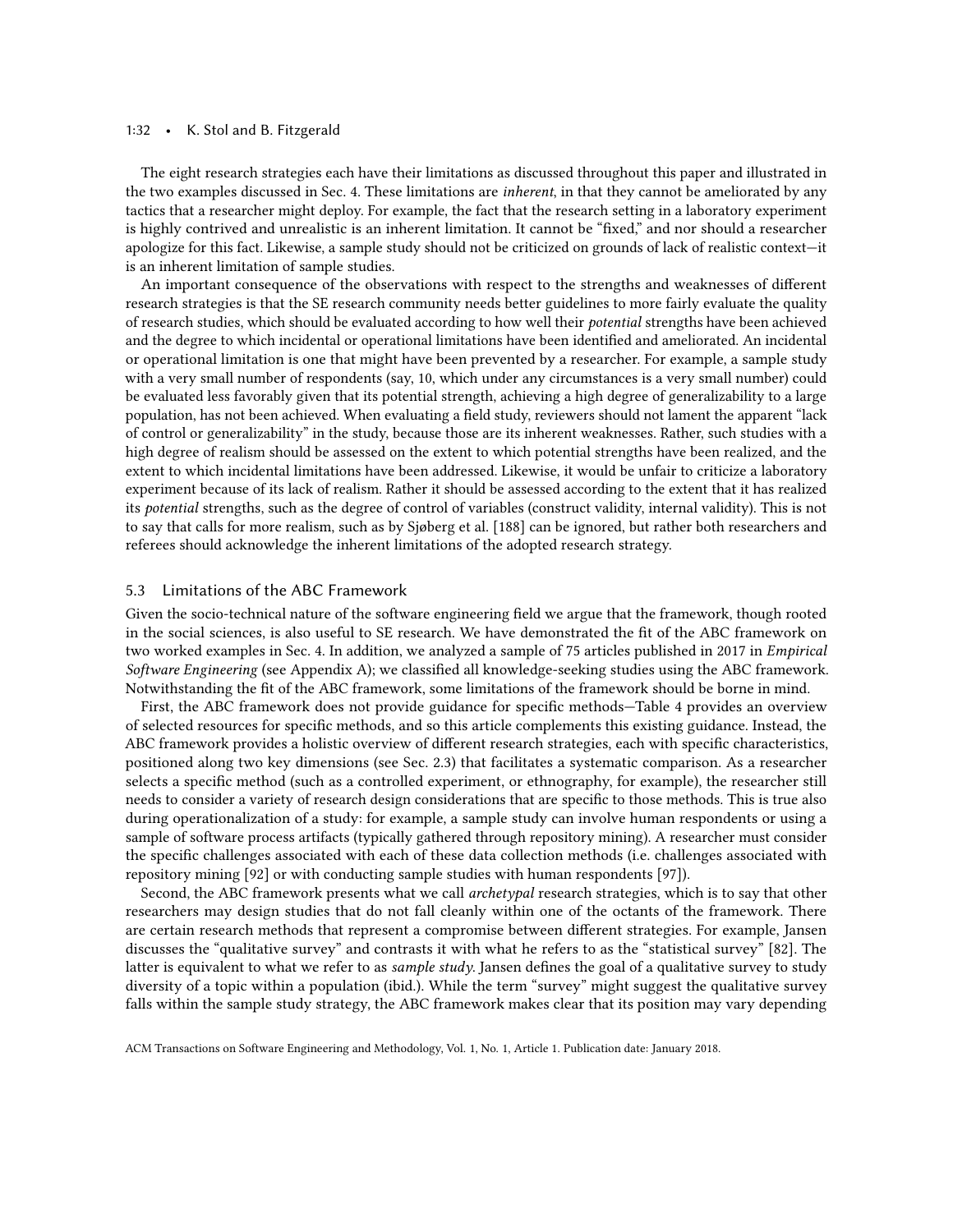on the goal. A qualitative survey may be classified as a judgment study, in particular when a researcher wishes to explore diversity of opinions or responses based on a given stimulus (akin to a Policy Delphi study [\[105\]](#page-46-1)). Alternatively, as Jansen points out, a qualitative survey could be part of a Grounded Theory study [\[82\]](#page-45-16). Rather than mapping methods to the various archetypal research strategies, we believe it is more fruitful to represent the ABC framework as a device that represents *polarity*, within which methods can vary among the three distinct goals of generalization, precision of measurement of behavior, and of capturing a realistic context. As such, it helps a researcher to carefully consider the trade-offs that are represented by the framework.

Third, the ABC framework is an *alternative* view to software engineering research, not necessarily the best view. Previous classifications such as by Shaw [\[182\]](#page-48-14) and Wieringa et al. [\[221\]](#page-49-15) may be a better fit for positioning studies within a given research program, in particular for solution-seeking studies. As we pointed out, establishing a general taxonomy is very challenging. Rather than presenting the ABC framework as a final solution to classify research methods, we prefer to position it as a device to reason about, and to design research studies. Researchers can consider the goal of their study, which can be to seek generalizability over a population of actors (developers, applications, defects, etc.), to investigate relationships and behaviors through precise measurement and manipulation of variables, or to capture a high degree of realism by studying specific contexts (e.g. a specific organization or system).

Finally, as outlined in Sec. [1,](#page-0-2) the ABC framework applies to primary studies only, and specifically those that we have labeled knowledge-seeking. While we suggest that primary studies can identified as knowledgeseeking or solution-seeking studies, there are numerous articles that cannot be classified as either, in particular methodological papers (e.g. [\[92,](#page-45-15) [161\]](#page-48-16)), which includes this article. Therefore, the ABC framework is not useful to for analyzing or understanding such methodological papers.

#### 5.4 Conclusion

The software engineering research community has made considerable progress in terms of the quality of studies that seek knowledge and understanding. Over the last several decades, the community has reflected on the way it conducts research, and the methods to do that research. There are numerous guidelines for employing specific methods, and the variety of research methods has increased without doubt. Nevertheless, there is still some confusion about terminology, and the various overviews of research methods are a"mixed bag" in that the various methods identified have not been carefully positioned in relation to one another. A holistic view of the landscape of research strategies to generate new knowledge and understanding has been missing so far in the SE research community. In this article, we adopt a framework from the social sciences which we have labeled the ABC framework—as such it contributes to the literature on research methodology for software engineering. The ABC framework represents a holistic overview of eight archetypal research strategies which is oriented around two key dimensions: the level of obtrusiveness of a study, and the generalizability of the findings. The framework also clarifies the inherent weaknesses and potential strengths of the research strategies, which facilitates a better understanding of the trade-offs between threats to internal and external validity, for example.

In this article we have tailored and operationalized the ABC framework for a software engineering context, and illustrated how the eight archetypal research strategies manifest in two key software engineering areas (GSE, RE). In addition, we have analyzed a sample of all articles published in 2017 in Empirical Software Engineering: An International Journal, which demonstrates that the framework is generally suitable to reason about research strategies of knowledge-seeking studies in SE. Finally, we discussed a number of ways in which future SE research can benefit from the ABC framework.

## ACKNOWLEDGMENTS

We thank the three anonymous reviewers for their detailed feedback, which has led to a better article.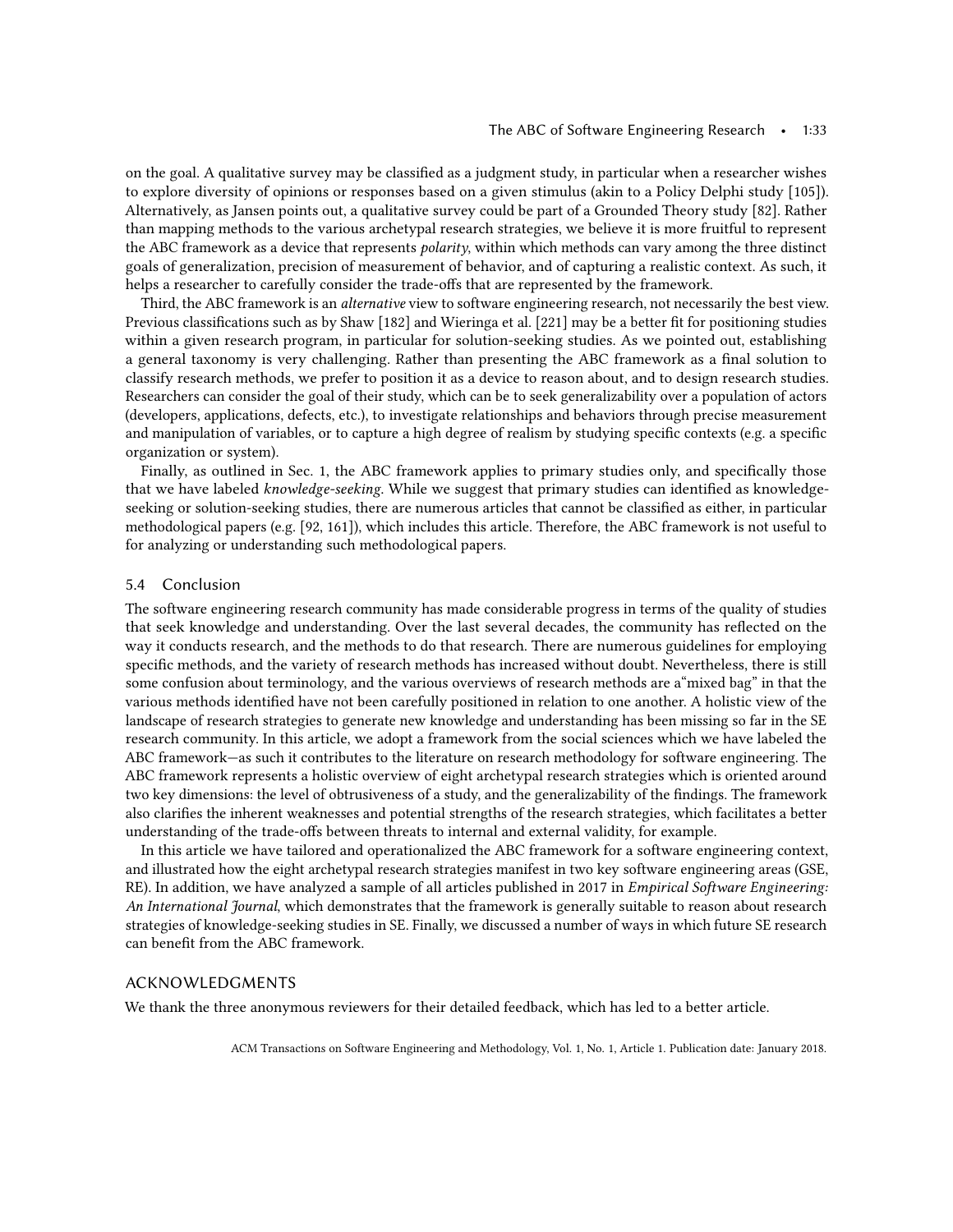## 1:34 • K. Stol and B. Fitzgerald

## A SAMPLE ANALYSIS OF RESEARCH STRATEGIES

In order to demonstrate a general applicability of the framework, we conducted an analysis of all articles published in 2017 in Springer's Empirical Software Engineering: An International Journal. We selected this journal because it emphasizes empirical research, which is more likely to be "knowledge-seeking" than solution-seeking. The analysis included 75 articles; we excluded secondary studies (mapping studies, systematic reviews, and case surveys), editorials, methodological papers, and errata.

Table [10](#page-33-0) presents the detailed results of our analysis. For each study, we list the authors, title, and predominant research strategy, followed by a brief description of the study. Several articles present solution-seeking studies that is, such articles present a new technique, model, or tool to solve a practical problem. We describe their research strategy as solution-seeking; all articles that present new solutions also include a knowledge-seeking study to evaluate or validate the solutions. In almost all cases, the evaluation was performed using a Laboratory experiment strategy (we report this as solution-seeking + Laboratory Experiment). We note that many such experimental studies are not controlled experiments—instead, solutions are compared to other, existing solutions in order to demonstrate an improvement. Such comparisons aim to collect precise measurements in a contrived setting (so as to maximize the precision of those measurements), which is why we categorize them as laboratory experiments.

<span id="page-33-0"></span>

| Table 10.                                                                                                           |
|---------------------------------------------------------------------------------------------------------------------|
| Analysis of research strategies in a sample of articles in Empirical Software Engineering: An International Journal |

| Authors                    | Title                                                                                                                  | Predominant Strategy and Description                                                |                                                                                                                                                                                                                                                                                                                                                                                                                                             |  |
|----------------------------|------------------------------------------------------------------------------------------------------------------------|-------------------------------------------------------------------------------------|---------------------------------------------------------------------------------------------------------------------------------------------------------------------------------------------------------------------------------------------------------------------------------------------------------------------------------------------------------------------------------------------------------------------------------------------|--|
|                            |                                                                                                                        |                                                                                     | Springer Empirical Software Engineering Volume 22, Number 1, February 2017                                                                                                                                                                                                                                                                                                                                                                  |  |
| Luo et al. [124]           | FOREPOST: finding performance<br>automatically<br>problems<br>with<br>feedback-directed learning soft-<br>ware testing | Solution-<br>$seeking +$<br>Laboratory<br>Experiment                                | Proposes FOREPOST, a solution for automatically finding per-<br>formance bottlenecks in applications using black-box software<br>testing. Evaluated in a laboratory experiment.                                                                                                                                                                                                                                                             |  |
| Vitharana [215]            | Defect propagation at the project-<br>level: results and a post-hoc analysis<br>on inspection efficiency               | Sample Study                                                                        | Investigates the impact of defect propagation at the project<br>level during early lifecycle phases. Hypotheses are set up which<br>are tested using a large data set consisting of inspections con-<br>ducted over a period of 4.5 years at one company.                                                                                                                                                                                   |  |
| Niknafs and<br>Berry [148] | The impact of domain knowledge<br>on the effectiveness of requirements<br>engineering activities                       | Laboratory<br>Experiment                                                            | Investigates the impact of domain knowledge on requirements<br>engineering activities. Hypotheses are set up and evaluated<br>through two controlled experiments with students.                                                                                                                                                                                                                                                             |  |
| Bao et al. [10]            | Extracting and analyzing time-<br>series HCI data from screen-<br>captured task videos                                 | Experimental<br>Simulation,<br>Solution-<br>$seeking +$<br>Laboratory<br>Experiment | Exp. Sim.: Seeks to better understand challenges in manu-<br>ally transcribing screen-captured videos into time-series HCI<br>data; 3 participants instructed to manually transcribe a 20-<br>min. screen-captured task video. Solution: proposes scvRipper,<br>a computer-vision based scraping technique to automatically<br>extract time-series HCI data. lab. exp.: evaluation of scvRipper's<br>runtime performance and effectiveness. |  |
| Li et al. [119]            | Zen-ReqOptimizer: a search-based<br>approach for requirements assign-<br>ment optimization                             | Solution-<br>$seeking +$<br>Laboratory<br>Experiment<br>continued on next page      | Proposes a fitness function to optimize assignment for review-<br>ing and clarifying requirements to different types of stakehold-<br>ers. Evaluated in a laboratory setting to compare the perfor-<br>mance of 4 other algorithms.                                                                                                                                                                                                         |  |

uea on next pag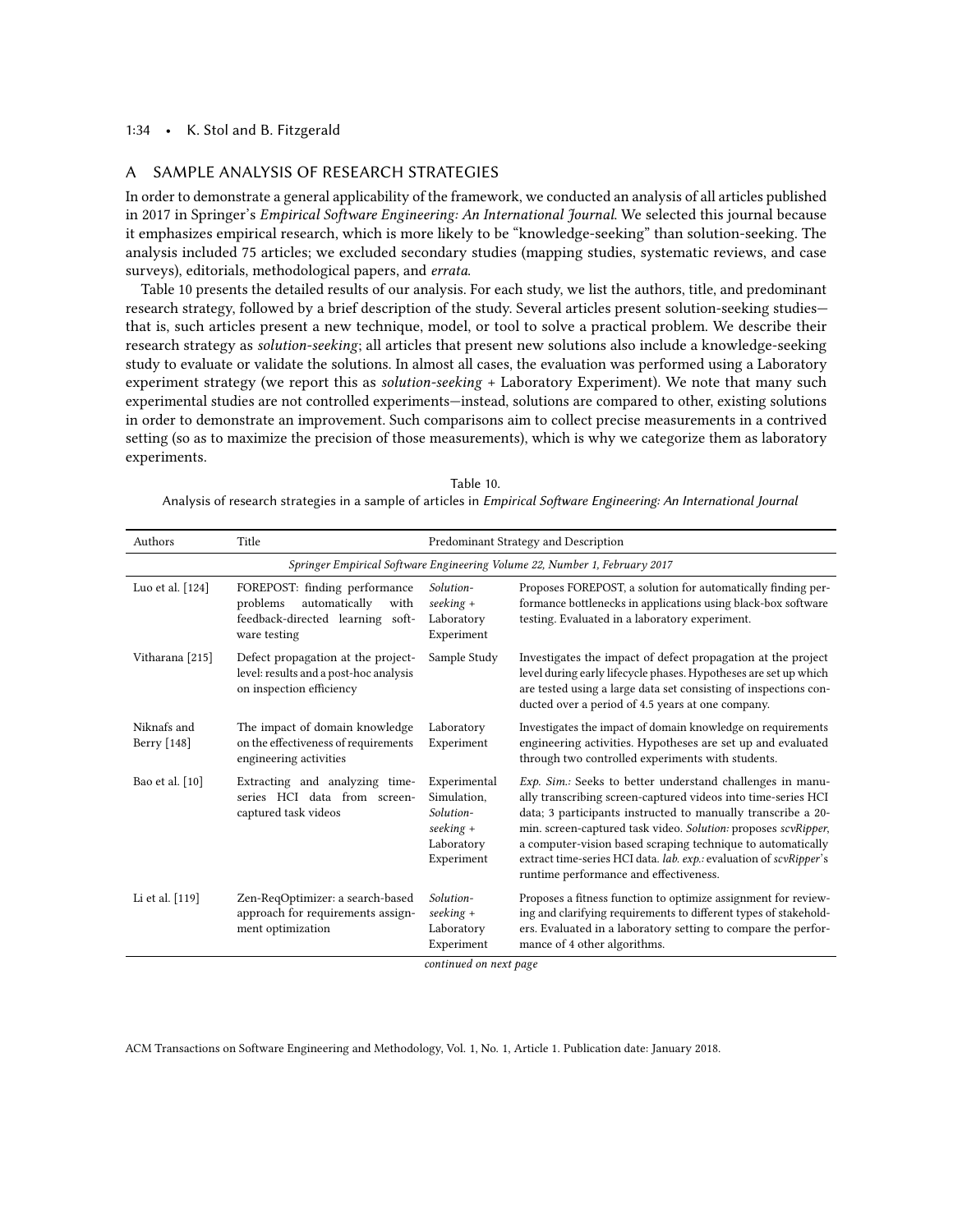# The ABC of Software Engineering Research • 1:35

| Authors                      | Title                                                                                                                                     |                                                      | Predominant Strategy and Description                                                                                                                                                                                                                                                                                  |
|------------------------------|-------------------------------------------------------------------------------------------------------------------------------------------|------------------------------------------------------|-----------------------------------------------------------------------------------------------------------------------------------------------------------------------------------------------------------------------------------------------------------------------------------------------------------------------|
| Charpentier et al.<br>$[25]$ | Raters' reliability in clone bench-<br>marks construction                                                                                 | Laboratory<br>Experiment                             | Investigates the reliability of rater judgments about context-<br>dependent code clones. Evaluated through a laboratory<br>experiment.                                                                                                                                                                                |
| Niu et al. [149]             | Learning to rank code examples for<br>code search engines                                                                                 | Solution-<br>seeking +<br>Laboratory<br>Experiment   | Proposes a code example search approach to automatically<br>train a ranking schema that calculates relevance of code exam-<br>ples. Evaluated in a laboratory experiment, demonstrating that<br>the proposed approach outperforms existing ranking schemas.                                                           |
| Ó Cinnéide et al.<br>$[28]$  | An experimental search-based ap-<br>proach to cohesion metric evalua-<br>tion                                                             | Solution-<br>$seeking +$<br>Laboratory<br>Experiment | Proposes a technique to "animate" metrics and observe their<br>behavior; through an experimental evaluation on a set of 10<br>Java applications with a total of 330KLOC.                                                                                                                                              |
| Chen and Jiang<br>$[26]$     | Characterizing logging practices in<br>Java-based open source software<br>projects - a replication study in<br>Apache Software Foundation | Sample Study                                         | Replication study to investigate whether or not findings of<br>an earlier study on logging practices in open source systems<br>apply to Apache Software Foundation projects.                                                                                                                                          |
| Ye et al. [228]              | The structure and dynamics of<br>knowledge network in domain-<br>specific Q&A sites: a case study of<br>stack overflow                    | Field Study                                          | Investigates knowledge diffusion processes in StackOverflow.<br>The 'field' or natural setting is online, because StackOverflow<br>is a Q&A website. Findings are specific to this particular site,<br>but can be used as a foundation to study other, similar sites.                                                 |
| Park et al. [153]            | An empirical study of supplemen-<br>tary patches in open source projects                                                                  | Sample Study                                         | Seeks to understand the characteristics of "multi-fix" bugs and<br>investigate how to predict locations of supplementary patches<br>based on the location of initial patches. Studies a sample of<br>bugs from selected OSS projects, and findings are presented as<br>generalized statements.                        |
| Hassan et al. [69]           | An empirical study of emergency<br>updates for top android mobile apps                                                                    | Sample Study                                         | Investigates emergency updates for Android apps, using a<br>sample of 1,000 emergency updates for over 10,000 apps.                                                                                                                                                                                                   |
| Jiang et al. [85]            | Why and how developers fork what<br>from whom in GitHub                                                                                   | Sample Study                                         | Investigates why and how developers fork what from whom,<br>using a sample of over 236,000 developers and over 1.8m forks.                                                                                                                                                                                            |
| Jiang et al. [86]            | Do Programmers do Change Impact<br>Analysis in Debugging?                                                                                 | Experimental<br>Simulation,<br>Sample Study          | Investigates whether, and how, programmers do change impact<br>analysis. Exp. Sim.: recording of 9 hired professional program-<br>mers in an environment set up by the researchers; the partici-<br>pants were given bug reports and asked to fix them within an<br>hour. Sam. Sur.: online survey with 35 responses. |
|                              |                                                                                                                                           |                                                      | Springer Empirical Software Engineering Volume 22, Number 2, April 2017                                                                                                                                                                                                                                               |
| Kessentini et al.<br>$[94]$  | Search-based detection of model<br>level changes                                                                                          | Solution-<br>$seeking +$<br>Laboratory<br>Experiment | Proposes an approach to detect model changes as a sequence of<br>refactorings. Experimentally evaluated in a contrived setting<br>on models of 8 projects.                                                                                                                                                            |
| Thongtanunam<br>et al. [204] | Review participation in modern<br>code review: An empirical study<br>of the Android, Qt, and OpenStack<br>projects                        | Sample Study                                         | Studies factors that influence review participation, using a<br>data set of over 196,000 reviews from 3 OSS projects. The study<br>develops a number of models with generalizable statements,<br>and does not focus specifically on the contexts of the 3 projects.                                                   |

continued on next page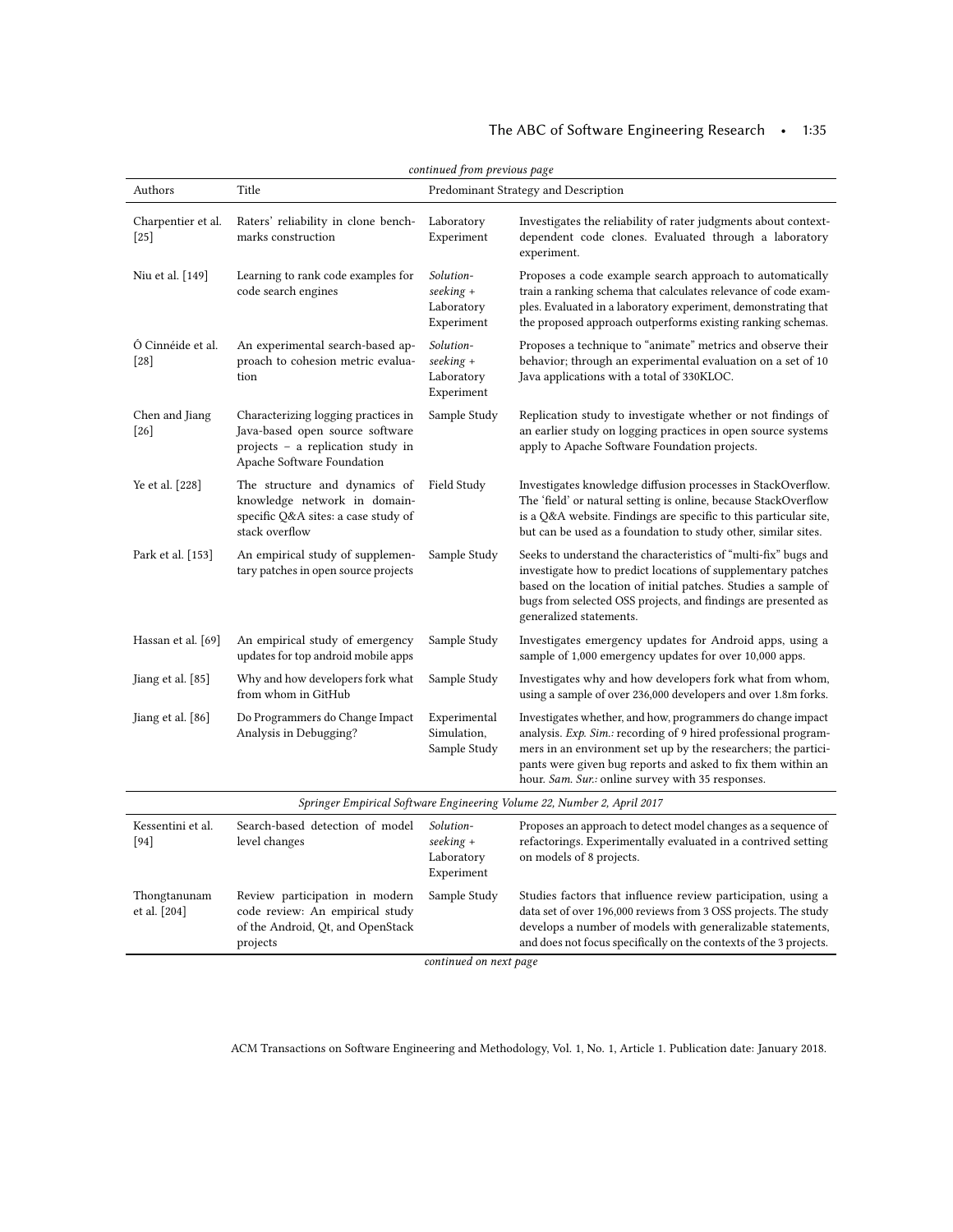# 1:36 • K. Stol and B. Fitzgerald

| continued from previous page                                           |                                                                                                                                             |                                                              |                                                                                                                                                                                                                                                                                                |  |  |  |
|------------------------------------------------------------------------|---------------------------------------------------------------------------------------------------------------------------------------------|--------------------------------------------------------------|------------------------------------------------------------------------------------------------------------------------------------------------------------------------------------------------------------------------------------------------------------------------------------------------|--|--|--|
| Authors                                                                | Title                                                                                                                                       |                                                              | Predominant Strategy and Description                                                                                                                                                                                                                                                           |  |  |  |
| Lokan and<br>Mendes $[122]$                                            | Investigating the use of moving win-<br>dows to improve software effort pre-<br>diction: a replicated study                                 | Sample Study                                                 | Data from a sample of 398 projects were used; these projects<br>came from three different organizations, but this is incidental<br>rather than intentional-the focus here is not to capture the<br>context of these three organizations.                                                       |  |  |  |
| Duarte [45]                                                            | Productivity paradoxes revisited                                                                                                            | Sample Study                                                 | Investigates the relationship between quality maturity levels<br>and labor productivity, using a sample data set of 687 firms.                                                                                                                                                                 |  |  |  |
| Rojas et al. [165]                                                     | A detailed investigation of the effec-<br>tiveness of whole test suite genera-<br>tion                                                      | Laboratory<br>Experiment                                     | Compares different approaches (one goal at a time, whole,<br>archive) to generate test cases, using an experimental study<br>on a random set of 100 Java classes.                                                                                                                              |  |  |  |
| Mkaouer et al.<br>$[140]$                                              | A robust multi-objective approach<br>to balance severity and importance<br>of refactoring opportunities                                     | Solution-<br>seeking +<br>Laboratory<br>Experiment           | Proposes a multi-objective approach to find the best trade-off<br>between quality improvements, severity, and importance of<br>fixing code smells. The approach is experimentally compared<br>to other approaches.                                                                             |  |  |  |
| Kifetew et al. [95]                                                    | Generating valid grammar-based<br>test inputs by means of genetic pro-<br>gramming and annotated grammars                                   | Solution-<br>seeking +<br>Laboratory<br>Experiment           | Proposes grammar annotations to generate test data; evaluated<br>through a laboratory experiment which showed that the pro-<br>posed approach has comparable results to learned probabilities<br>in terms of coverage and fault detection, and achieves a higher<br>level of valid input data. |  |  |  |
| Springer Empirical Software Engineering Volume 22, Number 3, June 2017 |                                                                                                                                             |                                                              |                                                                                                                                                                                                                                                                                                |  |  |  |
| Ståhl et al. [195]                                                     | Achieving traceability in large scale<br>continuous integration and delivery<br>deployment, usage and validation of<br>the Eiffel framework | Solution-<br>seeking +<br>Judgment<br>Study + Field<br>Study | Investigates how to address traceability in large-scale software<br>development in a CI/CD context. Proposes a framework ("Eif-<br>fel") which was validated through a judgment study and field<br>study.                                                                                      |  |  |  |
| Falessi et al. [53]                                                    | Estimating the number of remain-<br>ing links in traceability recovery                                                                      | Solution-<br>$seeking +$<br>Laboratory<br>Experiment         | Proposes an approach to estimate the number of "positive" can-<br>didate links that provide traceability. The approach is experi-<br>mentally evaluated on a data set; performance of multivariate<br>estimation models is compared to univariate models.                                      |  |  |  |
| Zogaan et al.<br>$[233]$                                               | Automated training-set creation for<br>software architecture traceability<br>problem                                                        | Solution-<br>$seeking +$<br>Laboratory<br>Experiment         | Proposes 3 automated techniques to create training sets, which<br>are experimentally evaluated.                                                                                                                                                                                                |  |  |  |
| Sharif et al. [178]                                                    | Eye movements in software trace-<br>ability link recovery                                                                                   | Experimental<br>Simulation,<br>Judgment<br>Study             | Compares the gaze-link method to IR methods. Exp. Sim.: One<br>set of participants is asked to perform a number of bug local-<br>ization tasks Judgment Study: A set of participants is asked to<br>rank the results based on utility.                                                         |  |  |  |
| Guo et al. [66]                                                        | Tackling the term-mismatch prob-<br>lem in automated trace retrieval                                                                        | Solution-<br>$seeking +$<br>Laboratory<br>Experiment         | Proposes 3 techniques for augmenting queries to generate<br>more accurate trace links. Evaluated through a set of experi-<br>ments                                                                                                                                                             |  |  |  |
| Behnamghader<br>$[15]$                                                 | A large-scale study of architectural<br>evolution in open-source software<br>systems                                                        | Sample Study                                                 | Presents an analysis of architectural changes of over 900 ver-<br>sions of 23 OSS systems, using ARCADE, which is an ap-<br>proach that the authors published before. (ARCADE enables<br>this knowledge-seeking study).                                                                        |  |  |  |
|                                                                        |                                                                                                                                             | continued on next page                                       |                                                                                                                                                                                                                                                                                                |  |  |  |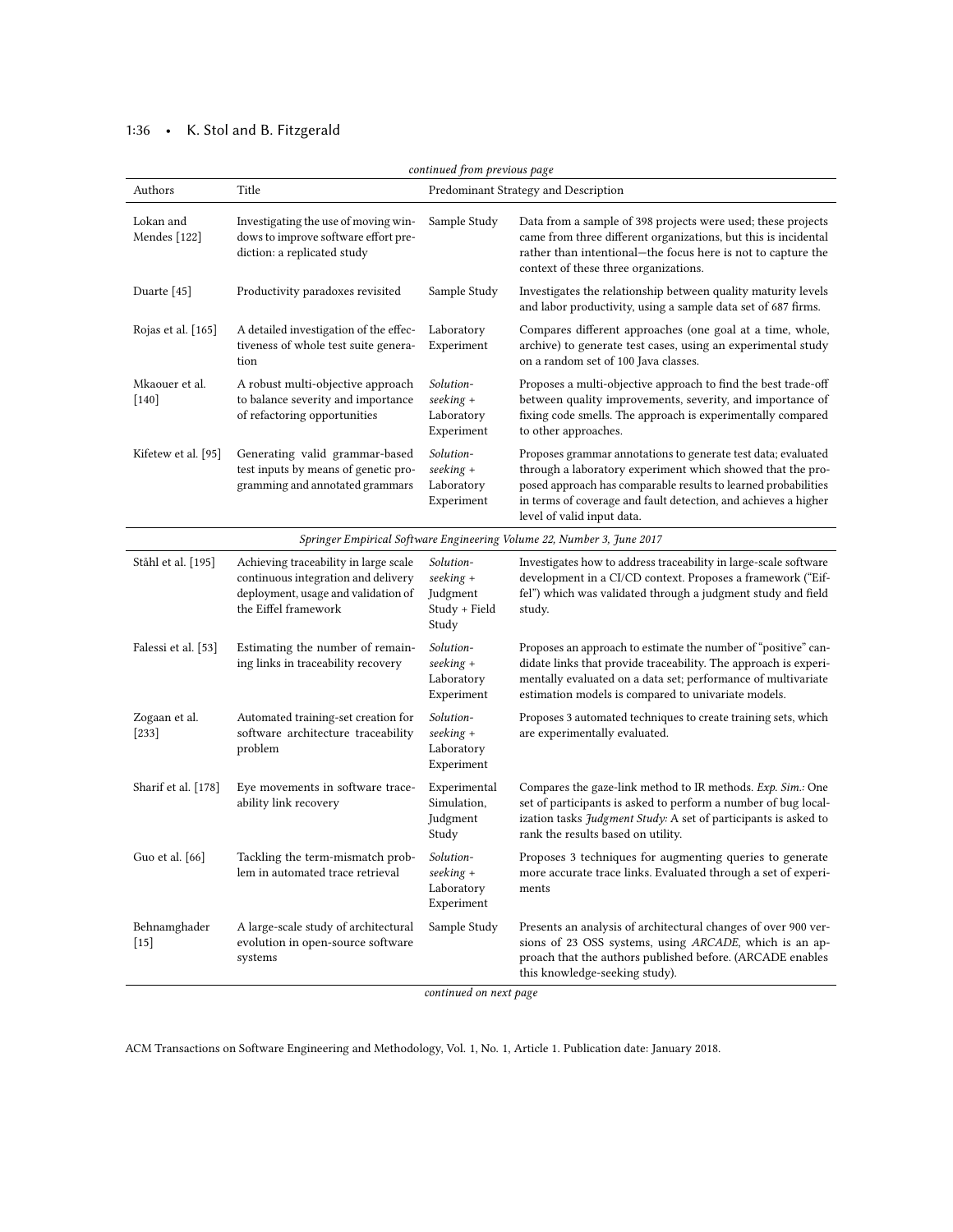| continued from previous page                                      |                                                                                                         |                                          |                                                                                                                                                                                                                                                                                                                                                           |  |  |  |
|-------------------------------------------------------------------|---------------------------------------------------------------------------------------------------------|------------------------------------------|-----------------------------------------------------------------------------------------------------------------------------------------------------------------------------------------------------------------------------------------------------------------------------------------------------------------------------------------------------------|--|--|--|
| Authors                                                           | Title                                                                                                   |                                          | Predominant Strategy and Description                                                                                                                                                                                                                                                                                                                      |  |  |  |
| Wu et al. [226]                                                   | Analysis of license inconsistency<br>in large collections of open source<br>projects                    | Sample Study                             | Presents an analysis of license inconsistencies on a sample of<br>over 10,500 OSS projects.                                                                                                                                                                                                                                                               |  |  |  |
| Choetkiertikul<br>$[27]$                                          | Predicting the delay of issues with<br>due dates in software projects                                   | Solution-<br>$seeking +$<br>Sample Study | Presents an approach for project managers to predict whether<br>issues are at risk of delay. Evaluated using a sample of over<br>108,000 issues from 8 projects.                                                                                                                                                                                          |  |  |  |
| Coelho et al. [29]                                                | Exception handling bug hazards in<br>Android: Results from a mining<br>study and an exploratory survey  | Sample Study<br>$(2 \times)$             | Presents an analysis of exception handling bug hazards faced<br>by app developers. Study 1 is a sample study of over 6,000 Java<br>exception stack traces from over 600 OSS apps. Study 2 is a<br>sample study of over 70 developers.                                                                                                                     |  |  |  |
| Munaiah et al.<br>$[145]$                                         | Do bugs foreshadow vulnerabili-<br>ties? An in-depth study of the<br>chromium project                   | Sample Study                             | Investigates the relationship between bugs and vulnerabilities<br>using a sample of over 374,000 bugs and over 700 post-release<br>vulnerabilities within the Chromium project.                                                                                                                                                                           |  |  |  |
| Sawant and<br>Bacchelli [173]                                     | fine-GRAPE: fine-grained APi us-<br>age extractor - an approach and<br>dataset to investigate API usage | Sample Study                             | Investigates usage of 5 APIs by a sample of over 20,000 client<br>projects. The study is facilitated by a purposely developed<br>approach called fine-GRAPE.                                                                                                                                                                                              |  |  |  |
| Spinellis [194]                                                   | A repository of Unix history and<br>evolution                                                           | Field Study                              | Presents an analysis of the history and evolution of Unix. The<br>focus of the study is a single system, which is analyzed through<br>archival data gathered through a repository.                                                                                                                                                                        |  |  |  |
| Caneill et al. [22]                                               | The Debsources Dataset: two<br>decades of free and open source<br>software                              | Field Study                              | Presents a case study of Debian, which investigates its evo-<br>lution its rate of change, use and popularity of programming<br>languages, and the use and evolution of licenses within Debian.                                                                                                                                                           |  |  |  |
| Jbara and<br>Feitelson [83]                                       | How programmers read regular<br>code: a controlled experiment using<br>eye tracking                     | Laboratory<br>Experiment                 | Seeks to verify and quantify the effect of "regular" code pat-<br>terns on code comprehension, using a controlled experiment<br>with 18 students and 2 faculty members.                                                                                                                                                                                   |  |  |  |
| Macleod et al.<br>$[126]$                                         | Documenting and sharing software<br>knowledge using screencasts                                         | Sample Study                             | Investigates knowledge sharing through screencasts, by study-<br>ing a total sample of 27 YouTube videos representing over 8<br>hours of footage. In addition, interviews with 10 screencast<br>creators were conducted. The study focuses on finding general-<br>izable answers though the authors acknowledge the limitations<br>of the limited sample. |  |  |  |
| Beller et al. [16]                                                | The last line effect explained                                                                          | Sample Study                             | Investigates the "last line effect," the phenomenon that the<br>last line in a 'micro-clone' is more likely to contain an error,<br>through an analysis of a sample of 219 OSS projects, which is<br>complemented with a set of interviews with developers.                                                                                               |  |  |  |
| Vendome et al.<br>$[214]$                                         | License usage and changes: a large-<br>scale study on gitHub                                            | $2 \times$ Sample<br>Study               | Investigates when and why developers adopt or change soft-<br>ware licenses, through a quantitative analysis of a sample of<br>over 16,000 Java projects hosted on GitHub. In addition, a quali-<br>tative analysis was conducted of a sample of over 1,100 projects<br>was conducted.                                                                    |  |  |  |
| Springer Empirical Software Engineering Volume 22, Number 4, 2017 |                                                                                                         |                                          |                                                                                                                                                                                                                                                                                                                                                           |  |  |  |

continued on next page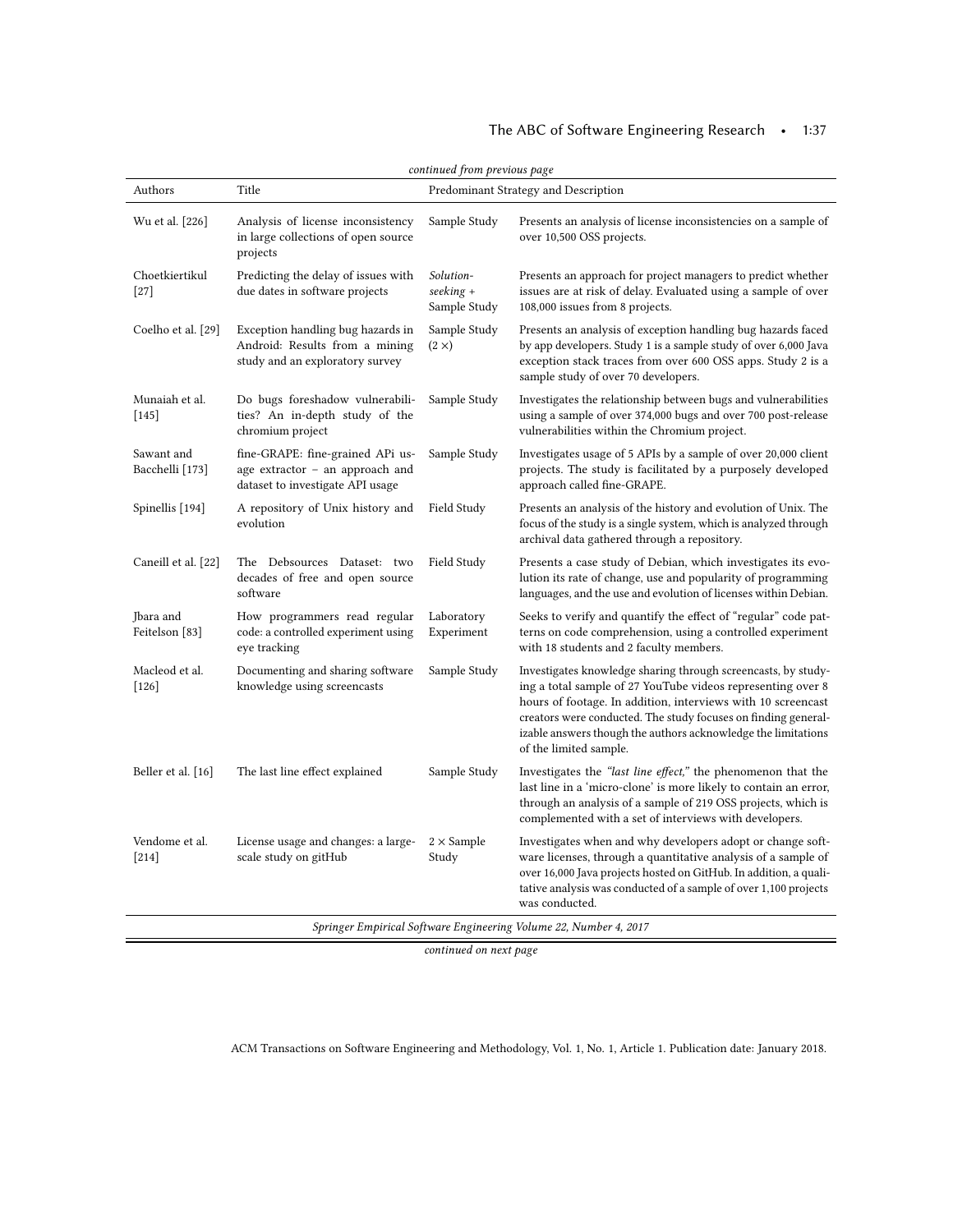# 1:38 • K. Stol and B. Fitzgerald

| continued from previous page  |                                                                                                                                     |                                                                           |                                                                                                                                                                                                                                                                    |  |  |
|-------------------------------|-------------------------------------------------------------------------------------------------------------------------------------|---------------------------------------------------------------------------|--------------------------------------------------------------------------------------------------------------------------------------------------------------------------------------------------------------------------------------------------------------------|--|--|
| Authors                       | Title                                                                                                                               |                                                                           | Predominant Strategy and Description                                                                                                                                                                                                                               |  |  |
| Shi et al. [184]              | Metric-based software reliability<br>prediction approach and its appli-<br>cation                                                   | Solution-<br>seeking +<br>Laboratory<br>Experiment +<br>Judgment<br>Study | Proposes a software reliability prediction approach based on<br>metrics. Lab. exp.: Experimentally evaluated the effort neces-<br>sary for the approach. Jud. Stud.: a panel of four experts was<br>invited to review the methods and results of the study.        |  |  |
| Wu et al. [226]               | Assessing the quality of industrial<br>avionics software: an extensive em-<br>pirical evaluation                                    | Field Study                                                               | Presents a case study of an industrial real-time avionics operat-<br>ing system. The analysis focuses on the variation in quality due<br>to testing and associated characteristics in a concrete RTOS.                                                             |  |  |
| Li et al. [118]               | Which log level should develop-<br>ers choose for a new logging state-<br>ment?                                                     | Sample Study                                                              | Investigates log levels through a sample study of over 16,000<br>logging statements, originating in 4 OSS projects.                                                                                                                                                |  |  |
| Stavropoulou et<br>al. [196]  | Case study on which relations to<br>use for clustering-based software ar-<br>chitecture recovery                                    | Sample Study                                                              | Investigates whether a large software system's architecture<br>can be accurately recovered while minimizing the data sources<br>to do so. Presents the results of an analysis of a small sample<br>of systems to answer a series of research questions.            |  |  |
| Assunção et al.<br>[6]        | Multi-objective reverse engineering<br>of variability-safe feature models<br>based on code dependencies of sys-<br>tem variants     | Solution-<br>seeking +<br>Sample Study                                    | Proposes an approach for reverse-engineering feature models<br>from feature sets and a dependency graph. The approach is<br>evaluated on a small sample of systems.                                                                                                |  |  |
| Gharehyazie et al.<br>$[57]$  | Tracing distributed collaborative<br>development in apache software<br>foundation projects                                          | $2 \times$ Sample<br>Study                                                | Presents an algorithm for tracing group collaborations in OSS,<br>which was then used to study associations of teams.                                                                                                                                              |  |  |
| Li et al. [119]               | Towards just-in-time suggestions<br>for log changes                                                                                 | Sample Study                                                              | The study identified all log statements in 4 OSS projects, and<br>identified 20 different reasons for log changes. The goal here<br>was to learn characteristics about the population, not about<br>the specific OSS projects.                                     |  |  |
| Herbold et al.<br>$[71]$      | Global vs. local models for cross-<br>project defect prediction                                                                     | Laboratory<br>Experiment                                                  | Presents a replication study of cross-project defect prediction,<br>which evaluates the performance of local models, followed by<br>a comparison of a global model.                                                                                                |  |  |
| Menzies et al.<br>$[137]$     | Are delayed issues harder to re-<br>solve? Revisiting cost-to-fix of de-<br>fects throughout the lifecycle                          | Sample Study                                                              | Investigates the "delayed issue" effect, which states that the<br>longer an issue lingers, the more effort required to resolve it,<br>through a study involving a sample of 171 projects.                                                                          |  |  |
| Martinez et al.<br>$[129]$    | Automatic repair of real bugs in<br>java: a large-scale experiment on<br>the Defects4j dataset                                      | Laboratory<br>Experiment                                                  | Investigates the effectiveness of automatic test-suite based<br>repair on Defects4J, which is a large data set of real-world<br>Java bugs. Using state-of-the-art repair methods, it was demon-<br>strated that patches could be generated for 47 out of 224 bugs. |  |  |
| Mahmoud and<br>Bradshaw [127] | Semantic topic models for source<br>code analysis                                                                                   | Solution-<br>seeking +<br>Laboratory<br>Experiment                        | Proposes an approach for topic modeling that is designed for<br>source code, which is experimentally evaluated.                                                                                                                                                    |  |  |
| Sakhnini et al.<br>$[172]$    | Group versus individual use of<br>power-only EPMcreate as a creativ-<br>ity enhancement technique for re-<br>quirements elicitation | Laboratory<br>Experiment                                                  | Presents an experiment to evaluate how the size of a group<br>that uses the Power-Only EPMcreate (POEPMcreate) creativity<br>technique affects the effectiveness of both the group and each<br>group member, in terms of generating requirement ideas.             |  |  |

continued on next page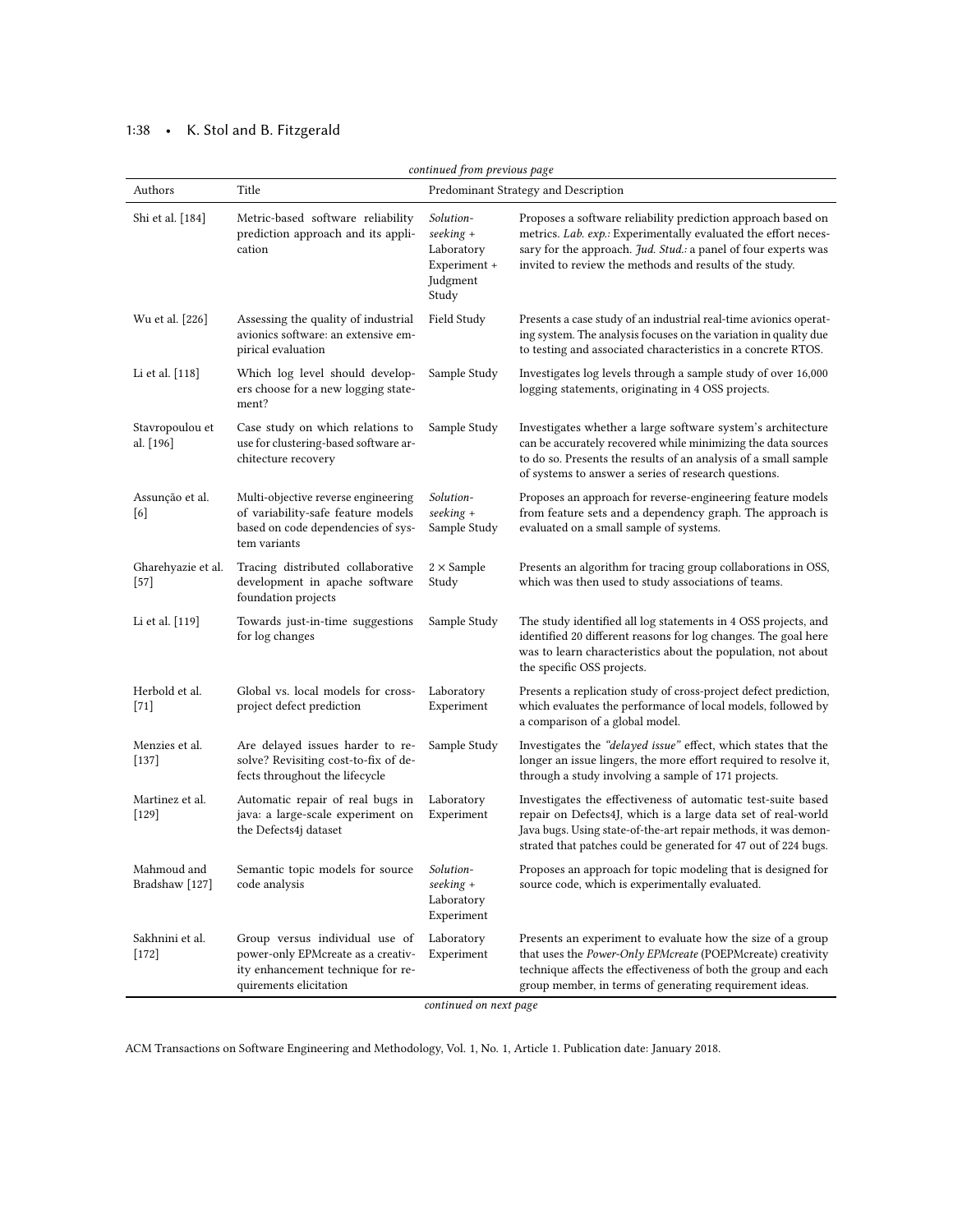# The ABC of Software Engineering Research • 1:39

| continued from previous page         |                                                                                                                                                                     |                                                    |                                                                                                                                                                                                                                                                                  |  |  |  |
|--------------------------------------|---------------------------------------------------------------------------------------------------------------------------------------------------------------------|----------------------------------------------------|----------------------------------------------------------------------------------------------------------------------------------------------------------------------------------------------------------------------------------------------------------------------------------|--|--|--|
| Authors                              | Title                                                                                                                                                               |                                                    | Predominant Strategy and Description                                                                                                                                                                                                                                             |  |  |  |
| Joblin et al. [87]                   | Evolutionary trends of developer co-<br>ordination: a network approach                                                                                              | Sample Study                                       | Investigates the evolution of developer coordination in open<br>source projects, through an analysis of a sample of 18 large<br>OSS projects, with findings that aim to generalize.                                                                                              |  |  |  |
| Lin et al. [120]                     | Studying the urgent updates of pop-<br>ular games on the Steam platform                                                                                             | Sample Study                                       | Investigates urgent updates of the 50 most popular games on<br>the Steam platform, in particular, how often developers release<br>urgent updates, and why.                                                                                                                       |  |  |  |
| Riaz et al. [163]                    | Identifying the implied: Findings<br>from three differentiated replica-<br>tions on the use of security require-<br>ments templates                                 | Laboratory<br>Experiment                           | Presents 3 replications of a controlled experiment to evaluate<br>the use of automatically-suggested templates in identifying<br>implicit security requirements versus a manual approach.                                                                                        |  |  |  |
| Lenberg et al.<br>$[115]$            | An initial analysis of software en-<br>gineers' attitudes towards organiza-<br>tional change                                                                        | Sample Study                                       | Creates, verifies, and validates a model that predicts software<br>engineers' attitudes towards organizational change, using sam-<br>ple data collected through a questionnaire, with 56 responses.                                                                              |  |  |  |
| Johanson and<br>Hasselbring [88]     | Effectiveness and efficiency of a<br>domain-specific language for high-<br>performance marine ecosystem sim-<br>ulation: a controlled experiment                    | Experimental<br>Simulation                         | The scientist participants' workflow is "imitated"; the context<br>is fairly realistic, using a concrete system (the Sprat Ecosystem<br>DSL).                                                                                                                                    |  |  |  |
| Le et al. [112]                      | Will this localization tool be effec-<br>tive for this bug? Mitigating the<br>impact of unreliability of informa-<br>tion retrieval based bug localization<br>tools | Solution-<br>seeking +<br>Laboratory<br>Experiment | Presents an oracle that can predict whether a ranked list pro-<br>duced by an information retrieval-based bug localization tool<br>is likely to be effective or not. Evaluated on a data set of over<br>3,000 bug reports.                                                       |  |  |  |
|                                      |                                                                                                                                                                     |                                                    | Springer Empirical Software Engineering Volume 22, Number 5, December 2017                                                                                                                                                                                                       |  |  |  |
| Méndez<br>Fernández et al.<br>$[55]$ | Naming the pain in requirements<br>engineering                                                                                                                      | Sample Study                                       | Presents results of a sample survey (part of the NaPiRE initia-<br>tive) with data from 228 companies on problems in require-<br>ments engineering.                                                                                                                              |  |  |  |
| Bano et al. [9]                      | User satisfaction and system<br>success: an empirical exploration<br>of user involvement in software<br>development                                                 | Field Study                                        | Presents a longitudinal case study of a software development<br>project to explore user satisfaction in relation to user involve-<br>ment and system success.                                                                                                                    |  |  |  |
| Lehtinen et al.<br>$[113]$           | Recurring opinions or productive<br>improvements-what agile teams<br>actually discuss in retrospectives                                                             | Field Study                                        | Presents a longitudinal case study based on data collected from<br>37 team-level retrospective meetings, within the context of a<br>software development company of 800 employees.                                                                                               |  |  |  |
| Dieste et al. $[41]$                 | Empirical evaluation of the effects<br>of experience on code quality and<br>programmer productivity: an ex-<br>ploratory study                                      | Laboratory<br>Experiment                           | Investigates the effects of experience on code quality and pro-<br>grammer productivity. Presents results of 10 quasi-experiments<br>conducted in academic and industry settings (in all cases the<br>experiments were conducted in contrived settings).                         |  |  |  |
| Jongeling et al.<br>[89]             | On negative results when using sen-<br>timent analysis tools for software<br>engineering research                                                                   | Laboratory<br>Experiment                           | Investigates to what extent results from SE studies using sen-<br>timent analysis depend on the choice of sentiment analysis<br>tool. Through experimental comparison, finds that tools do<br>not compare with manual labeling, nor do different tools agree<br>with each other. |  |  |  |
| Gil and Lalouche<br>$[58]$           | On the correlation between size and<br>metric validity                                                                                                              | Sample Study<br>continued on next page             | Presents an analysis of a set of 26 metrics and a data set of<br>over 53,000 Java source code files that demonstrates that the<br>validity of metrics depends on their correlation with size.                                                                                    |  |  |  |

continued on next page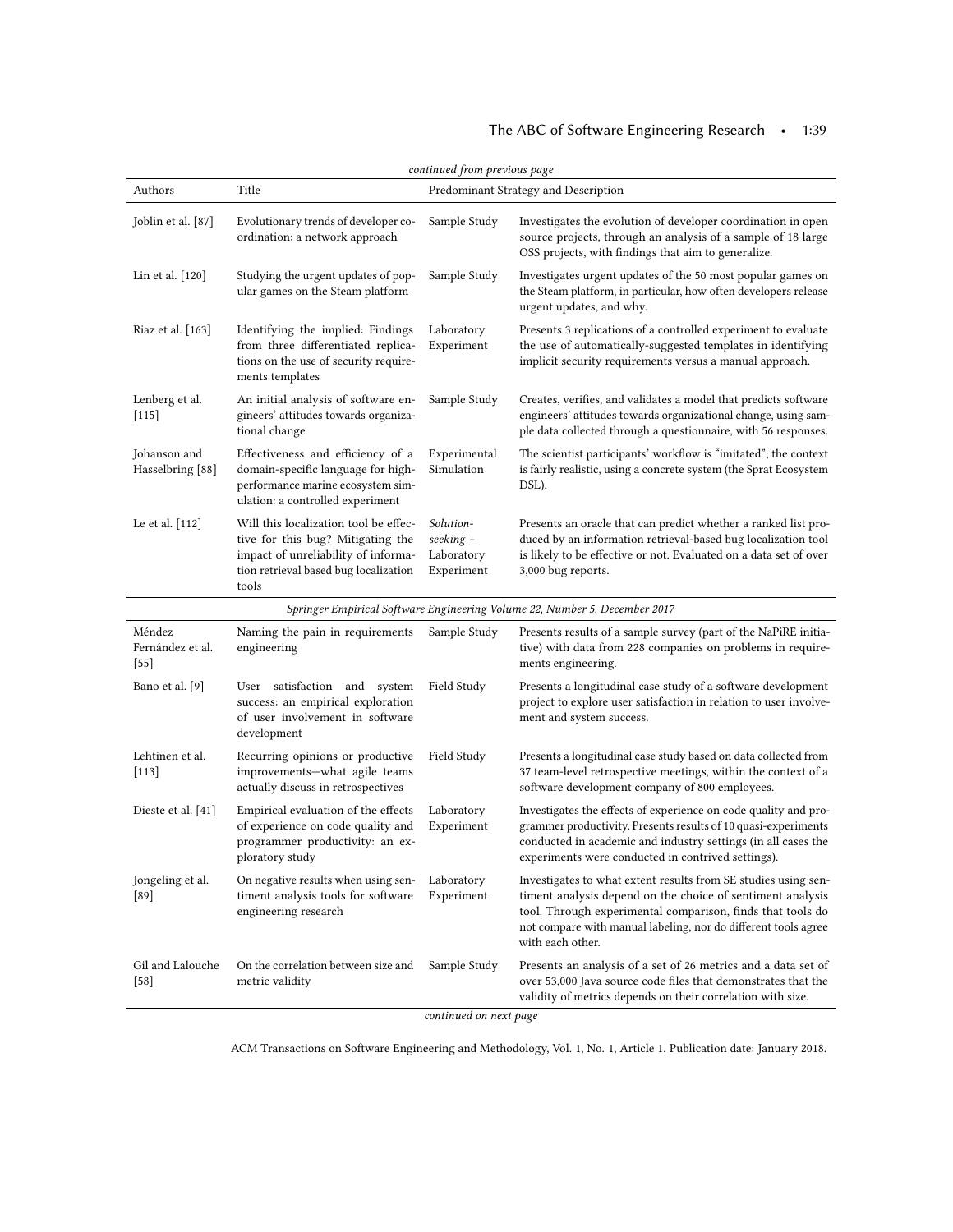# 1:40 • K. Stol and B. Fitzgerald

| continued from previous page |                                                                                                                                       |                            |                                                                                                                                                                                                                                                |  |  |
|------------------------------|---------------------------------------------------------------------------------------------------------------------------------------|----------------------------|------------------------------------------------------------------------------------------------------------------------------------------------------------------------------------------------------------------------------------------------|--|--|
| Authors                      | Title                                                                                                                                 |                            | Predominant Strategy and Description                                                                                                                                                                                                           |  |  |
| Sabané et al.<br>$[171]$     | Fragile base-class problem, prob-<br>lem?                                                                                             | $2 \times$ Sample<br>Study | Sample Study 1 presents an analysis of over 112,000 "micro-<br>architectures" (called Fragile Base-Class Problem, FBCP); Sam-<br>ple Study 2 presents an analysis of 41 responses.                                                             |  |  |
| Menzies et al.<br>$[138]$    | Negative results for software effort<br>estimation                                                                                    | Laboratory<br>Experiment   | Experimental study that investigates whether new software<br>development effort estimation techniques generate better esti-<br>mates than older methods.                                                                                       |  |  |
| King et al. $[96]$           | To log, or not to log: using heuristics<br>to identify mandatory log events -<br>a controlled experiment                              | Laboratory<br>Experiment   | Presents a controlled experiment with over 100 students to<br>evaluate the use of a heuristics-driven method for identifying<br>mandatory log events.                                                                                          |  |  |
|                              |                                                                                                                                       |                            | Springer Empirical Software Engineering Volume 22, Number 6, December 2017                                                                                                                                                                     |  |  |
| Palomares et al.<br>$[152]$  | Requirements reuse and require-<br>ment patterns: a state of the practice<br>survey                                                   | Sample Study               | Presents a survey to investigate the state of practice of reuse<br>of requirements; results include an analysis of 71 responses<br>from requirements engineers.                                                                                |  |  |
| Tosun et al. [209]           | An industry experiment on the ef-<br>fects of test-driven development on<br>external quality and productivity                         | Laboratory<br>Experiment   | The setting is contrived-developers had an opportunity to<br>sign up to participate; the research setting exists solely for the<br>purpose of this experiment.                                                                                 |  |  |
| Malhotra and<br>Khanna [128] | An empirical study for software<br>change prediction using imbalanced<br>data                                                         | Laboratory<br>Experiment   | Develops a set of change prediction models, and experimentally<br>evaluates these on imbalanced software data sets.                                                                                                                            |  |  |
| Heikkilä et al.<br>$[70]$    | Managing the requirements flow<br>from strategy to release in large-<br>scale agile development: a case<br>study at Ericsson          | Field Study                | Investigates the "flow" of requirements from strategy to system<br>release in a large-scale agile context in Ericsson.                                                                                                                         |  |  |
| Alégroth and<br>Feldt $[3]$  | On the long-term use of visual GUI<br>testing (VGT) in industrial practice:<br>a case study                                           | Field Study                | Presents a study that evaluates the use of visual GUI testing at<br>Spotify, which address questions regarding adoption of VGT,<br>its benefits, and challenges.                                                                               |  |  |
| Labunets et al.<br>$[108]$   | Model comprehension for security<br>risk assessment: an empirical com-<br>parison of tabular vs. graphical rep-<br>resentations       | Laboratory<br>Experiment   | Presents results of a series of experiments to evaluate the effec-<br>tiveness of tabular and graphical representations for extracting<br>information about security risks.                                                                    |  |  |
| Antinyan et al.<br>$[4]$     | Evaluating code complexity trig-<br>gers, use of complexity measures<br>and the influence of code complex-<br>ity on maintenance time | Sample Study               | Presents a sample survey that investigates code characteristics<br>and how they contribute to complexity, based on a set of 100<br>responses.                                                                                                  |  |  |
| Noei et al. [150]            | A study of the relation of mo-<br>bile device attributes with the user-<br>perceived quality of Android apps                          | Sample Study               | Investigates the relationship between device attributes and<br>app attributes on the one hand, and the user-perceived quality<br>of apps on the other. The study is based on an analysis of over<br>150,000 reviews, 30 devices, and 280 apps. |  |  |
| Bezemer et al.<br>$[18]$     | An empirical study of unspecified<br>dependencies in make-based build<br>systems                                                      | Field Study                | Presents an analysis of 4 OSS systems to identify unspecified<br>dependencies in make-based build systems.                                                                                                                                     |  |  |
| Xia et al. [227]             | What do developers search for on<br>the web?                                                                                          | Sample Study               | Investigates what developers search for on the web, through<br>a set of queries from 60 developers and a survey among 235<br>software engineers.                                                                                               |  |  |

continued on next page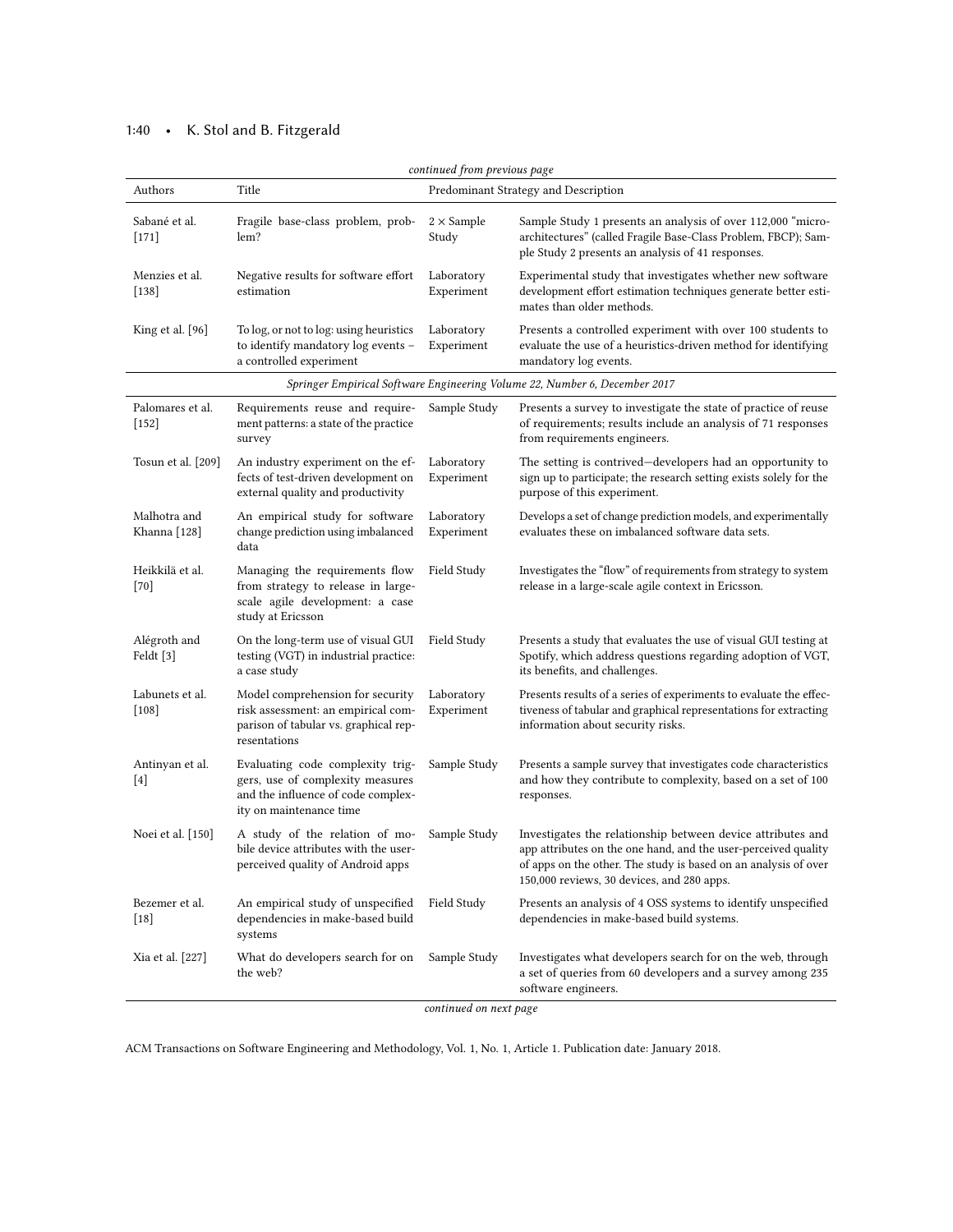| continued from previous page |                                                     |                                      |                                                                                                                                                                                                                                                                                                                                                                                               |  |  |
|------------------------------|-----------------------------------------------------|--------------------------------------|-----------------------------------------------------------------------------------------------------------------------------------------------------------------------------------------------------------------------------------------------------------------------------------------------------------------------------------------------------------------------------------------------|--|--|
| Authors                      | Title                                               | Predominant Strategy and Description |                                                                                                                                                                                                                                                                                                                                                                                               |  |  |
| Munaiah et al.<br>$[145]$    | Curating GitHub for engineered<br>software projects | Laboratory<br>Experiment             | Presents a framework and reference implementation of a tool<br>("reaper") that enables researchers to identify GitHub reposito-<br>ries used for software development (instead of other purposes).<br>The tool is experimentally evaluated using a set of GitHub<br>projects. The focus is on the evaluation of the tool, rather than<br>to establish knowledge about the sample of projects. |  |  |

# B GUIDELINES FOR USING THE ABC FRAMEWORK TO DESIGN A RESEARCH PROGRAM

One of the ways to use the ABC framework is to design a research program. The ABC framework suggests that any research strategy ultimately comes down to a trade-off between generalizability of findings to a population of actors (A), precision of measurement of behavior (B), and realism of context (C). Each research strategy has certain inherent limitations, and potential strengths that it can achieve. By combining studies with different research strategies, weaknesses inherent in one study may be ameliorated by another study with a different strategy.

While norms and customs vary across the world in terms of the requirements for a PhD dissertation, it is custom in several countries in Europe (including Sweden, Finland, and the Netherlands) to conduct a series of studies, which will be written up either as a monograph or a set of published papers. Our examples here assume that a student will undertake three studies (though obviously this number may vary depending on norms in their particular institution). By way of guidance, we develop two hypothetical scenarios, drawing on the studies presented in Sec. [4.1](#page-17-1) on Global Software Engineering. In each of these scenarios, we imagine how a PhD student could design a research program by conducting a series of studies using different research strategies. Fig. [2](#page-41-0) shows these in schematic form. We discuss each scenario in more detail below.

## B.1 Scenario I: Exploring and Understanding

The research program of Scenario I consists of the studies listed in Table [11.](#page-41-1) All three studies focus on challenges of distributed development; the field study ① documents the various challenges involved in integration of software components. The Judgment Study  $(5)$  explores the risk factors for offshore-outsourcing that managers face. The Sample Study ⑥, finally, explores three key issues in software development faced by an offshore software supplier. In this scenario, the topic of study is quite new and relatively unexplored. This has parallels with what Edmondson and McManus [\[50\]](#page-44-12) label as the nascent research stage for a particular topic. Thus, research is about exploring and understanding the topic better. Through a Field Study a high level of realism of context can be achieved; and through the Sample Study a high degree of generalizability of findings can be achieved. The Judgment Study is a compromise between achieving a high level of precision and generalizability of findings, not quite achieving a maximum potential of either.

### B.2 Scenario II: Measuring and Testing

In the second scenario, the research program consists of the three studies listed in Table [12.](#page-42-9) These studies are positioned in three of the four quadrants of the ABC framework (see Fig. [2\)](#page-41-0). Each of these studies investigates the impact of certain aspects of distributed development (e.g., co-location vs. distributed work; task allocation) on the three key concerns that underpin the "software crisis," namely software quality, cost, and project duration. Because each study has a different strategy, each can potentially leverage inherent strengths to overcome particular weaknesses. For example, the field experiment  $(2)$  benefits from a realistic setting, but this negatively affects the precision of measurement. The laboratory experiment  $(4)$ , on the other hand, can achieve a high precision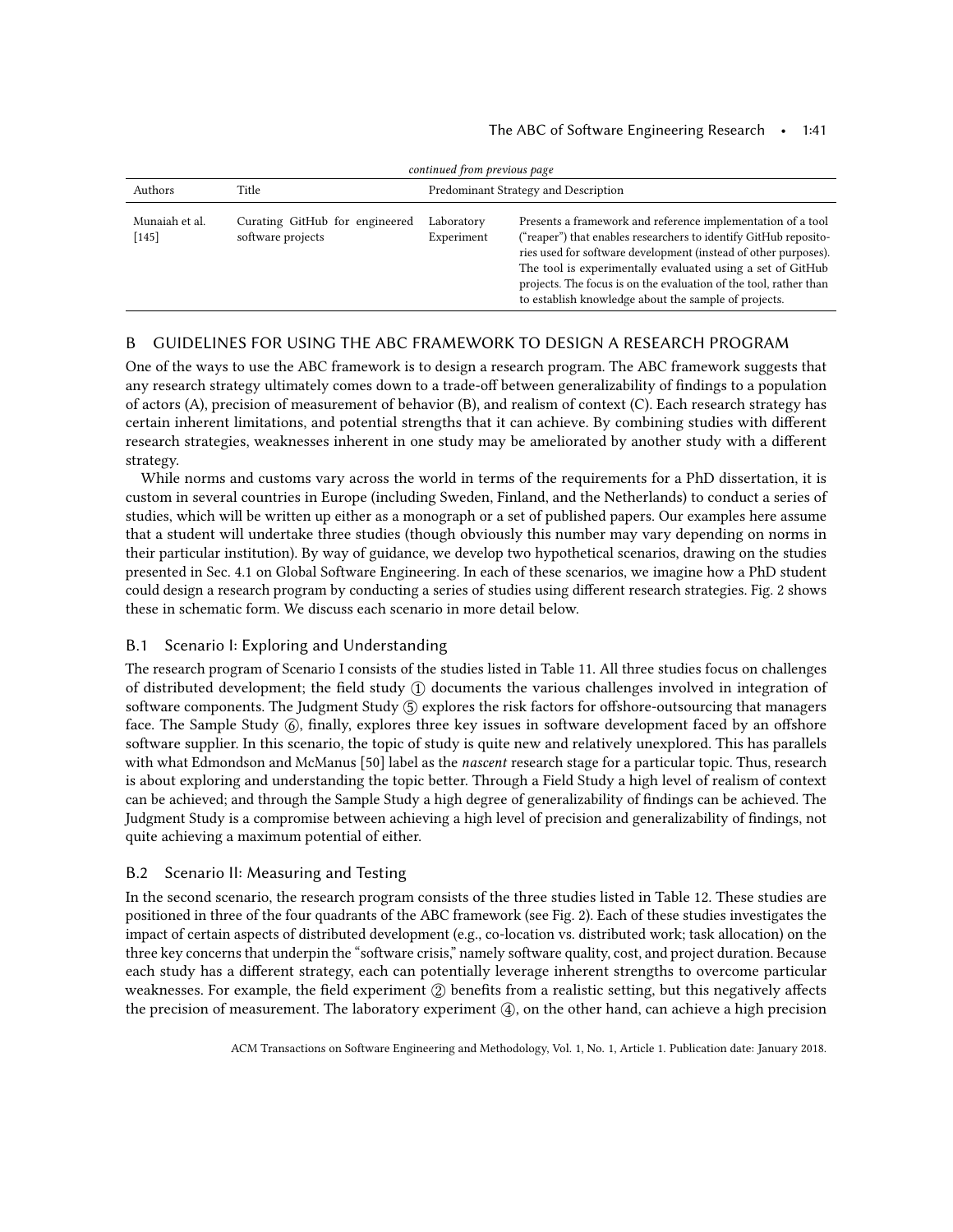<span id="page-41-0"></span>

Fig. 2. Two hypothetical scenarios for designing a research program. Numbers refer to the studies in Table [6,](#page-19-0) e.g. ① refers to the first study, which is a Field Study by Herbsleb and Grinter. The labels A, B, and C indicate, respectively, the maximum potential for generalizability of findings, maximum potential for precision of measurement of behavior, and maximum potential to capture a realistic context.

<span id="page-41-1"></span>

| Study                                       | Research goal                                                                                                                                                         | Strategy          | Setting            | Strengths                                                                                                                            | Weaknesses                                                                                                                                                     |
|---------------------------------------------|-----------------------------------------------------------------------------------------------------------------------------------------------------------------------|-------------------|--------------------|--------------------------------------------------------------------------------------------------------------------------------------|----------------------------------------------------------------------------------------------------------------------------------------------------------------|
| $\Omega$<br>Herbsleb<br>& Grinter<br>$[73]$ | To develop an understanding<br>of the difficulties of<br>distributed software<br>development.                                                                         | Field Study       | Natural<br>setting | Highly realistic context fa-<br>cilitating a deep under-<br>standing of the GSE phe-<br>nomenon from one com-<br>pany's perspective. | No statistically generalizable find-<br>ings. Low level of precision of<br>measurement of behavior: no<br>causal relationships can be estab-<br>lished.        |
| (5)<br>Iacovou &<br>Nakatsu<br>$[78]$       | To investigate risk factors for<br>offshore-outsourcing<br>software development.                                                                                      | Judgment<br>Study | Neutral<br>setting | Allowed for a relatively<br>high level of control to pre-<br>cisely capture the various<br>risk factors from a panel of<br>experts.  | Results lack the realism found in<br>a specific concrete setting. Partici-<br>pants not a representative sample<br>(rather, a systematic sample).              |
| 6 Ma et<br>al. $[125]$                      | Investigation of key issues in<br>software development by<br>Chinese software suppliers:<br>language barriers, channels<br>of communication, and<br>working overtime. | Sample<br>Study   | Neutral<br>setting | Sample allowing generaliz-<br>ability of findings to a large<br>population.                                                          | The role of context is minimized.<br>because all questions in the survey<br>must be answerable by all respon-<br>dents, each of which has a unique<br>context. |

Table 11. Research program of Scenario I

of measurement, but suffers from a low level of realism. The third study  $\delta$ , finally, can overcome the cost of setting up laboratory experiments and field experiments, by running a large number of scenarios with a computer simulation. However, the computer simulation also suffers from a lack of realism, and in fact, this strategy only results in theoretical findings, not empirical findings. Together, however, these three studies can form a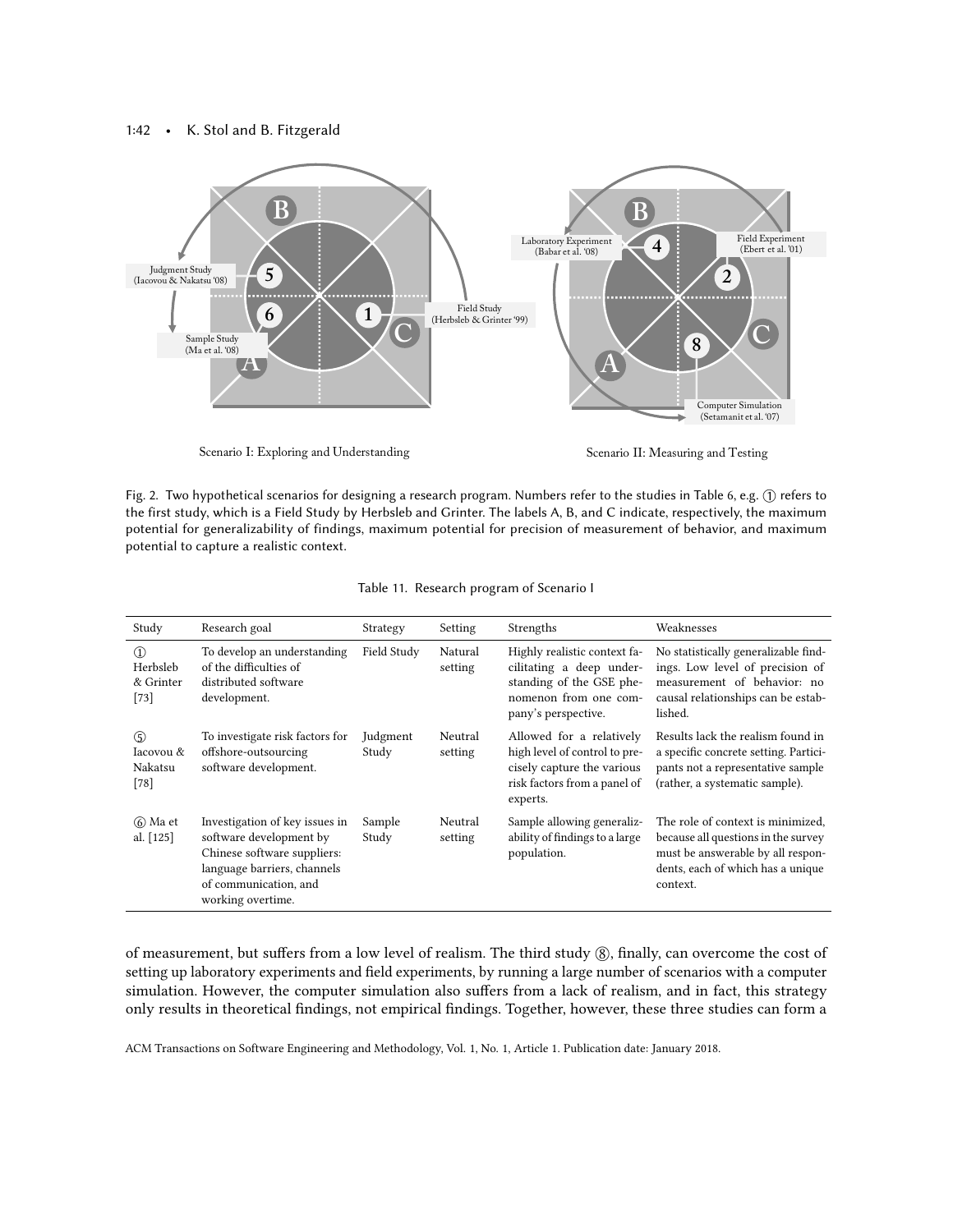research program for a PhD dissertation focused on investigating how global software engineering can address the traditional concerns of the software crisis.

The focus of Scenario II is much more on measuring and testing, whereas Scenario I was more about exploring and understanding the topic. In Scenario II, there is more structure for the topic in that constructs have emerged that should be the focus of measurement and testing. This corresponds with the intermediate stage of a research topic as defined by Edmondson and McManus [\[50\]](#page-44-12).

The studies in Scenario II vary in research setting, however, while some realism has been captured with the Field Experiment, and a high level of precision of measurement could be achieved through the Laboratory Experiment, none of the three studies achieve generalizability of findings.

We could also define a third scenario which we could label *Theorising and Bounding*. This involves greater conceptualisation, and theorising about the relationships between concepts. There is also sufficient knowledge from prior research to be more confident about defining precise constructs for formal experimentation. This corresponds with the mature stage of a research topic as defined by Edmondson and McManus [\[50\]](#page-44-12).

<span id="page-42-9"></span>

| Study                            | Research goal                                                                                                                            | Strategy                 | Setting                      | Strengths                                                                                                                     | Weaknesses                                                                                                                                                               |
|----------------------------------|------------------------------------------------------------------------------------------------------------------------------------------|--------------------------|------------------------------|-------------------------------------------------------------------------------------------------------------------------------|--------------------------------------------------------------------------------------------------------------------------------------------------------------------------|
| (2) Ebert<br>et al. $[49]$       | To investigate the impact<br>of co-location, coaching,<br>and teamwork on<br>software quality and costs.                                 | Field<br>Experiment      | Natural<br>setting           | Company setting offers max-<br>imum level of realism of<br>study context.                                                     | Results may be strongly linked to<br>the specific organization due to<br>confounding variables that cannot<br>be isolated in a natural setting.                          |
| (4) Babar<br>et al. $[8]$        | To investigate the impact<br>of groupware support for<br>distributed teams on the<br>quality of architecture<br>evaluation deliverables. | Laboratory<br>Experiment | Contrived<br>setting         | High precision of measure-<br>ment to establish internal va-<br>lidity.                                                       | Low level of realism due to: con-<br>trived setting; use of undergrad<br>students; task limited to one task<br>only. Limited level of generaliz-<br>ability of findings. |
| (8)<br>Setamanit<br>et al. [177] | To investigate task<br>allocation strategies in<br>GSE and its impact on<br>project duration.                                            | Computer<br>Simulation   | Non-<br>empirical<br>setting | Ability to run a large number<br>of complex scenarios that<br>are hard or too costly to eval-<br>uate in real-world settings. | Lack of realism as the simulation<br>depends on rules that must be pre-<br>programmed. No new empirical<br>results are observed.                                         |

|  |  |  | Table 12. Research program of Scenario II |  |
|--|--|--|-------------------------------------------|--|
|--|--|--|-------------------------------------------|--|

## REFERENCES

- <span id="page-42-0"></span>[1] S. Adolph, P. Kruchten, and W. Hall. 2012. Reconciling perspectives: A grounded theory of how people manage the process of software development. Journal of Systems and Software 85 (2012), 1269–1286.
- <span id="page-42-3"></span>[2] P.J. Ågerfalk and B. Fitzgerald. 2006. Flexible and Distributed Software Processes: Old Petunias in New Bowls? Commun ACM 49, 10 (2006), 27–34.
- <span id="page-42-7"></span>[3] E. Alégroth and R. Feldt. 2017. On the long-term use of visual GUI testing in industrial practice: a case study. Empir Software Eng 22, 6 (2017), 2937–2971.
- <span id="page-42-8"></span>[4] V. Antinyan, M. Staron, and A. Sandberg. 2017. Evaluating code complexity triggers, use of complexity measures and the influence of code complexity on maintenance time. Empir Software Eng 22, 6 (2017), 3057–3087.
- <span id="page-42-2"></span>[5] E. Arisholm, H. Gallis, T. Dybå, and D.I.K. Sjøberg. 2007. Evaluating Pair Programming with Respect to System Complexity and Programmer Expertise. IEEE Trans. Softw. Eng. 33, 2 (2007), 65–86.
- <span id="page-42-5"></span>[6] W. K. G. Assunção, R. E. Lopez-Herrejon, L. Linsbauer, S. R. Vergilio, and A. Egyed. 2017. Multi-objective reverse engineering of variability-safe feature models based on code dependencies of system variants. Empir Software Eng 22, 4 (2017), 1763–1794.
- <span id="page-42-1"></span>[7] D. Avison, F. Lau, M. Myers, and P.A. Nielsen. 1999. Action Research. Commun ACM 42, 1 (1999), 94–97.
- <span id="page-42-4"></span>[8] M.A. Babar, B. Kitchenham, and R. Jeffery. 2008. Comparing distributed and face-to-face meetings for software architecture evaluation: A controlled experiment. Empir Software Eng 13, 1 (2008), 39–62.
- <span id="page-42-6"></span>[9] M. Bano, D. Zowghi, and F. da Rimini. 2017. User satisfaction and system success: an empirical exploration of user involvement in software development. Empir Software Eng 22, 5 (2017), 2339–2372.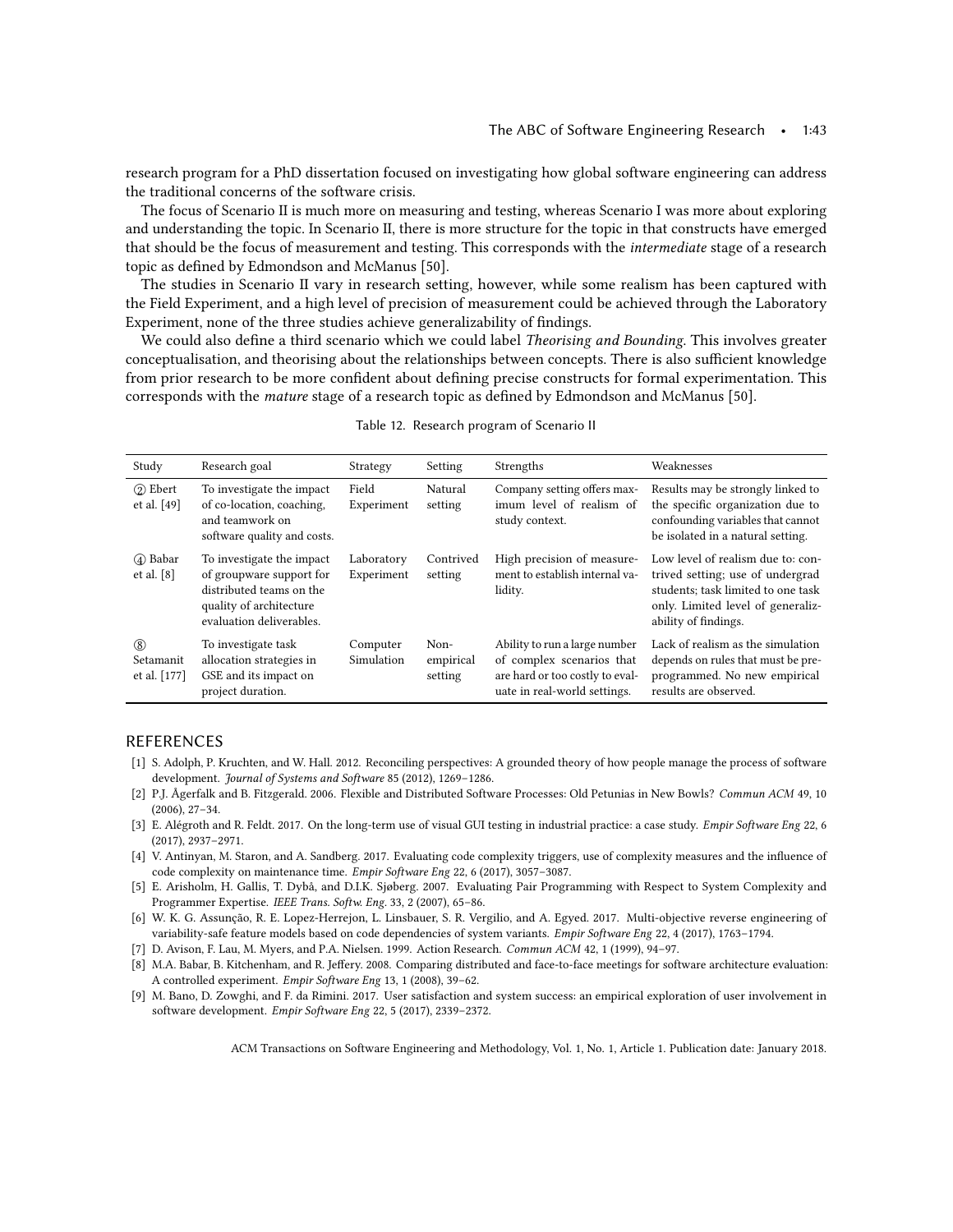#### 1:44 • K. Stol and B. Fitzgerald

- <span id="page-43-21"></span>[10] L. Bao, J. Li, Z. Xing, X. Wang, X. Xia, and B. Zhou. 2017. Extracting and analyzing time-series HCI data from screen-captured task videos. Empir Software Eng 22, 1 (2017), 134–174.
- <span id="page-43-5"></span>[11] V.R. Basili, R.W. Selby, and D.H. Hutchens. 1986. Experimentation in Software Engineering. IEEE Trans Softw Eng 12, 7 (1986), 733–743.
- <span id="page-43-0"></span>[12] V.R. Basili and M.V. Zelkowitz. 2007. Empirical studies to build a science of computer science. Commun ACM 50, 11 (2007), 33–37.
- <span id="page-43-11"></span>[13] B.C.D. Anda, D.I.K. Sjøberg, and A. Mockus. 2009. Variability and Reproducibility in Software Engineering: A Study of Four Companies that Developed the Same System. IEEE Trans. Softw. Eng. 35, 3 (2009), 407–429.
- <span id="page-43-3"></span>[14] S. Beecham, N. Baddoo, T. Hall, H. Robinson, and H. Sharp. 2008. Motivation in Software Engineering: A systematic literature review. Inform Software Tech 50, 9-10 (2008), 860–878.
- <span id="page-43-25"></span>[15] P. Behnamghader, D. M. Le, J. Garcia, D. Link, A. Shahbazian, and N. Medvidovic. 2017. A large-scale study of architectural evolution in open-source software systems. Empir Software Eng 22, 3 (2017), 1146–1193.
- <span id="page-43-29"></span>[16] M. Beller, A. Zaidman, A. Karpov, and R.A. Zwaan. 2017. The last line effect explained. Empir Software Eng 22, 3 (2017), 1508–1536.
- <span id="page-43-9"></span>[17] D.M. Berry and W.F. Tichy. 2003. Comments on "Formal Methods Application: An Empirical Tale of Software Development". IEEE Trans Softw Eng 29, 6 (2003).
- <span id="page-43-30"></span>[18] C.-P. Bezemer, S. McIntosh, B. Adams, D. M. German, and A. E. Hassan. 2017. An empirical study of unspecified dependencies in make-based build systems. Empir Software Eng 22, 6 (2017), 3117–3148.
- <span id="page-43-14"></span>[19] N. Bos, N. Sadat Shami, J.S. Olson, A. Cheshin, and N. Nan. 2004. In-group/Out-group Effects in Distributed Teams: An Experimental Simulation. In Proc. International Conference on Computer-Supported Cooperative Work and Social Computing (CSCW) (New York, NY, USA). ACM, 429–436.
- <span id="page-43-6"></span>[20] S.S. Brilliant and J.C. Knight. 1999. Empirical research in software engineering: a workshop. ACM SIGSOFT Software Engineering Notes 24, 3 (1999), 44–52.
- <span id="page-43-19"></span>[21] A. Bryant. 2000. 'It's Engineering Jim ... but not as we know it': Software Engineering - solution to the software crisis, or part of the problem?. In Proc. International Conference on Software Engineering (Limerick, Ireland). 77–86.
- <span id="page-43-28"></span>[22] M. Caneill, D.M. Germán, and S. Zacchiroli. 2017. The Debsources Dataset: two decades of free and open source software. Empir Software Eng 22, 3 (2017), 1405–1437.
- <span id="page-43-1"></span>[23] E. Capra, C. Francalanci, and F. Merlo. 2008. An Empirical Study on the Relationship among Software Design Quality, Development Effort, and Governance in Open Source Projects. IEEE Trans Softw Eng 34, 6 (2008).
- <span id="page-43-15"></span>[24] E. Carmel. 1999. Global Software Teams. Prentice Hall.
- <span id="page-43-22"></span>[25] A. Charpentier, J.-R. Falleri, F. Morandat, E. Ben Hadj Yahia, and L. Réveillère. 2017. Raters' reliability in clone benchmarks construction. Empir Software Eng 22, 1 (2017), 235–258.
- <span id="page-43-24"></span>[26] B. Chen and Z.M. Jiang. 2017. Characterizing logging practices in Java-based open source software projects – a replication study in Apache Software Foundation. Empir Software Eng 22, 1 (2017), 330–374.
- <span id="page-43-26"></span>[27] M. Choetkiertikul, H. K. Dam, T. Tran, and A. Ghose. 2017. Predicting the delay of issues with due dates in software projects. Empir Software Eng 22, 3 (2017), 1223–1263.
- <span id="page-43-23"></span>[28] M. Ó Cinnéide, I. Hemati Moghadam, M. Harman, S. Counsell, and L. Tratt. 2017. An experimental search-based approach to cohesion metric evaluation. Empir Software Eng 22, 1 (2017), 292–329.
- <span id="page-43-27"></span>[29] R. Coelho, L. Almeida, G. Gousios, A. van Deursen, and C. Treude. 2017. Exception handling bug hazards in Android. Empir Software Eng 22, 3 (2017), 1264–1304.
- <span id="page-43-13"></span>[30] K. Conboy and B. Fitzgerald. 2010. Method and Developer Characteristics for Effective Agile Method Tailoring: A Study of XP Expert Opinion. ACM Trans. Softw. Eng. Methodol. 20, 1 (2010).
- <span id="page-43-20"></span>[31] D.S. Cruzes and T. Dybå. 2011. Research Synthesis in Software Engineering: A Tertiary Study. Inform Software Tech 53 (2011), 440–455.
- <span id="page-43-7"></span>[32] B. Curtis. 1980. Measurement and experimentation in software engineering. Proc. IEEE 68, 9 (1980), 1144–1157.
- <span id="page-43-2"></span>[33] B. Curtis. 1984. Fifteen Years of Psychology in Software Engineering: Individual Differences and Cognitive Science. In Proc. 7th International Conference on Software Engineering (ICSE '84). IEEE Press, Piscataway, NJ, USA, 97–106.
- <span id="page-43-10"></span>[34] B. Curtis. 2009. Point/Counterpoint: Are Rigorous Experiments Realistic for Software Engineering? IEEE Softw 26, 6 (2009), 56–59.
- <span id="page-43-4"></span>[35] B. Curtis, E.M. Soloway, R.E. Brooks, J.B. Black, K. Ehrlich, and H.R. Ramsey. 1986. Software Psychology: The Need for an Interdisciplinary Program. Proc IEEE 74, 8 (1986), 1092–1106.
- <span id="page-43-12"></span>[36] N. Dalkey and O. Helmer. 1963. An Experimental Application of the Delphi Method to the Use of Experts. Manage Sci 9, 3 (1963), 458–467.
- <span id="page-43-16"></span>[37] D.E. Damian and D. Zowghi. 2003. RE challenges in multi-site software development organisations. Requir Eng 8 (2003), 149–160.
- <span id="page-43-18"></span>[38] M. Daneva. 2010. Engineering the Coordination Requirements in Cross-organizational ERP Projects. Enterprise Information Systems and Implementing IT Infrastructures (2010), 1–19.
- <span id="page-43-17"></span>[39] M. Daneva and N. Ahituv. 2010. A Focus Group Study on Inter-organizational ERP Requirements Engineering Practices. In Proc. 2010 ACM-IEEE International Symposium on Empirical Software Engineering and Measurement. ACM.
- <span id="page-43-8"></span>[40] C. De Souza, Y. Dittrich, H. Sharp, and J. Singer. 2009. Cooperative and Human Aspects of Software Engineering (CHASE 2009). In Proc. International Conference on Software Engineering (Companion Volume). 451–452.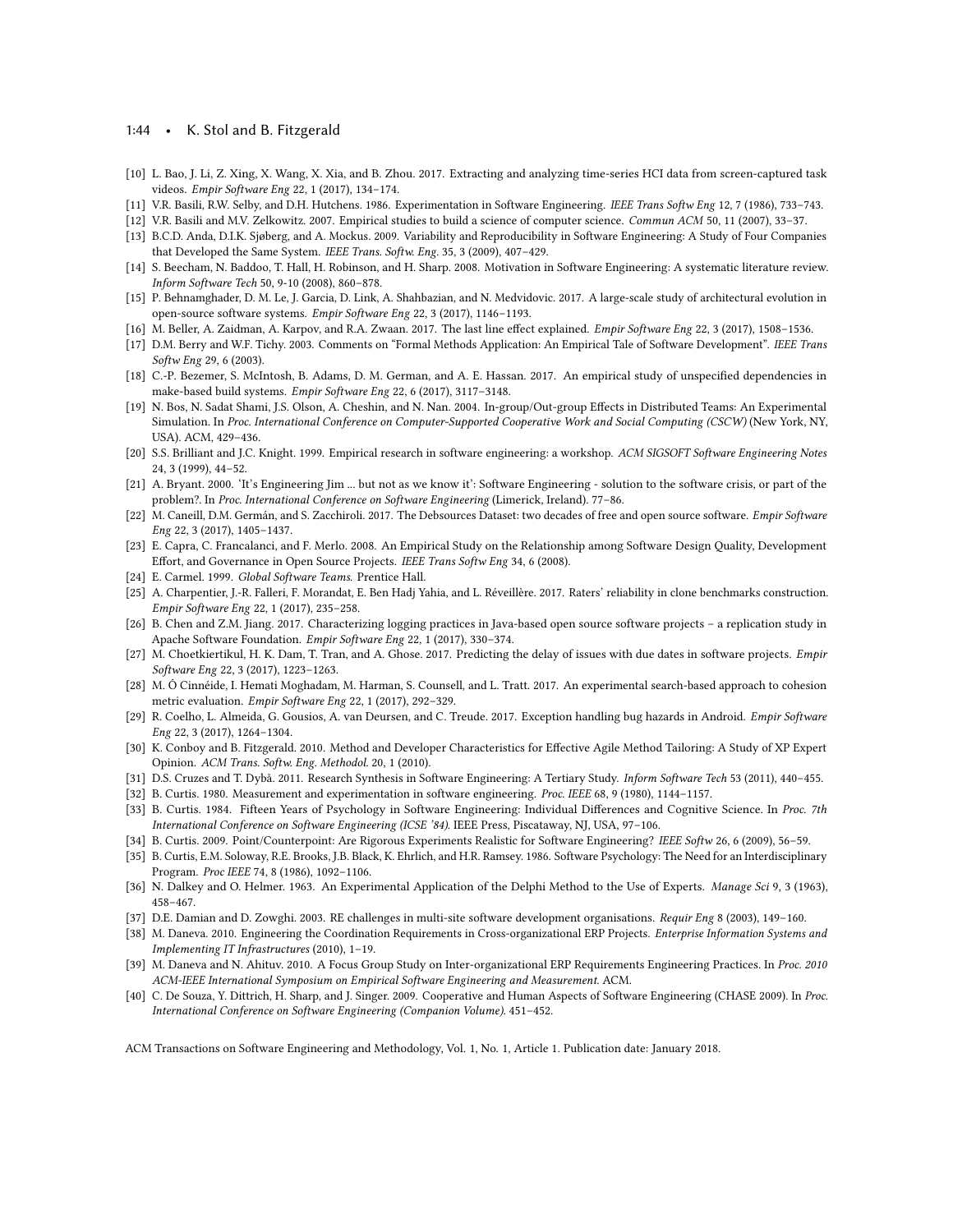- <span id="page-44-28"></span>[41] O. Dieste, A. M. Aranda, F. Uyaguari, B. Turhan, A. Tosun, D. Fucci, M. Oivo, and N. Juristo. 2017. Empirical evaluation of the effects of experience on code quality and programmer productivity: an exploratory study. Empir Software Eng 22, 5 (2017), 2457–2542.
- <span id="page-44-7"></span>[42] Y. Dittrich. 2000. Beg, Borrow, and Steal — But What, and What For?. In Workshop: Beg, Borrow, or Steal: Using Multidisciplinary Approaches in Empirical Software Engineering Research (co-located with ICSE'00) (Limerick, Ireland).
- <span id="page-44-8"></span>[43] Y. Dittrich, M. John, J. Singer, and B. Tessem. 2007. For the Special issue on Qualitative Software Engineering Research. Inform Software Tech 49, 6 (2007).
- <span id="page-44-13"></span>[44] L. Dobrica and E. Niemelä. 2005. A Survey on Software Architecture Analysis Methods. IEEE Trans Softw Eng 28, 7 (2005), 638–653.
- <span id="page-44-22"></span>[45] C.H. C. Duarte. 2017. Productivity paradoxes revisited. Empir Software Eng 22, 2 (2017), 818–847.
- <span id="page-44-9"></span>[46] T. Dybå, R. Prikladnicki, K. Rönkkö, C. Seaman, and J. Sillito. 2011. Qualitative research in software engineering. Empir Software Eng 16 (2011), 425–429.
- <span id="page-44-5"></span>[47] T. Dybå, D.I.K. Sjøberg, and D.S. Cruzes. 2012. What Works for Whom, Where, When, and Why? On the Role of Context in Empirical Software Engineering. In Proc. International Symposium on Empirical Software Engineering and Measurement (ESEM) (Lund, Sweden). ACM.
- <span id="page-44-0"></span>[48] S. Easterbrook, J. Singer, M.-A. Storey, and D. Damian. 2008. Selecting Empirical Methods for Software Engineering Research. In Guide to Advanced Software Engineering, Forest Shull, Janice Singer, and Dag I.K. Sjøberg (Eds.).
- <span id="page-44-19"></span>[49] C. Ebert, C.H. Parro, R. Suttels, and H. Kolarczyk. 2001. Better validation in a world-wide development environment. In Proc. 7th International Software Metrics Symposium (METRICS).
- <span id="page-44-12"></span>[50] A.C. Edmondson and S.E. McManus. 2007. Methodological Fit in Management Field Research. Acad. Manage. Rev. 32, 4 (2007).
- <span id="page-44-15"></span>[51] H. Edwards, S. McDonald, and M. Young. 2009. The repertory grid technique: Its place in empirical software engineering research. Inform Software Tech 51, 4 (2009), 785–798.
- <span id="page-44-20"></span>[52] J.A. Espinosa and E. Carmel. 2003. The Impact of Time Separation on Coordination in Global Software Teams: a Conceptual Foundation. Softw. Process Improve. Pract. 8, 4 (2003), 249–266.
- <span id="page-44-23"></span>[53] D. Falessi, M. Di Penta, G. Canfora, and G. Cantone. 2017. Estimating the number of remaining links in traceability recovery. Empir Software Eng 22, 3 (2017), 996—1027.
- <span id="page-44-16"></span>[54] N. Fenton and S. L. Pfleeger. 1997. Software Metrics: A Rigorous and Practical Approach (2nd (revised printing) ed.). PWS Publishing Company.
- <span id="page-44-27"></span>[55] D. Méndez Fernández, S. Wagner, M. Kalinowski, M. Felderer, P. Mafra, A. Vetrò, T. Conte, M.-T. Christiansson, D. Greer, C. Lassenius, T. Männistö, M. Nayabi, M. Oivo, B. Penzenstadler, D. Pfahl, R. Prikladnicki, G. Ruhe, A. Schekelmann, S. Sen, R. Spinola, A. Tuzcu, J. L. de la Vara, and R. Wieringa. 2017. Naming the pain in requirements engineering. Empir Software Eng 22, 5 (2017), 2298–2338.
- <span id="page-44-10"></span>[56] B. Fitzgerald and D. Howcroft. 1998. Towards dissolution of the IS research debate: from polarization to polarity. *J Inform Technol* 13, 4 (1998), 313–326.
- <span id="page-44-25"></span>[57] M. Gharehyazie and V. Filkov. 2017. Tracing distributed collaborative development in apache software foundation projects. Empir Software Eng 22, 4 (2017), 1795–1830.
- <span id="page-44-29"></span>[58] Y. Gil and G. Lalouche. 2017. On the correlation between size and metric validity. Empir Software Eng 22, 5 (2017), 2585–2611.
- <span id="page-44-14"></span>[59] B.G. Glaser. 1978. Theoretical Sensitivity. The Sociology Press.
- <span id="page-44-3"></span>[60] B.G. Glaser and A.L. Strauss. 1967. The Discovery of Grounded Theory. AldineTransaction.
- <span id="page-44-6"></span>[61] R.L. Glass. 1994. The Software-Research Crisis. IEEE Softw 11, 6 (1994).
- <span id="page-44-11"></span>[62] R.L. Glass. 2002. Facts and Fallacies of Software Engineering. Addison Wesley.
- <span id="page-44-1"></span>[63] R.L. Glass, I. Vessey, and V. Ramesh. 2002. Research in software engineering: an analysis of the literature. Inform Software Tech 44 (2002).
- <span id="page-44-4"></span>[64] D. Graziotin, X. Wang, and P. Abrahamsson. 2014. Happy software developers solve problems better: psychological measurements in empirical software engineering. Peer [ 2, e289 (2014).
- <span id="page-44-18"></span>[65] S. Gregor. 2006. The nature of theory in information systems. MIS Quart 30, 3 (2006), 611–642.
- <span id="page-44-24"></span>[66] J. Guo, M. Gibiec, and J. Cleland-Huang. 2017. Tackling the term-mismatch problem in automated trace retrieval. Empir Software Eng 22, 3 (nov 2017), 1103–1142.
- <span id="page-44-17"></span>[67] J.E. Hannay and M. Jørgensen. 2008. The Role of Deliberate Artificial Design Elements in Software Engineering Experiments. IEEE Trans Softw Eng 34, 2 (2008).
- <span id="page-44-2"></span>[68] R. Harrison, N. Badoo, E. Barry, S. Biffl, A. Parra, B. Winter, and J. Wuest. 1999. Directions and Methodologies for Empirical Software Engineering Research. Empir Softw Eng 4, 4 (1999), 405–410.
- <span id="page-44-21"></span>[69] S. Hassan, W. Shang, and A.E. Hassan. 2017. An empirical study of emergency updates for top android mobile apps. Empir Software Eng 22, 1 (2017), 505–546.
- <span id="page-44-30"></span>[70] V.T. Heikkilä, M. Paasivaara, C. Lasssenius, D. Damian, and C. Engblom. 2017. Managing the requirements flow from strategy to release in large-scale agile development: a case study at Ericsson. Empir Software Eng 22, 6 (2017), 2892–2936.
- <span id="page-44-26"></span>[71] S. Herbold, A. Trautsch, and J. Grabowski. 2017. Global vs. local models for cross-project defect prediction. Empir Software Eng 22, 4 (2017), 1866–1902.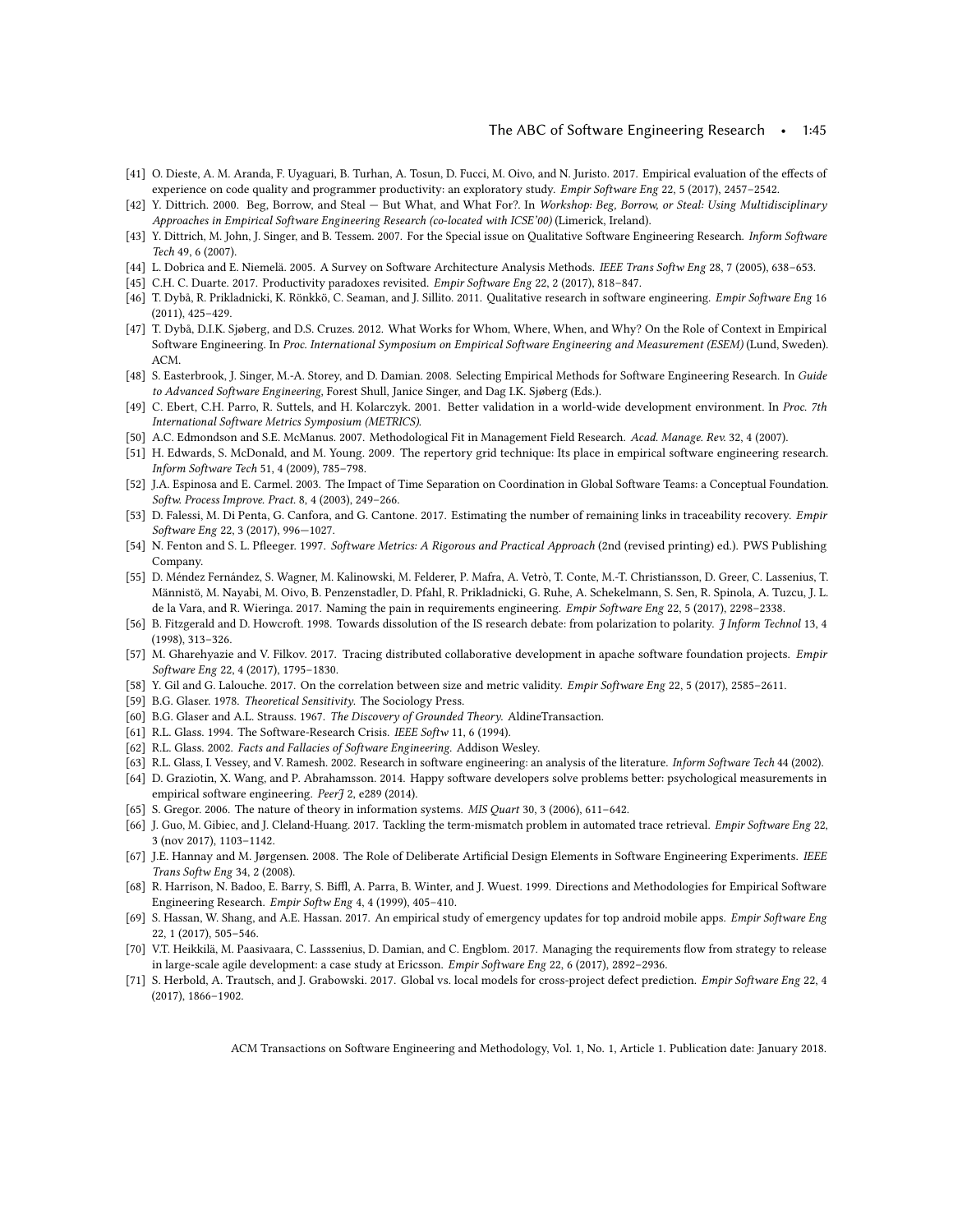#### 1:46 • K. Stol and B. Fitzgerald

- <span id="page-45-13"></span>[72] J.D. Herbsleb and R.E. Grinter. 1999. Architectures, Coordination, and Distance: Conway's Law and Beyond. IEEE Softw 16, 5 (1999), 63–70.
- <span id="page-45-4"></span>[73] J.D. Herbsleb and R.E. Grinter. 1999. Splitting the Organization and Integrating the Code: Conway's Law Revisited. In Proc. International Conference on Software Engineering (Los Angeles, CA). 85–95.
- <span id="page-45-5"></span>[74] R. Hoda, J. Noble, and S. Marshall. 2013. Self-Organizing Roles on Agile Software Development Teams. IEEE Trans Softw Eng 39, 3 (2013), 422–444.
- <span id="page-45-1"></span>[75] A. Höfer and W. Tichy. 2007. Status of Empirical Research in Software Engineering. In Empirical Software Engineering Issues, LNCS 4336. 10–19.
- <span id="page-45-12"></span>[76] G. Hofstede, B. Neuijen, D.D. Ohayv, and G. Sanders. 1990. Measuring Organizational Cultures: A Qualitative and Quantitative Study Across Twenty Cases. Administrative Science Quarterly 35, 2 (1990).
- <span id="page-45-9"></span>[77] M. Höst, B. Regnell, J.N. och Dag, J. Nedstam, and C. Nyberg. 2001. Exploring bottlenecks in market-driven requirements management processes with discrete event simulation. *J Sys Softw* 59, 3 (2001), 323-332.
- <span id="page-45-10"></span>[78] C.L. Iacovou and R. Nakatsu. 2008. A risk profile of offshore-outsourced development projects. Commun ACM 51, 6 (2008), 89–94.
- <span id="page-45-8"></span>[79] M. Ivarsson and T. Gorschek. 2011. A method for evaluating rigor and industrial relevance of technology evaluations. Empir Softw Eng 16, 3 (2011), 365–395.
- <span id="page-45-11"></span>[80] Tisseau J. 2008. In vivo, in vitro, in silico, in virtuo. In 1st Workshop on SMA in Biology at meso or macroscopic scales (Paris).
- <span id="page-45-2"></span>[81] S. Jain, M.A. Babar, and J. Fernandez. 2013. Conducting Empirical Studies in Industry: Balancing Rigor and Relevance. In Proc. International Workshop on Conducting Empirical Studies in Industry (CESI).
- <span id="page-45-16"></span>[82] H. Jansen. 2010. The Logic of Qualitative Survey Research and its Position in the Field of Social Research Methods. Forum: Qualitative Social Research 11, 2 (2010).
- <span id="page-45-21"></span>[83] A. Jbara and D.G. Feitelson. 2017. How programmers read regular code: a controlled experiment using eye tracking. Empir Software Eng 22, 3 (2017), 1440–1477.
- <span id="page-45-0"></span>[84] D.R. Jeffery and L.G. Votta. 1999. Guest Editor's Special Section Introduction. IEEE Trans Softw Eng 25, 4 (1999), 435–437.
- <span id="page-45-17"></span>[85] J. Jiang, D. Lo, J. He, X. Xia, P.S. Kochhar, and L. Zhang. 2017. Why and how developers fork what from whom in GitHub. Empir Software Eng 22, 1 (2017), 547–578.
- <span id="page-45-18"></span>[86] S. Jiang, C. McMillan, and R. Santelices. 2017. Do Programmers do Change Impact Analysis in Debugging? Empir Software Eng 22, 2 (2017), 631–669.
- <span id="page-45-22"></span>[87] M. Joblin, S. Apel, and W. Mauerer. 2017. Evolutionary trends of developer coordination: a network approach. Empir Software Eng 22, 4 (2017), 2050–2094.
- <span id="page-45-23"></span>[88] A. N. Johanson and W. Hasselbring. 2017. Effectiveness and efficiency of a domain-specific language for high-performance marine ecosystem simulation: a controlled experiment. Empir Software Eng 22, 4 (2017), 2206–2236.
- <span id="page-45-24"></span>[89] R. Jongeling, P. Sarkar, S. Datta, and A. Serebrenik. 2017. On negative results when using sentiment analysis tools for software engineering research. Empir Software Eng 22, 5 (2017), 2543–2584.
- <span id="page-45-3"></span>[90] H. Jordan, S. Beecham, and G. Botterweck. 2014. Modelling Software Engineering Research with RSML. In Proc. 18th International Conference on Evaluation and Assessment in Software Engineering.
- <span id="page-45-6"></span>[91] N. Juristo and A.M. Moreno. 2001. Basics of Software Engineering Experimentation. Springer Science+Business Media, LLC.
- <span id="page-45-15"></span>[92] E Kalliamvakou, G Gousios, K Blincoe, L Singer, DM German, and D Damian. 2014. The Promises and Perils of Mining GitHub. In Proc. 11th Working Conference on Mining Software Repositories.
- <span id="page-45-14"></span>[93] R. Kazman, M. Klein, and P. Clements. 2000. ATAM: Method for Architecture Evaluation. (2000). Carnegie Mellon Software Engineering Institute, Technical Report CMU/SEI-2000-TR-004.
- <span id="page-45-19"></span>[94] M. Kessentini, U. Mansoor, M. Wimmer, A. Ouni, and K. Deb. 2017. Search-based detection of model level changes. Empir Software Eng 22, 2 (2017), 670–715.
- <span id="page-45-20"></span>[95] F. M. Kifetew, R. Tiella, and P. Tonella. 2017. Generating valid grammar-based test inputs by means of genetic programming and annotated grammars. Empir Software Eng 22, 2 (2017), 928–961.
- <span id="page-45-25"></span>[96] J. King, J. Stallings, M. Riaz, and L. Williams. 2017. To log, or not to log: using heuristics to identify mandatory log events – a controlled experiment. Empir Software Eng 22, 5 (2017), 2684–2717.
- <span id="page-45-7"></span>[97] B.A. Kitchenham and S.L. Pfleeger. 2002. Principles of Survey Research Part 2: Designing a Survey. ACM Software Engineering Notes 27, 1 (2002).
- [98] B.A. Kitchenham and S.L. Pfleeger. 2002. Principles of Survey Research Part 3: Constructing a Survey Instrument. ACM Software Engineering Notes 27, 2 (2002).
- [99] B.A. Kitchenham and S.L. Pfleeger. 2002. Principles of Survey Research Part 4: Questionnaire Evaluation. ACM Software Engineering Notes 27, 3 (2002).
- [100] B.A. Kitchenham and S.L. Pfleeger. 2002. Principles of Survey Research Part 5: Populations and Samples. ACM Software Engineering Notes 27, 5 (2002).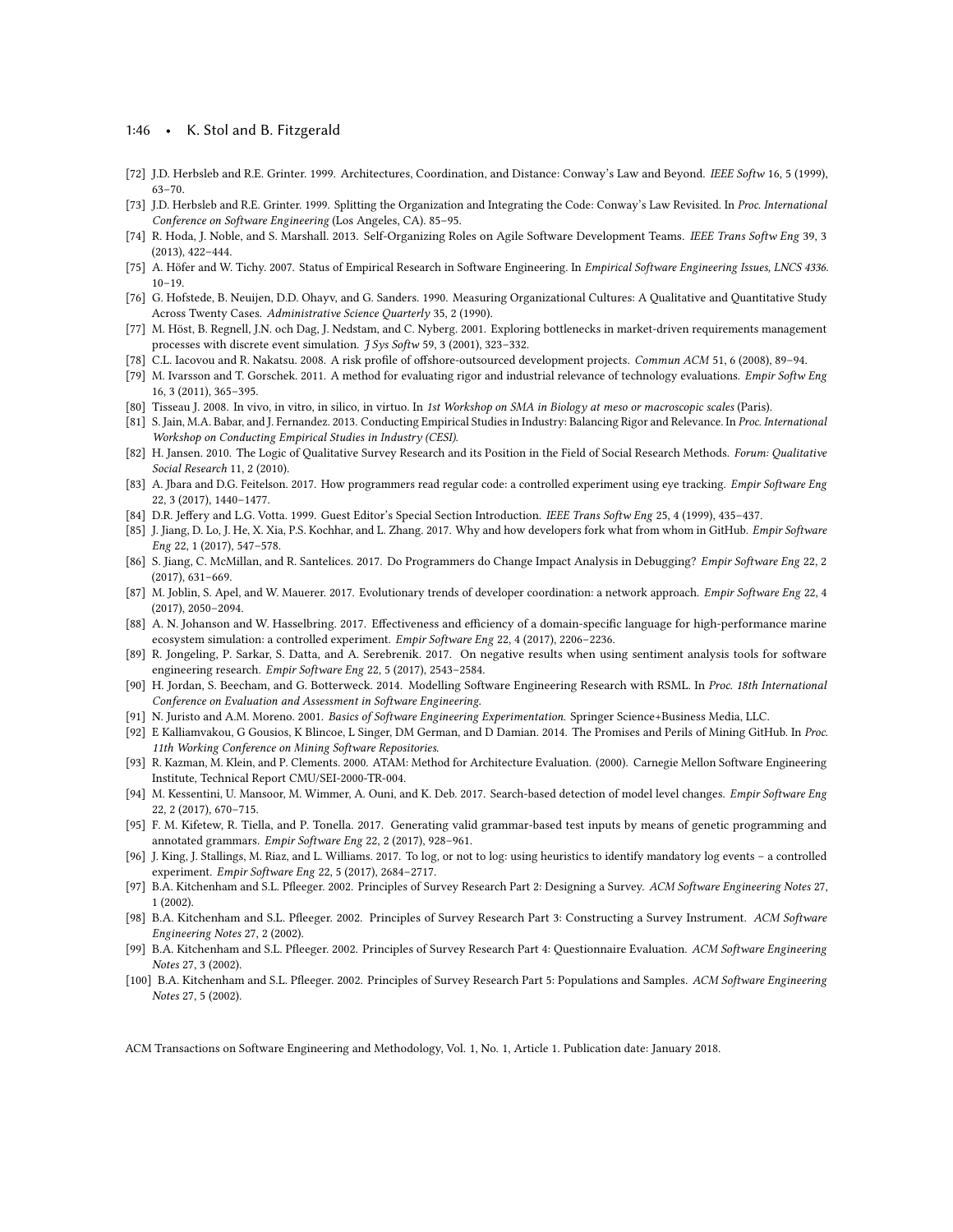- <span id="page-46-10"></span>[101] B.A. Kitchenham and S.L. Pfleeger. 2003. Principles of Survey Research Part 6: Data Analysis. ACM Software Engineering Notes 28, 2 (2003).
- <span id="page-46-0"></span>[102] B.A. Kitchenham, S.L. Pfleeger, L.M.P Pickard, P.W. Jones, D.C. Hoaglin, K. El Emam, and J. Rosenberg. 2008. Preliminary Guidelines for Empirical Research in Software Engineering. IEEE Trans. Softw. Eng. 28, 2 (2008), 721–734.
- <span id="page-46-2"></span>[103] A.J. Ko, B.A. Myers, M.J. Coblenz, and H.H. Aung. 2006. An Exploratory Study of How Developers Seek, Relate, and Collect Relevant Information during Software Maintenance Tasks. IEEE Trans Softw Eng 32, 12 (2006).
- <span id="page-46-13"></span>[104] J. Kontio, J. Bragge, and L. Lehtola. 2008. The Focus Group Method as an Empirical Tool in Software Engineering. In Guide to Advanced Empirical Software Engineering. Springer.
- <span id="page-46-1"></span>[105] M. Krafft, K. Stol, and B. Fitzgerald. 2016. How Do Free/Open Source Developers Pick Their Tools? A Delphi Study of the Debian Project. In Proc. 38th International Conference on Software Engineering (Companion Volume) (Austin, TX, USA). 232–241.
- <span id="page-46-17"></span>[106] P. Kruchten, R.L. Nord, and I. Ozkaya. 2012. Technical Debt: From Metaphor to Theory and Practice. IEEE Softw 29, 6 (2012), 18–21.
- <span id="page-46-3"></span>[107] I. Kwan, A. Schröter, and D. Damian. 2011. Does Socio-Technical Congruence Have an Effect on Software Build Success? A Study of Coordination in a Software Project. IEEE Trans Softw Eng 37, 3 (2011).
- <span id="page-46-29"></span>[108] K. Labunets, F. Massacci, F. Paci, S. Marczak, and F. M. de Oliveira. 2017. Model comprehension for security risk assessment: an empirical comparison of tabular vs. graphical representations. Empir Software Eng 22, 6 (2017), 3017-3056.
- <span id="page-46-7"></span>[109] F. Lanubile. 1997. Empirical Evaluation of Software Maintenance Technologies. Empir Softw Eng 2 (1997), 97–108.
- <span id="page-46-11"></span>[110] T.D. LaToza, M. Chen, L. Jiang, M. Zhao, and A. van der Hoek. 2015. Borrowing from the Crowd: A Study of Recombination in Software Design Competitions. In Proc. International Conf. Software Engineering.
- <span id="page-46-15"></span>[111] S. Lauesen and O. Vinter. 2001. Preventing Requirement Defects: An Experiment in Process Improvement. Requir Eng 6 (2001), 37–50.
- <span id="page-46-26"></span>[112] T.-D. B. Le, F. Thung, and D. Lo. 2017. Will this localization tool be effective for this bug? Mitigating the impact of unreliability of information retrieval based bug localization tools. Empir Software Eng 22, 4 (2017), 2237–2279.
- <span id="page-46-27"></span>[113] T. O. A. Lehtinen, J. Itkonen, and C. Lassenius. 2017. Recurring opinions or productive improvements—what agile teams actually discuss in retrospectives. Empir Software Eng 22, 5 (2017), 2409–2452.
- <span id="page-46-6"></span>[114] P. Lenberg, R. Feldt, and L.G. Wallgren. 2015. Behavioral Software Engineering: a Definition and Systematic Literature Review. *J Syst* Softw 107 (2015), 15–37.
- <span id="page-46-25"></span>[115] P. Lenberg, L. G. W. Tengberg, and R. Feldt. 2017. An initial analysis of software engineers' attitudes towards organizational change. Empir Software Eng 22, 4 (2017), 2179–2205.
- <span id="page-46-16"></span>[116] F.J. Lerch, D.J. Ballou, and D.E. Harter. 1997. Using simulation-based experiments for software requirements engineering. Annals of Software Engineering 3, 1 (1997), 345–366.
- <span id="page-46-9"></span>[117] T.C. Lethbridge, S.E. Sim, and J. Singer. 2005. Studying Software Engineers: Data Collection Techniques for Software Field Studies. Empir. Software Eng. 10 (2005), 311–341.
- <span id="page-46-21"></span>[118] H. Li, W. Shang, and A. E. Hassan. 2017. Which log level should developers choose for a new logging statement? Empir Software Eng 22, 4 (2017), 1684–1716.
- <span id="page-46-18"></span>[119] H. Li, W. Shang, Y. Zou, and A. E. Hassan. 2017. Towards just-in-time suggestions for log changes. Empir Software Eng 22, 4 (2017), 1831–1865.
- <span id="page-46-24"></span>[120] D. Lin, C.-P. Bezemer, and A. E. Hassan. 2017. Studying the urgent updates of popular games on the Steam platform. Empir Software Eng 22, 4 (2017), 2095–2126.
- <span id="page-46-12"></span>[121] H.A. Linstone and M. Turoff (Eds.). 2002. The Delphi Method Techniques and Applications. Addison-Wesley.
- <span id="page-46-19"></span>[122] C. Lokan and E. Mendes. 2017. Investigating the use of moving windows to improve software effort prediction: a replicated study. Empir Software Eng 22, 2 (2017), 716–767.
- <span id="page-46-8"></span>[123] L. Lopez-Fernandez, G. Robles, and J.M. Gonzalez-Barahona. 2004. Applying social network analysis to the information in CVS repositories. In Proc. 1st Workshop on Mining Software Repositories (MSR). 101–105.
- <span id="page-46-5"></span>[124] Q. Luo, A. Nair, M. Grechanik, and D. Poshyvanyk. 2017. FOREPOST: finding performance problems automatically with feedbackdirected learning software testing. Empir Software Eng 22, 1 (2017), 6–56.
- <span id="page-46-14"></span>[125] J. Ma, J. Li, W. Chen, R. Conradi, J. Ji, and C. Liu. 2008. A State-of-the-Practice Study on Communication and Coordination between Chinese Software Suppliers and Their Global Outsourcers. Software Process Improvement and Practice 13, 3 (2008), 233–247.
- <span id="page-46-20"></span>[126] L. MacLeod, A. Bergen, and M.-A. Storey. 2017. Documenting and sharing software knowledge using screencasts. Empir Software Eng 22, 3 (2017), 1478–1507.
- <span id="page-46-23"></span>[127] A. Mahmoud and G. Bradshaw. 2017. Semantic topic models for source code analysis. Empir Software Eng 22, 4 (2017), 1965–2000.
- <span id="page-46-28"></span>[128] R. Malhotra and M. Khanna. 2017. An empirical study for software change prediction using imbalanced data. Empir Software Eng 22, 6 (2017), 2806–2851.
- <span id="page-46-22"></span>[129] M. Martinez, T. Durieux, R. Sommerard, J. Xuan, and M. Monperrus. 2017. Automatic repair of real bugs in java: a large-scale experiment on the defects4j dataset. Empir Software Eng 22, 4 (2017), 1936–1964.
- <span id="page-46-4"></span>[130] J.E. McGrath. 1964. Social Psychology: A Brief Introduction. Holt, Rinehart and Winston, Inc.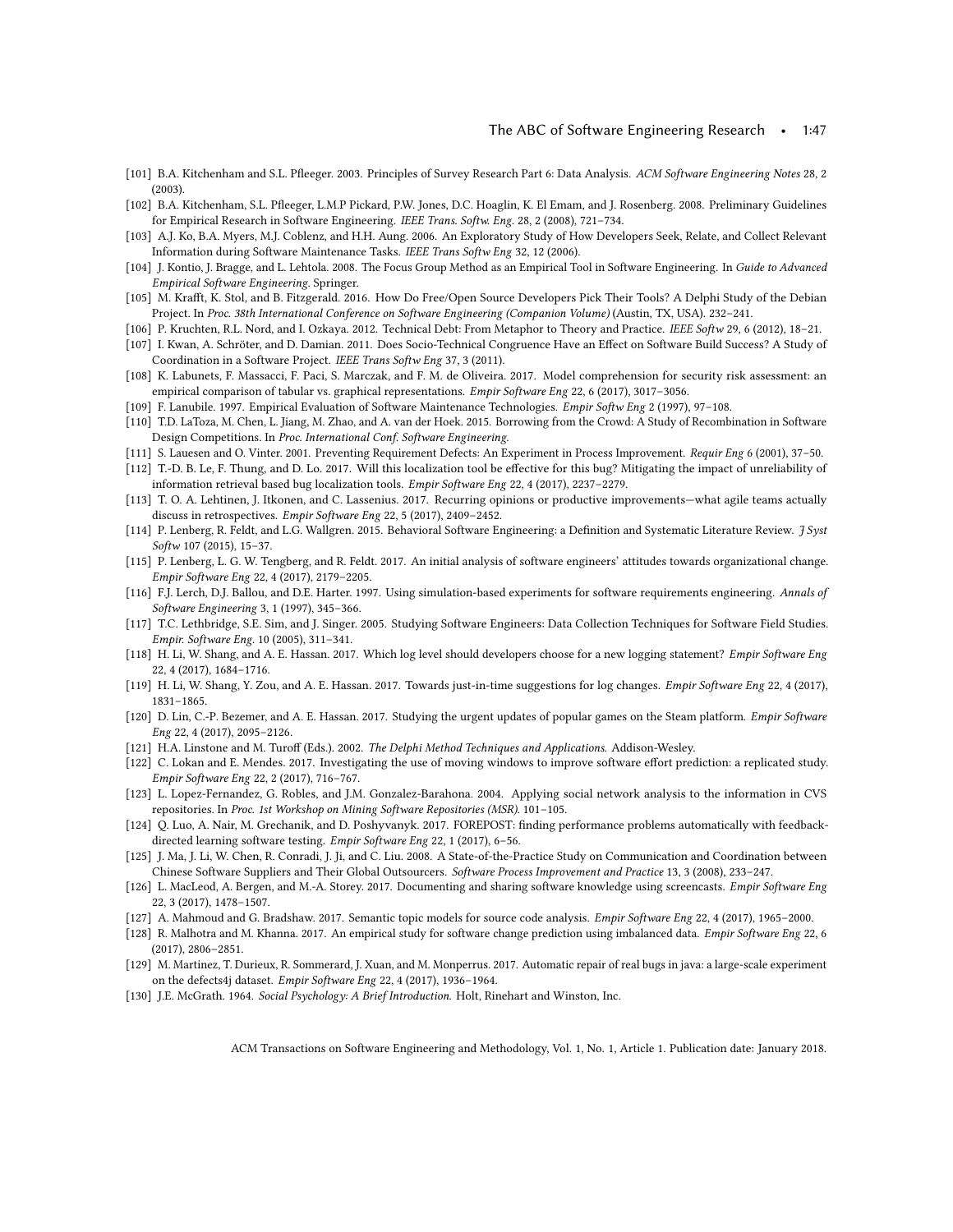#### 1:48 • K. Stol and B. Fitzgerald

- <span id="page-47-11"></span>[131] J.E. McGrath. 1964. Towards a "Theory of Method" for research on organizations. In New Perspectives in Organization Research, W. Cooper, H. Leavitt, and M. Shelly (Eds.). 533–556.
- <span id="page-47-2"></span>[132] J.E. McGrath. 1981. Dilemmatics: The Study of Research Choices and Dilemmas. Am. Behav. Sci. 25, 2 (1981), 179–210.
- <span id="page-47-12"></span>[133] J.E. McGrath. 1984. Groups: Interaction and Performance. Prentice-Hall, Inc.
- <span id="page-47-5"></span>[134] J.E. McGrath. 1994. Methodology Matters: Doing Research in the Behavioral and Social Sciences. In Readings in Human-Computer Interaction: Toward the Year 2000, Ronald M. Baecker (Ed.). 152–169.
- <span id="page-47-0"></span>[135] E.R. McLean. 1973. Comments on Empirical studies of management information systems by Richard L. Van Horn. Data Base 5, 2 (1973), 181–182.
- <span id="page-47-14"></span>[136] N. Medvidović and R. N. Taylor. 2000. A classification and comparison framework for software architecture description languages. IEEE Trans Softw Eng 26, 1 (2000), 70–93.
- <span id="page-47-26"></span>[137] T. Menzies, W. Nichols, F. Shull, and L. Layman. 2017. Are delayed issues harder to resolve? Revisiting cost-to-fix of defects throughout the lifecycle. Empir Software Eng 22, 4 (2017), 1903–1935.
- <span id="page-47-27"></span>[138] T. Menzies, Y. Yang, G. Mathew, B. Boehm, and J. Hihn. 2017. Negative results for software effort estimation. Empir Software Eng 22, 5 (2017), 2658–2683.
- <span id="page-47-6"></span>[139] B. Meyer, H. Gall, M. Harman, and G. Succi. 2013. Empirical Answers to Fundamental Software Engineering Problems (Panel). In Proceedings of ESEC/FSE'13. 14–18.
- <span id="page-47-24"></span>[140] M.W. Mkaouer, M. Kessentini, M. Ó Cinnéide, S. Hayashi, and K. Deb. 2017. A robust multi-objective approach to balance severity and importance of refactoring opportunities. Empir Software Eng 22, 2 (2017), 894–927.
- <span id="page-47-13"></span>[141] A. Mockus, R.T. Fielding, and J.D. Herbsleb. 2000. A case study of open source software development: the Apache server. In Proc. International Conf. Software Engineering.
- <span id="page-47-9"></span>[142] A. Mockus, R.T. Fielding, and J.D. Herbsleb. 2002. Two case studies of open source software development: Apache and Mozilla. ACM Trans. Softw. Eng. Methodol. 11, 3 (2002).
- <span id="page-47-8"></span>[143] M. Montesi and P. Lago. 2008. Software engineering article types: An analysis of the literature. J Syst Softw 81, 10 (2008), 1694–1714.
- <span id="page-47-15"></span>[144] M. Müller and D. Pfahl. 2008. Simulation Methods. In Guide to Advanced Software Engineering, F. Shull, J. Singer, and D. I.K. Sjøberg (Eds.).
- <span id="page-47-25"></span>[145] N. Munaiah, S. Kroh, C. Cabrey, and M. Nagappan. 2017. Curating GitHub for engineered software projects. Empir Software Eng 22, 6 (2017), 3219–3253.
- <span id="page-47-19"></span>[146] C.J. Neill and P. Laplante. 2003. Requirements Engineering: The State of the Practice. IEEE Softw 20, 6 (2003).
- <span id="page-47-20"></span>[147] L. Nguyen and G. Shanks. 2008. A framework for understanding creativity in requirements engineering. Inform Software Tech 51, 3 (2008), 655–662.
- <span id="page-47-21"></span>[148] A. Niknafs and D. Berry. 2017. The impact of domain knowledge on the effectiveness of requirements engineering activities. Empir Software Eng 22, 1 (2017), 80–133.
- <span id="page-47-22"></span>[149] H. Niu, I. Keivanloo, and Y. Zou. 2017. Learning to rank code examples for code search engines. Empir Software Eng 22, 1 (2017), 259–291.
- <span id="page-47-29"></span>[150] E. Noei, M. D. Syer, Y. Zou, A. E. Hassan, and I. Keivanloo. 2017. A study of the relation of mobile device attributes with the user-perceived quality of Android apps. Empir Software Eng 22, 6 (2017), 3088–3116.
- <span id="page-47-16"></span>[151] P. Ovaska, M. Rossi, and P. Marttiin. 2003. Architecture as a Coordination Tool in Multi-site Software Development. Softw. Process Improve. Pract. 8 (2003), 233–247.
- <span id="page-47-28"></span>[152] C. Palomares, C. Quer, and X. Franch. 2017. Requirements reuse and requirement patterns: a state of the practice survey. Empir Software Eng 22, 6 (2017), 2719–2762.
- <span id="page-47-23"></span>[153] J. Park, M. Kim, and D.-H. Bae. 2017. An empirical study of supplementary patches in open source projects. Empir Software Eng 22, 1 (2017), 436–473.
- <span id="page-47-7"></span>[154] D.L. Parnas. 2009. Point/Counterpoint: Empirical Research in Software Engineering: A Critical View. IEEE Softw 26, 6 (2009), 56–59.
- <span id="page-47-1"></span>[155] D.E. Perry, A.E. Porter, and L.G. Votta. 2000. Empirical Studies of Software Engineering: A Roadmap. In Future of Software Engineering (Limerick, Ireland).
- <span id="page-47-3"></span>[156] D.E. Perry, N.A. Staudenmayer, and L.G. Votta. 1994. People, Organizations, and Process Improvement. IEEE Softw 11, 4 (1994).
- <span id="page-47-4"></span>[157] K. Petersen and C. Wohlin. 2009. Context in Industrial Software Engineering Research. In Proc. 3rd International Symposium on Empirical Software Engineering and Measurement.
- <span id="page-47-10"></span>[158] S.L. Pfleeger and B.A. Kitchenham. 2001. Principles of Survey Research: Part 1: Turning Lemons into Lemonade. ACM SIGSOFT Software Engineering Notes 26, 6 (2001), 16–18.
- <span id="page-47-18"></span>[159] A.A. Porter, L.G. Votta, and V.R. Basili. 1995. Comparing Detection Methods for Software Requirements Inspections: A Replicated Experiment. IEEE Trans Softw Eng 21, 6 (1995).
- <span id="page-47-17"></span>[160] D. Raffo and S.-O. Setamanit. 2005. A Simulation model for global software development project. In Proc. 6th International Workshop on Software Process Simulation and Modeling (ProSimâĂŹ05) (Stuttgart, Germany). Fraunhofer IRB Verlag.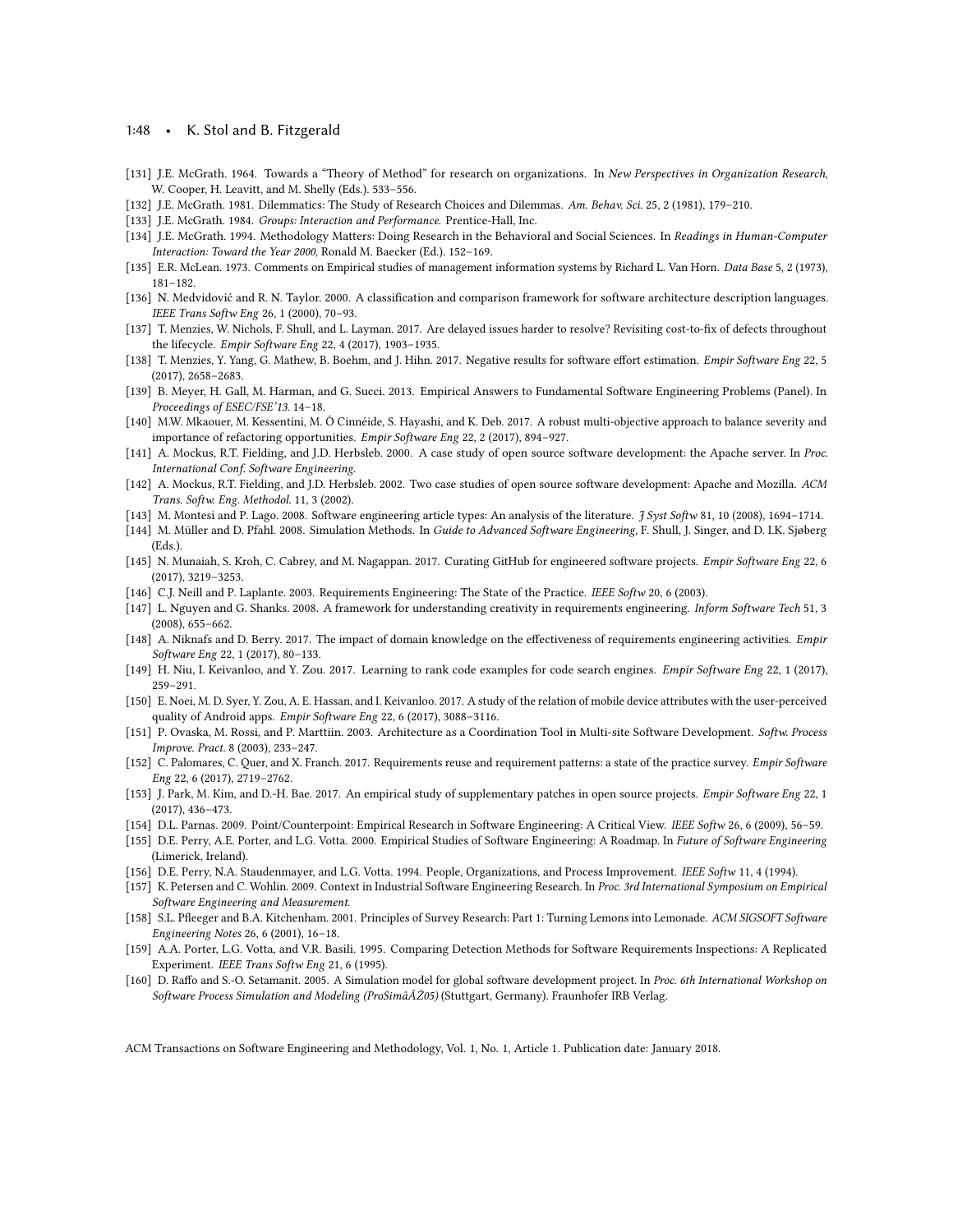- <span id="page-48-16"></span>[161] P. Ralph. 2018. Toward Methodological Guidelines for Process Theories and Taxonomies in Software Engineering. IEEE Transactions on Software Engineering in press (2018).
- <span id="page-48-19"></span>[162] B. Ray, D. Posnett, V. Filkov, and P. Devanbu. 2014. A large scale study of programming languages and code quality in github. In Proc. 22nd ACM SIGSOFT International Sym. Foundations of Software Engineering.
- <span id="page-48-29"></span>[163] M. Riaz, J. King, J. Slankas, L. Williams, F. Massacci, C. Quesada-López, and M. Jenkins. 2017. Identifying the implied: Findings from three differentiated replications on the use of security requirements templates. Empir Software Eng 22, 4 (2017), 2127–2178.
- <span id="page-48-18"></span>[164] H. Robinson, J. Segal, and H. Sharp. 2007. Ethnographically-informed empirical studies of software practice. Inform Software Tech 49, 6 (2007), 540–551.
- <span id="page-48-23"></span>[165] J. Miguel Rojas, M. Vivanti, A. Arcuri, and G. Fraser. 2017. A detailed investigation of the effectiveness of whole test suite generation. Empir Software Eng 22, 2 (2017), 852–893.
- <span id="page-48-10"></span>[166] D. Rosenblum and E. Weyuker. 1996. Lessons learned from a regression testing case study. In Proc. International Workshop on Empirical Studies of Software Maintenance (WESS'96).
- <span id="page-48-22"></span>[167] D.T. Ross. 1977. Guest Editorial: Reflections on Requirements. IEEE Trans Softw Eng 3, 1 (1977), 2–5.
- <span id="page-48-11"></span>[168] P. Runeson and M. Höst. 2009. Guidelines for conducting and reporting case study research in software engineering. Empir Software Eng 14 (2009), 131–164.
- <span id="page-48-12"></span>[169] P. Runeson, M. Höst, A. Rainer, and B. Regnell. 2012. Case Study Research in Software Engineering: Guidelines and Examples. Wiley.
- <span id="page-48-4"></span>[170] P.J. Runkel and J.E. McGrath. 1972. Research on Human Behavior: A Systematic Guide to Method. Holt, Rinehart and Winston, Inc.
- <span id="page-48-30"></span>[171] A. Sabané, Y.-G. Guéhéneuc, V. Arnaoudova, and G. Antoniol. 2017. Fragile base-class problem, problem? Empir Software Eng 22, 5 (2017), 2612–2657.
- <span id="page-48-28"></span>[172] V. Sakhnini, L. Mich, and D.M. Berry. 2017. Group versus individual use of power-only EPMcreate as a creativity enhancement technique for requirements elicitation. Empir Software Eng 22, 4 (2017), 2001–2049.
- <span id="page-48-26"></span>[173] A. Ashok Sawant and A. Bacchelli. 2017. fine-GRAPE: fine-grained APi usage extractor – an approach and dataset to investigate API usage. Empir Software Eng 22, 3 (2017), 1348–1371.
- <span id="page-48-8"></span>[174] C.B. Seaman. 1999. Qualitative Methods in Empirical Studies of Software Engineering. IEEE Trans Softw Eng 24, 4 (1999), 557–572.
- <span id="page-48-7"></span>[175] J. Segal. 2003. Some parallels between empirical software engineering and research in human-computer interaction. In Proc. 15th Workshop of the Psychology of Programming Interest Group (Keele, UK).
- <span id="page-48-21"></span>[176] S.-O. Setamanit. 2007. A Software Process Simulation Model of Global Software Development (GSD) Projects. Ph.D. Dissertation. Portland State University.
- <span id="page-48-20"></span>[177] S.-O. Setamanit, W. Wakeland, and D. Raffo. 2007. Using Simulation to Evaluate Global Software Development Task Allocation Strategies. Softw. Process Improve. Pract. 12 (2007), 491-503.
- <span id="page-48-25"></span>[178] B. Sharif, J. Meinken, T. Shaffer, and H. Kagdi. 2017. Eye movements in software traceability link recovery. Empir Software Eng 22, 3 (2017), 1063–1102.
- <span id="page-48-1"></span>[179] H. Sharp, Y. Dittrich, and C.R.B. de Souza. 2016. The Role of Ethnographic Studies in Empirical Software Engineering. IEEE Trans Softw Eng 42, 8 (2016), 786–804.
- <span id="page-48-6"></span>[180] H. Sharp and H. Robinson. 2004. An Ethnographic Study of XP Practice. Empir Software Eng 9, 4 (2004), 353–375.
- <span id="page-48-24"></span>[181] H. Sharp, M. Woodman, and F. Hovenden. 2005. Using Metaphor to Analyse Qualitative Data: Vulcans and Humans in Software Development. Empir Software Eng 10, 3 (2005), 343–365.
- <span id="page-48-14"></span>[182] M. Shaw. 2002. What Makes Good Research in Software Engineering? Int J Softw Tools Technol Transf. 4, 1 (2002).
- <span id="page-48-27"></span><span id="page-48-13"></span>[183] M. Shaw. 2003. Writing Good Software Engineering Research Papers. In Proc. 25th International Conf. Software Engineering. 726–736. [184] Y. Shi, M. Li, S. Arndt, and C. Smidts. 2017. Metric-based software reliability prediction approach and its application. Empir Software Eng 22, 4 (2017), 1579–1633.
- <span id="page-48-15"></span>[185] F. Shull, J. Singer, and D.I.K. Sjøberg (Eds.). 2008. Guide to Advanced Empirical Software Engineering. Springer.
- <span id="page-48-9"></span>[186] J. Siegmund, N. Siegmund, and S. Apel. 2015. Views on Internal and External Validity in Empirical Software Engineering. In Proc. 37th International Conference on Software Engineering. IEEE. [10.1109/ICSE.2015.24.](10.1109/ICSE.2015.24)
- <span id="page-48-3"></span>[187] S.E. Sim, J. Singer, and M.-A. Storey. 2001. Beg, Borrow, or Steal: Using Multidisciplinary Approaches in Empirical Software Engineering Research. Empir Softw Eng 6, 1 (2001), 85–93.
- <span id="page-48-5"></span>[188] D.I.K. Sjøberg, B. Anda, E. Arisholm, T. Dybå, M. Jørgensen, A. Karahasanovic, E.F. Koren, and M. Vokác. 2002. Conducting Realistic Experiments in Software Engineering. In Proc. International Symposium on Empirical Software Engineering (ISESE'ĂŹ02).
- <span id="page-48-17"></span>[189] D.I.K. Sjøberg, T. Dybå, B.C.D. Anda, and J.E. Hannay. 2008. Building Theories in Software Engineering. In Guide to Advanced Empirical Software Engineering, Forrest Shull, Janice Singer, and Dag I.K. Sjøberg (Eds.).
- <span id="page-48-0"></span>[190] D.I.K. Sjøberg, T. Dybå, and M. Jørgensen. 2007. The Future of Empirical Methods in Software Engineering Research. In Future of Software Engineering. IEEE Computer Society.
- <span id="page-48-2"></span>[191] D.I.K. Sjøberg, J.E. Hannay, O. Hansen, V.B. Kampenes, A. Karahansanovic, N.-K. Liborg, and A.C. Rekdal. 2005. A Survey of Controlled Experiments in Software Engineering. IEEE Trans Softw Eng 31, 9 (2005).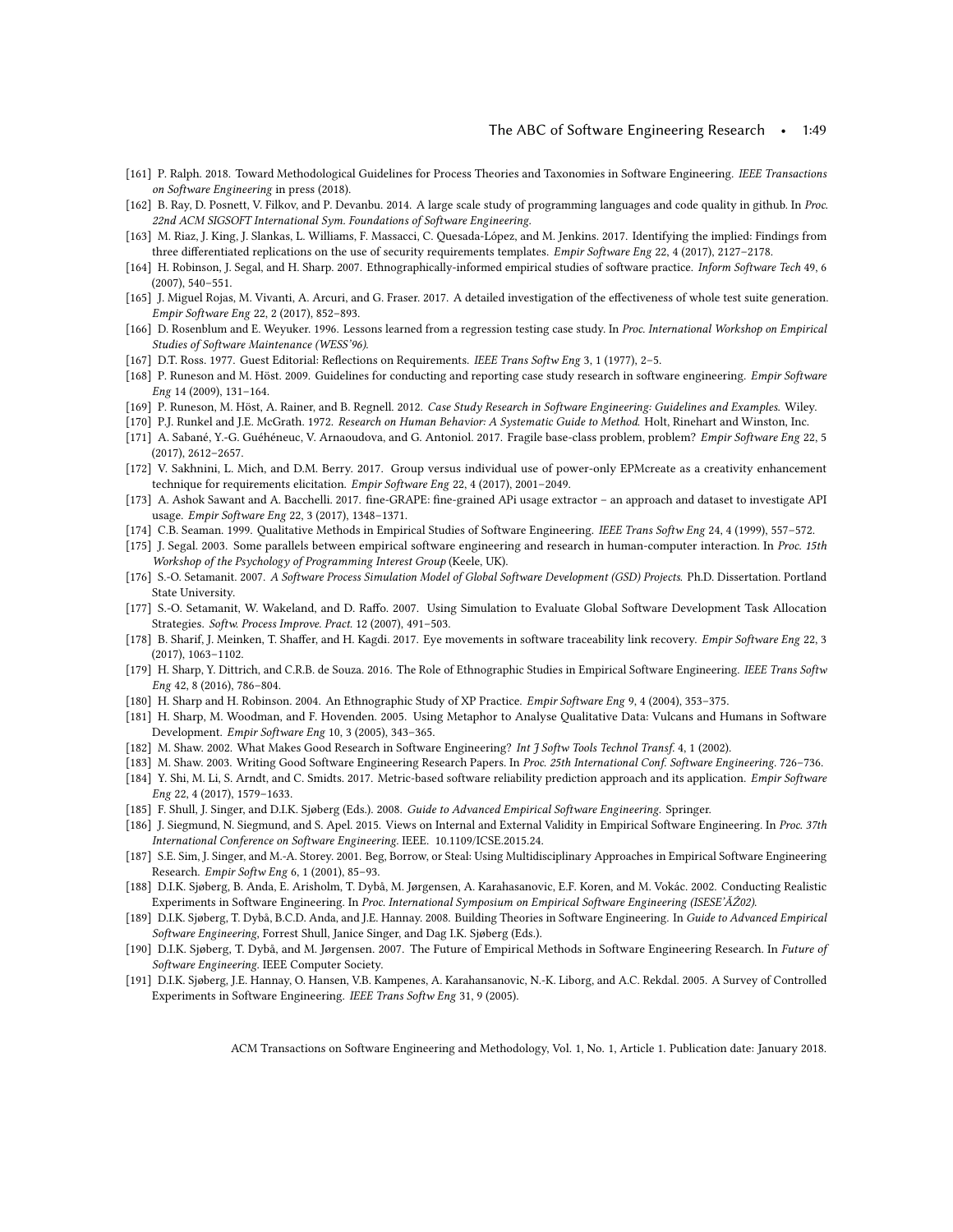#### 1:50 • K. Stol and B. Fitzgerald

- <span id="page-49-12"></span>[192] A.E. Kelley Sobel and M.R. Clarkson. 2002. Formal Methods Application: An Empirical Tale of Software Development. IEEE Trans Softw Eng 28, 3 (2002), 308–320.
- <span id="page-49-13"></span>[193] A.E. Kelley Sobel and M.R. Clarkson. 2003. Response to "Comments on 'Formal Methods Application: An Empirical Tale of Software Development"'. IEEE Trans Softw Eng 29, 6 (2003).
- <span id="page-49-25"></span>[194] D. Spinellis. 2017. A repository of Unix history and evolution. Empir Software Eng 22, 3 (2017), 1372–1404.
- <span id="page-49-27"></span>[195] D. Ståhl, K. Hallén, and J. Bosch. 2017. Achieving traceability in large scale continuous integration and delivery deployment, usage and validation of the eiffel framework. Empir Software Eng 22, 3 (2017), 967–995.
- <span id="page-49-29"></span>[196] I. Stavropoulou, M. Grigoriou, and K. Kontogiannis. 2017. Case study on which relations to use for clustering-based software architecture recovery. Empir Software Eng 22, 4 (2017), 1717–1762.
- <span id="page-49-19"></span>[197] K. Stol, B. Caglayan, and B. Fitzgerald. 2018. Competition-Based Crowdsourcing Software Development: A Multi-Method Study from a Customer Perspective. IEEE Trans Softw Eng in press (2018).
- <span id="page-49-20"></span>[198] K. Stol and B. Fitzgerald. 2014. Two's Company, Three's a Crowd: A Case Study of Crowdsourcing Software Development. In Proc. 36th International Conference on Software Engineering (Hyderabad, India). 187–198.
- <span id="page-49-4"></span>[199] K. Stol and B. Fitzgerald. 2015. A Holistic Overview of Software Engineering Research Strategies. In Third International Workshop on Conducting Empirical Studies in Industry (CESI) (Florence, Italy). ACM.
- <span id="page-49-16"></span>[200] K. Stol and B. Fitzgerald. 2015. Theory-Oriented Software Engineering. Science of Computer Programming 101 (2015), 79–98.
- <span id="page-49-5"></span>[201] K. Stol, M. Goedicke, and I. Jacobson. 2016. Introduction to the special section—General Theories of Software Engineering: New advances and implications for research. Inform Software Tech 70 (2016), 176–180.
- <span id="page-49-1"></span>[202] K. Stol, P. Ralph, and B. Fitzgerald. 2016. Grounded Theory in Software Engineering Research: A Critical Review and Guidelines. In Proc. 38th International Conference on Software Engineering (Austin, TX, USA). ACM, 120–131.
- <span id="page-49-23"></span>[203] M.-A. Storey, L. Singer, F.F. Filho, A. Zagalsky, and D.M. German. 2017. How social and communication channels shape and challenge a participatory culture in software development. IEEE Trans Softw Eng 43, 2 (2017), 185–204. [10.1109/TSE.2016.2584053.](10.1109/TSE.2016.2584053)
- <span id="page-49-26"></span>[204] P. Thongtanunam, S. McIntosh, A. E. Hassan, and H. Iida. 2017. Review participation in modern code review. Empir Software Eng 22, 2 (2017), 768–817.
- <span id="page-49-14"></span>[205] N.M. Tichy, M.L. Tushman, and C. Fombrun. 1979. Social Network Analysis For Organizations. Acad. Manag. Rev. 4, 4 (1979), 507–519.
- <span id="page-49-0"></span>[206] W.F. Tichy. 1998. Should Computer Scientists Experiment More? Computer 31, 5 (1998), 32–40.
- <span id="page-49-8"></span>[207] W.F. Tichy. 2000. Hints for Reviewing Empirical Work in Software Engineering. Empir Softw Eng 5 (2000), 309–312.
- <span id="page-49-22"></span>[208] J. Tisseau. 2001. Virtual Reality : in virtuo autonomy. (2001). University of Rennes I.
- <span id="page-49-30"></span>[209] A. Tosun, O. Dieste, D. Fucci, S. Vegas, B. Turhan, H. Erdogmus, A. Santos, M. Oivo, K. Toro, J. Jarvinen, and N. Juristo. 2017. An industry experiment on the effects of test-driven development on external quality and productivity. Empir Software Eng 22, 6 (2017), 2763–2805.
- <span id="page-49-21"></span>[210] G.H. Travassos and M. de Oliveira Barros. 2003. Contributions of In Virtuo and In Silico Experiments for the Future of Empirical Studies in Software Engineering. In Proc. 2nd Workshop on Empirical Software Engineering.
- <span id="page-49-10"></span>[211] C. Tsigkanos, L. Pasquale, C. Menghi, C. Ghezzi, and B. Nuseibeh. 2014. Engineering Topology Aware Adaptive Security: Preventing Requirements Violations at Runtime. In Proc. 22nd IEEE International Requirements Engineering Conference (Karlskrona, Sweden). 203–212.
- <span id="page-49-11"></span>[212] R.L. van Horn. 1973. Empirical studies of management information systems. ACM SIGMIS Database: the DATABASE for Advances in Information Systems 5 (1973), 172–182.
- <span id="page-49-17"></span>[213] J. van Maanen. 1982. Fieldwork on the Beat. In Varieties of Qualitative Research, J. van Maanen, J.M. Dabbs, and R.R. Faulkner (Eds.). Sage Publications.
- <span id="page-49-28"></span>[214] C. Vendome, G. Bavota, M. Di Penta, M. Linares-Vásquez, D. German, and D. Poshyvanyk. 2017. License usage and changes: a large-scale study on gitHub. Empir Software Eng 22, 3 (2017), 1537–1577.
- <span id="page-49-24"></span>[215] P. Vitharana. 2017. Defect propagation at the project-level: results and a post-hoc analysis on inspection efficiency. Empir Software Eng 22, 1 (2017), 57–79.
- <span id="page-49-2"></span>[216] L. Votta. 1995. By the Way, Has Anyone Studied Any Real Programmers, Yet?. In Proc. 9th International Software Process Workshop.
- <span id="page-49-18"></span>[217] E.J. Webb, D.T. Campbell, R.D. Schwartz, and L. Sechrest. 1966. Unobtrusive measures: Nonreactive research in the social sciences. Rand-McNally.
- <span id="page-49-3"></span>[218] G.M. Weinberg. 1971. The psychology of computer programming. Van Nostrand Reinhold New York.
- <span id="page-49-7"></span>[219] R. Wieringa. 2009. Design Science as Nested Problem Solving. In Proc. DESRIST.
- <span id="page-49-6"></span>[220] R. Wieringa and M.G. Heerkens. 2006. The methodological soundness of requirements engineering papers: a conceptual framework and two case studies. Requir Eng 11 (2006), 295–307. [10.1007/s00766-006-0037-6.](10.1007/s00766-006-0037-6)
- <span id="page-49-15"></span>[221] R. Wieringa, N. Maiden, N. Mead, and C. Rolland. 2006. Requirements engineering paper classification and evaluation criteria: a proposal and a discussion. Requir Eng 11 (2006), 102–107. [10.1007/s00766-005-0021-6.](10.1007/s00766-005-0021-6)
- <span id="page-49-9"></span>[222] C. Wohlin and A. Aurum. 2015. Towards a decision-making structure for selecting a research design in empirical software engineering. Empir Software Eng 20, 6 (2015).